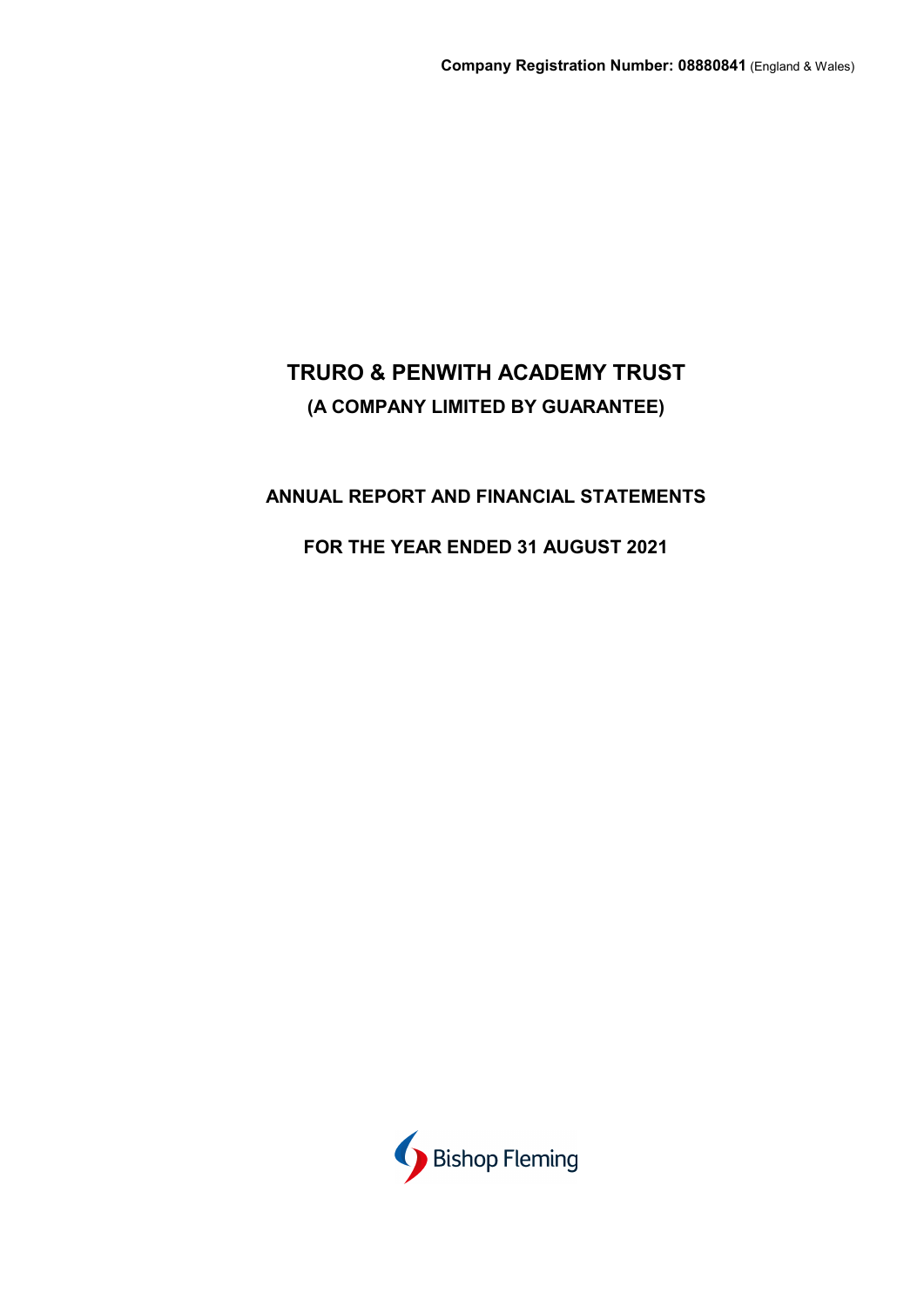## **CONTENTS**

|                                                                                | Page      |
|--------------------------------------------------------------------------------|-----------|
| <b>Reference and Administrative Details</b>                                    | $1 - 2$   |
| <b>Trustees' Report</b>                                                        | 4         |
| <b>Statement of Trustees' Responsibilities</b>                                 | 25        |
| <b>Independent Auditors' Report on the Financial Statements</b>                | $26 - 29$ |
| <b>Independent Reporting Accountant's Report on Regularity</b>                 | $30 - 31$ |
| Statement of Financial Activities Incorporating Income and Expenditure Account | 32        |
| <b>Balance Sheet</b>                                                           | $33 - 34$ |
| <b>Statement of Cash Flows</b>                                                 | 35        |
| <b>Notes to the Financial Statements</b>                                       | $36 - 73$ |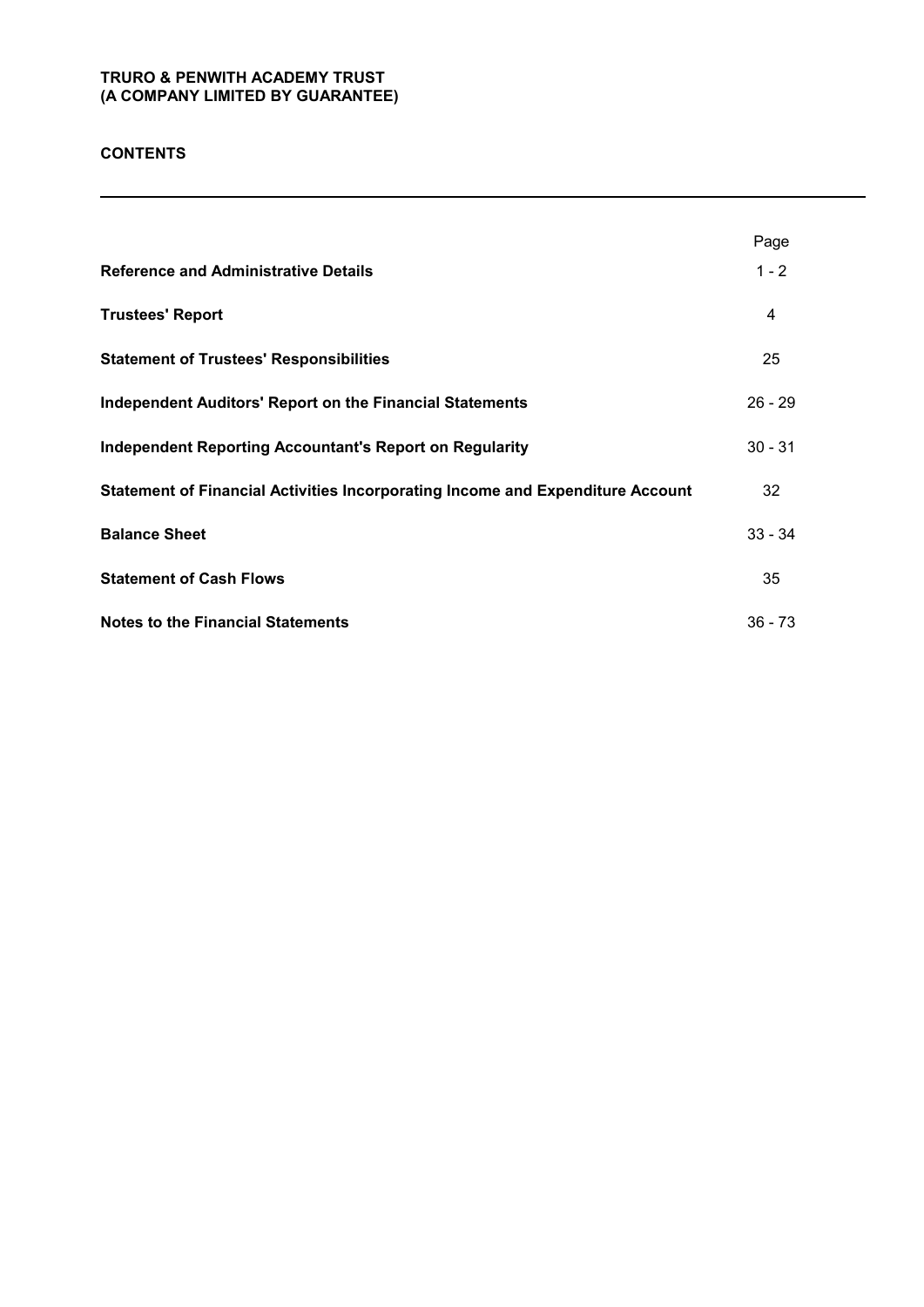## **REFERENCE AND ADMINISTRATIVE DETAILS**

| <b>Members</b>                                   | Mr DAJ Walrond OBE, MA, MBA, PGCE 1<br>Mrs ME Winser MBE, MA(Cantab) 2<br>Mr P Callen FRCS, FRCOG (Corporate Member) 3<br>Mr M Tucker BEd (Hons) 4<br>Mrs C Mewton BEd (Hons) Cert Ed 5 (resigned 31 August 2021)<br>Mrs L Bradley MA(Cantab), PGCE, QTS 6 (appointed 1 September 2021)                                                                                                                                                                                                                                                                                                                                                                                                                                                                                                                   |
|--------------------------------------------------|-----------------------------------------------------------------------------------------------------------------------------------------------------------------------------------------------------------------------------------------------------------------------------------------------------------------------------------------------------------------------------------------------------------------------------------------------------------------------------------------------------------------------------------------------------------------------------------------------------------------------------------------------------------------------------------------------------------------------------------------------------------------------------------------------------------|
| <b>Trustees</b>                                  | Dr J Blunden OBE, PhD, FCCT, Accounting Officer3<br>Mr J Dunn BEng (Hons), CEng, MCIWEM, MAPM3<br>Mrs A Firth BA(Hons), QTS, Dip Ed Mgt2,3<br>Mr J Green BA (Hons)<br>Mrs J Keyes BSc (Hons) PCGE (resigned 14 April 2021)<br>Mr T A Lister BEd (Hons)1<br>Prof. A G Livingston CBE, FCSD, DL, Vice Chair2,3<br>Mr A Stittle BSc(Hons), PGCE, CMath, FIMA (resigned 23 July 2021)1<br>Mr D Williams JP, MA (resigned 27 November 2020)<br>Mrs ME Winser MBE, MA(Cantab), Chair2,3<br>Mr D Austin CTA1,2,3<br>Mr S Cryer FCCA<br>Mrs S Flack BA Hons, NPQH, MEd (appointed 10 May 2021)<br>Mr A Venter (appointed 1 July 2021)<br>Mrs A Bull LLB Hons MA (appointed 1 September 2021)<br><sup>1</sup> Audit and Risk Committee<br><sup>2</sup> Remuneration Committee<br><sup>3</sup> Covid Recovery Group |
| <b>Company registered</b><br>number              | 08880841                                                                                                                                                                                                                                                                                                                                                                                                                                                                                                                                                                                                                                                                                                                                                                                                  |
| <b>Company name</b>                              | Truro and Penwith Academy Trust                                                                                                                                                                                                                                                                                                                                                                                                                                                                                                                                                                                                                                                                                                                                                                           |
| Principal and registered Academy House<br>office | <b>Truro Business Park</b><br>Threemilestone<br>Truro<br>Cornwall<br>TR4 9LD                                                                                                                                                                                                                                                                                                                                                                                                                                                                                                                                                                                                                                                                                                                              |
| <b>Company secretary</b>                         | Mrs J Brinson BA (Hons), CPFA                                                                                                                                                                                                                                                                                                                                                                                                                                                                                                                                                                                                                                                                                                                                                                             |
| <b>Accounting Officer</b>                        | Dr J Blunden OBE, PhD, FCCT                                                                                                                                                                                                                                                                                                                                                                                                                                                                                                                                                                                                                                                                                                                                                                               |
| <b>Senior management</b><br>team                 | Dr J Blunden OBE, PhD, FCCT, Accounting and Chief Executive Officer<br>Mrs J Brinson BA (Hons), CPFA, Chief Financial Officer & Director of Business & Finance<br>Mrs C Fortey BEd (Hons), NPQH, PQSI, Director of Education<br>Mrs H Andrew CIPD, Director of Human Resources                                                                                                                                                                                                                                                                                                                                                                                                                                                                                                                            |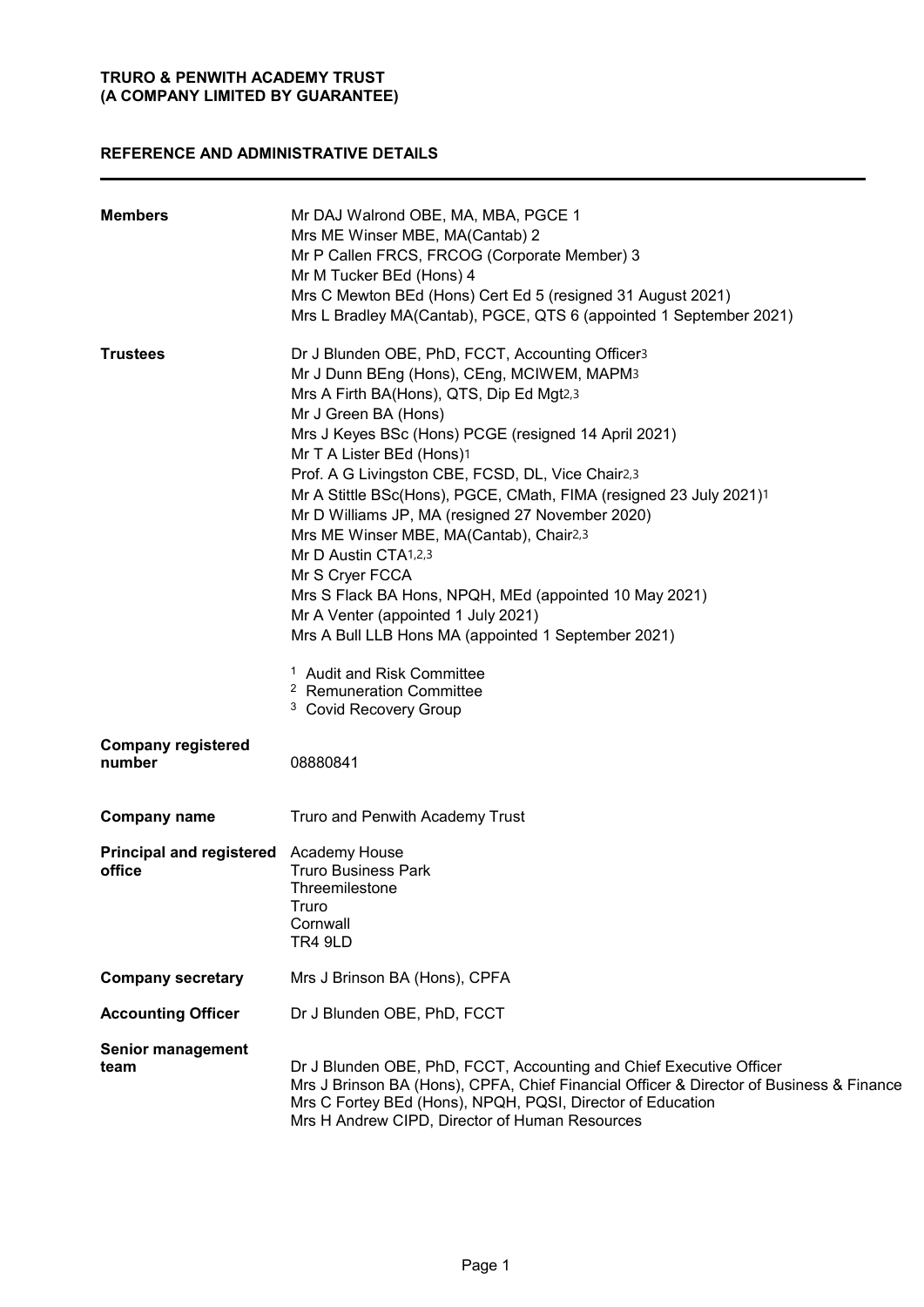## **REFERENCE AND ADMINISTRATIVE DETAILS (CONTINUED) FOR THE YEAR ENDED 31 AUGUST 2021**

| Independent auditors | Bishop Fleming LLP<br><b>Chartered Accountants</b><br>Statutory Auditors<br>Chy Nyverow<br>Newham Road<br>Truro<br>Cornwall<br><b>TR1 2DP</b> |
|----------------------|-----------------------------------------------------------------------------------------------------------------------------------------------|
| <b>Bankers</b>       | Lloyds Bank Plc<br><b>7 Boscawen Street</b><br>Truro<br>Cornwall<br><b>TR1 2QT</b>                                                            |
| <b>Solicitors</b>    | <b>PHP Law</b><br>6 Delamore Park<br>Cornwood<br>Ivybridge<br>Devon<br>PL21 9QP                                                               |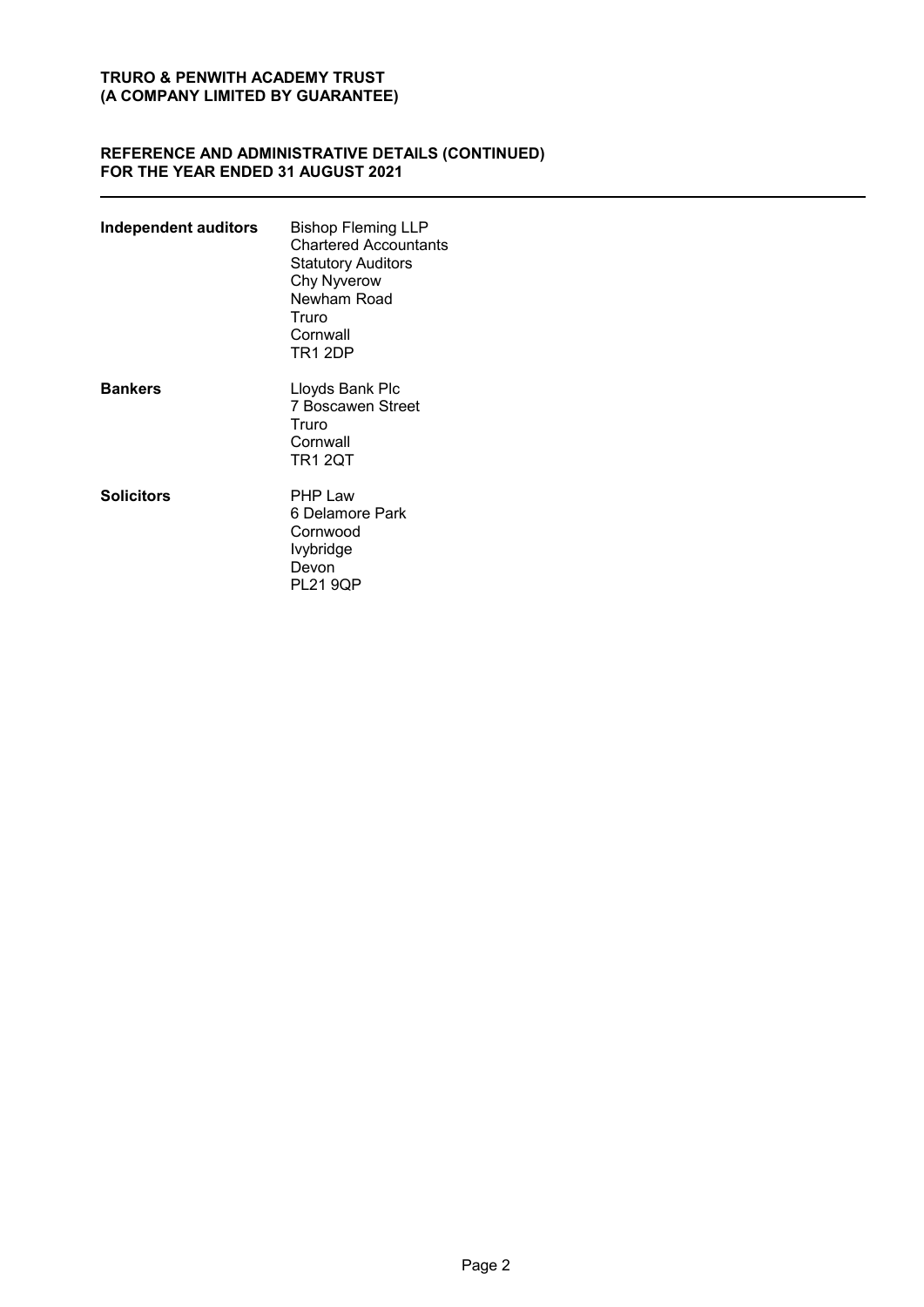## **LIST OF SCHOOLS**

| <b>Academies Operated</b>                  | Location          | <b>Principal</b>                                  |
|--------------------------------------------|-------------------|---------------------------------------------------|
| Pendeen School                             | Pendeen           | Mr C Wilson BSc, PGCE                             |
| St Ives School                             | St Ives           | Executive Head Ms J Woodhouse BSc (Hons),         |
|                                            |                   | PGCE, NPQH                                        |
|                                            |                   | Head of School Mr J Butterworth ME                |
| St Dennis Primary Academy                  | <b>St Dennis</b>  | Mrs C Brokenshire Ed (Hons), PGCert, SEND         |
| St Just Primary School                     | St Just           | Mrs N Rogers BEd (Hons), NPQH                     |
| Kehelland Village School                   | Kehelland         | Miss J Harvey BA, BEd (Hons)                      |
| Mithian School                             | Mithian           | Mrs L Garbett BEd (Hons), NPQH                    |
| <b>Blackwater Community Primary School</b> | <b>Blackwater</b> | Mrs E Evison BA (Hons), PGCE, NPQH                |
| Perranporth Community Primary School       | Perranporth       | Mr A Johnson BA (Hons), NPQH                      |
| <b>Chacewater Community Primary School</b> | Chacewater        | Mr C Gould BA (Hons), NPQH                        |
| <b>Threemilestone Primary School</b>       | Threemilestone    | Ms S Teagle BMus (Hons)                           |
| Roche Community Primary School             | Roche             | Mr J Walden BA (Hons)                             |
| St Erth Community Primary School           | St Erth           | Mr W Coleman BA (Hons), NPQH                      |
| Nancledra Primary School                   | Nancledra         | Mr R Gill BA (Hons), PGCE, NPQH                   |
| Kennall Vale School                        | Ponsanooth        | Mr R Chirgwin BA (Hons)                           |
| <b>Alverton Primary School</b>             | Penzance          | Mr M Higgs BA (Hons), PGCE, NPQH                  |
| Pensans Primary School                     | Penzance          | Mrs A Clay BA (Hons), QTS                         |
| Newlyn School                              | Newlyn            | Mrs I Stephens BSc, PGCE, NPQH                    |
| Sennen Primary School                      | Sennen            | Mrs N Smith BA (Hons), NPQSL                      |
| Mousehole CP School                        | Mousehole         | Mr C Roynan BEng, PGCE, NPQH                      |
| Hayle Academy                              | Hayle             | Executive Head Ms J Woodhouse BSc (Hons),         |
|                                            |                   | PGCE, NPQH                                        |
|                                            |                   | Head of School Mr S Horner MEng (Hons), PGCE,     |
|                                            |                   | QTS, NPQH (from 1st September 2020)               |
| Cardinham School                           | Cardinham         | Mrs I Bennet BA (Hons), PGCE, NPQH                |
| Lanivet CP School                          | Lanivet           | Mrs I Bennet BA (Hons), PGCE, NPQH                |
| Berrycoombe CP School                      | <b>Bodmin</b>     | Mr C Robertson BSc, PGCE, NPQH                    |
| <b>Bodriggy Academy</b>                    | Hayle             | Mrs C Hannaford BA (Hons), PGCE (to 31 March      |
|                                            |                   | 2021), Mrs J Scarborough (from 1 April 2021 to 31 |
|                                            |                   | <b>August 2021)</b>                               |
| <b>Cape Cornwall School</b>                | St Just           | Executive Head Ms J Woodhouse BSc (Hons, PGCE,    |
|                                            |                   | <b>NPQH</b>                                       |
|                                            |                   | Head of School Mrs S Crawley BSc (Hons), PGCE,    |
|                                            |                   | <b>NPQH</b>                                       |
| <b>Gulval School</b>                       | Gulval            | Mr P Baker BEd                                    |
| <b>Liskeard Hillfort Primary School</b>    | Liskeard          | Dr T Cook EdD, PGCE, NPQH                         |
| <b>Tywardreath School</b>                  | Tywardreath       | Mrs C McColville BEd                              |
| Trewirgie Infants School from 1st June     | Redruth           | Mrs C Callow BA QTS                               |
| 2021                                       |                   |                                                   |
|                                            |                   |                                                   |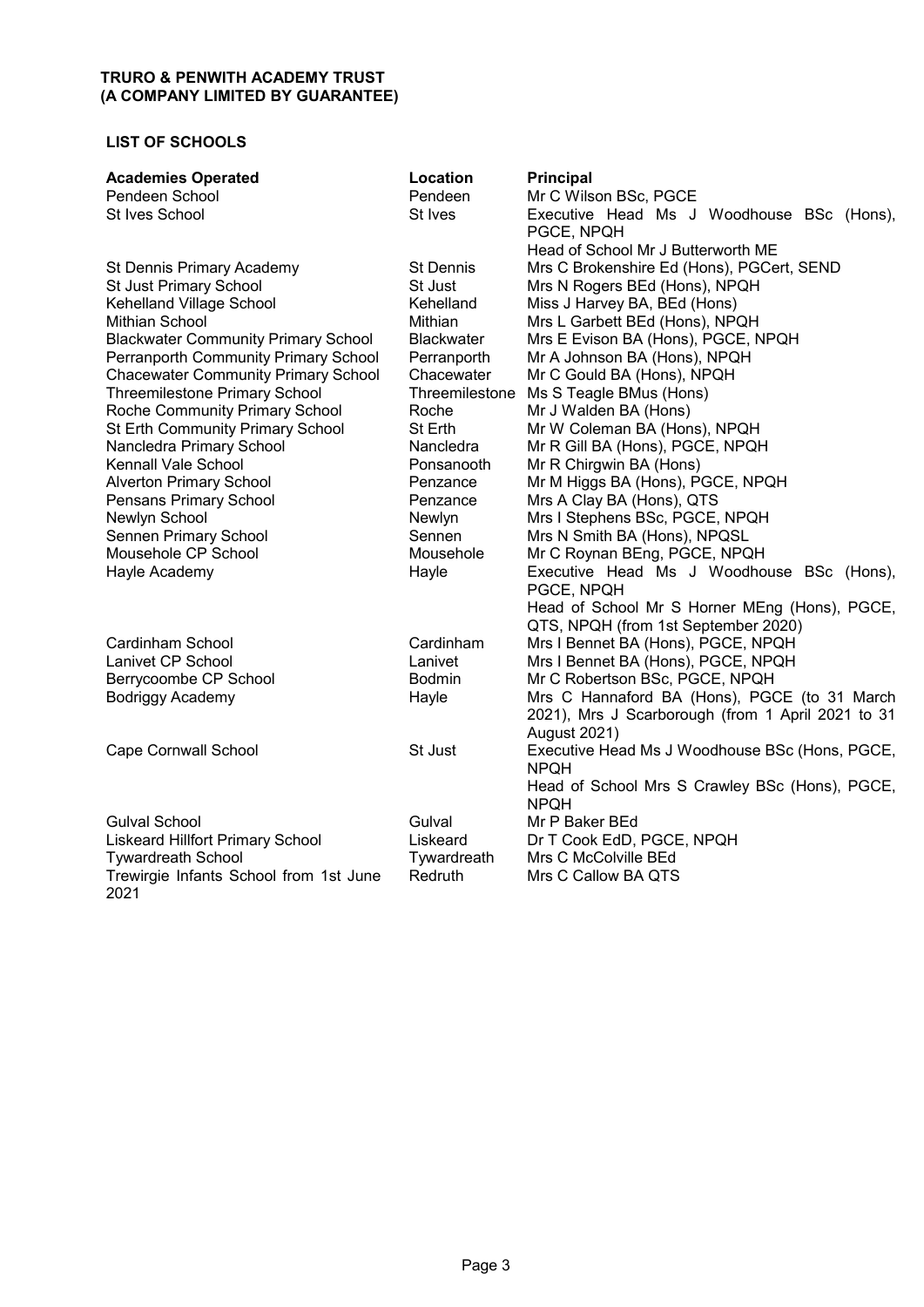#### **TRUSTEES' REPORT FOR THE YEAR ENDED 31 AUGUST 2021**

## **TRUSTEES' REPORT**

The Trustees present their annual report together with the financial statements and auditors' report of the charitable company for the year ended 31 August 2021. The annual report serves the purpose of both a Trustees' report, and a Directors' report under company law.

The Trust operates 26 primary and 3 secondary academies in Cornwall. Trewirgie Infants School joined the Trust on 1<sup>st</sup> June 2021. Trust academies have a combined pupil capacity of 7,231 and had a roll of 6,168 in the school census for Autumn 2020.

## **STRUCTURE, GOVERNANCE AND MANAGEMENT**

#### **Constitution**

The Trust is a company limited by guarantee and an exempt charity. The charitable company's Memorandum and Articles of Association are the primary governing documents of the Trust.

The Trustees of Truro & Penwith Academy Trust are also the directors of the charitable company for the purposes of company law. The Charitable Company operates as Truro and Penwith Academy Trust.

Details of the Trustees who served throughout the year, except as noted, are included in the Reference and Administrative Details on pages 1 to 2.

#### **Members' liability**

Each member of the charitable company undertakes to contribute to the assets of the Company in the event of it being wound up while he/she is a member, or within one year after he/she ceases to be a member, such amount as may be required, not exceeding £10, for the debts and liabilities contracted before they ceased to be a member.

#### **Trustees' Indemnities**

Trustees benefit from indemnity insurance purchased at the Trust's expense to cover the liability of the Trustees which by virtue of any rule of law would otherwise attach to them in respect of any negligence, default or breach of trust or breach of duty of which they may be guilty in relation to the Trust, provided that any such insurance shall not extend to any claim arising from any act or omission which the Trustees knew to be a breach of trust or breach of duty or which was committed by the Trustees in reckless disregard to whether it was a breach of trust or breach of duty or not and provided also that any such insurance shall not extend to the costs of any unsuccessful defence to a criminal prosecution brought against the Trustees in their capacity as Directors of the Trust. The limit of this indemnity is £10,000,000.

#### **TRUSTEES**

#### **Method of Recruitment and Appointment or Election of Trustees**

The Trust shall have the following Trustees as set out in its articles of association:

- At least 7 Trustees appointed by Truro and Penwith College
- Up to two Local Governing Body Trustees appointed by the Trustees
- The Chief Executive Officer
- x A minimum of 2 Parent Trustees (unless there are Local Governing Bodies which include at least two Parent members)
- The Trust may also have any co-opted Trustee appointed by the Trustees. (A 'Co-opted Trustee' means a person who is appointed to be a Trustee by being Co-opted by Trustees who have not themselves been so appointed. The Trustees may not co-opt an employee of the Trust as a Co-opted Trustee if thereby the number of Trustees who are employees of the Trust would exceed one third of the total number of Trustees including the Chief Executive Officer).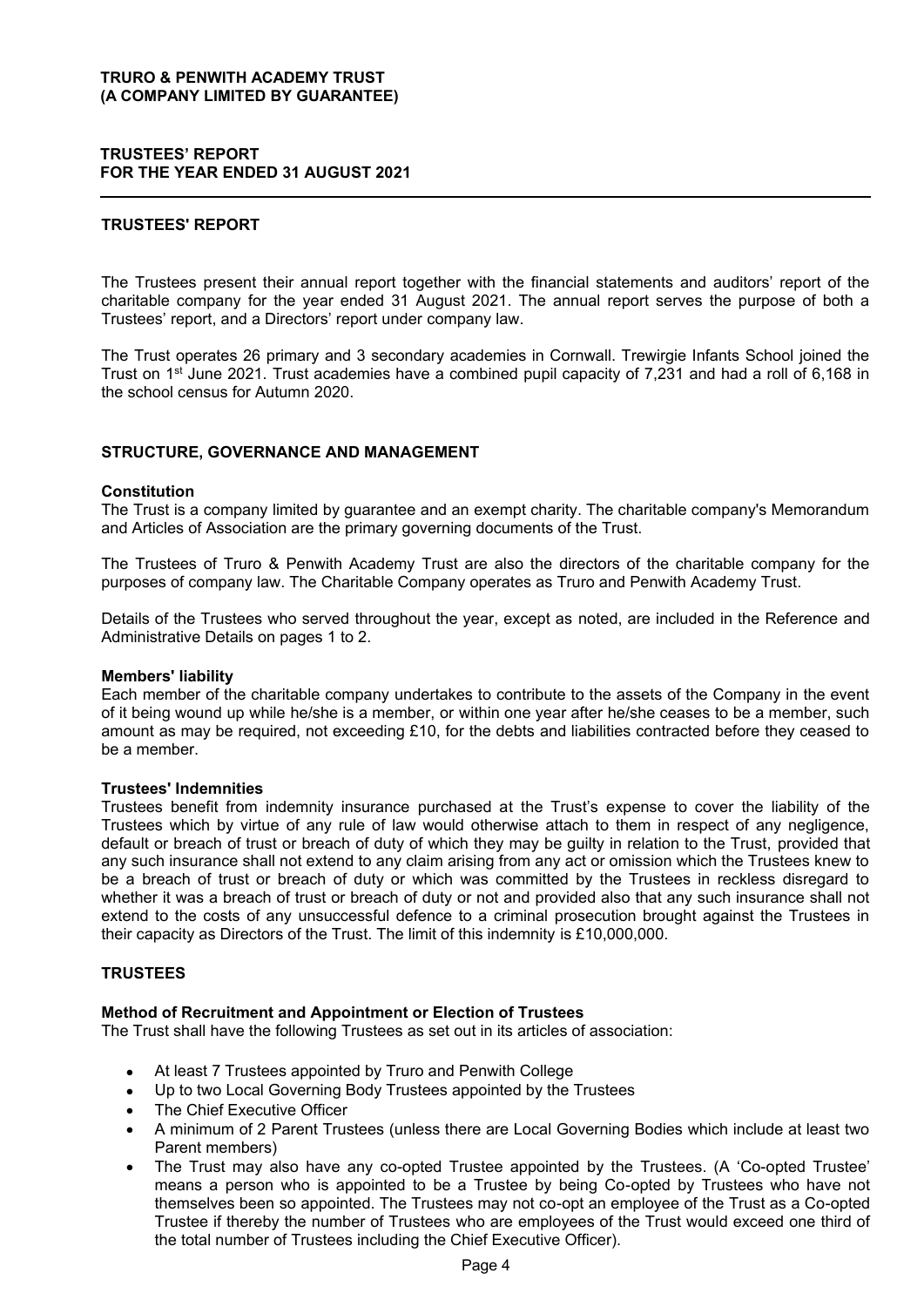## **75867((6¶5(3257 (CONTINUED) FOR THE YEAR ENDED 31 AUGUST 2021**

The term of office for any Trustee shall be four years except that this time limit shall not apply to the Chief Executive Officer. Subject to remaining eligible to be a particular type of Trustee, any Trustee may be reappointed or re-elected.

When appointing new Trustees, the Board will give consideration to the skills and experience mix of existing Trustees in order to ensure that the Board has the necessary skills to contribute fully to the Trust's development.

#### **Policies and Procedures Adopted for the Induction and Training of Trustees**

The training and induction provided for new Trustees will depend on their existing experience. All Trustees are provided with copies of policies, procedures, minutes, accounts, budgets and other documents that they will need to undertake their role as Trustees.

## **Organisational Structure**



The Trust is comprised of and governed by:

The Members who guarantee the liabilities of the Trust and review its strategic direction.

The Board of Trustees who are responsible for, and oversee, the management and administration of the Trust and the schools run by the Trust. The Board normally meets every six weeks. It meets at least six times per year.

The Board establishes an overall framework for the governance of the Trust and determines responsibilities, terms of reference and procedures for the Audit and Risk Committee, Performance and Remuneration Committee and the Search and Governance Committee. It receives reports from these committees for ratification. It monitors the activities of the committees through the minutes of their meetings.

As further detailed below, the Board established an Audit and Risk Committee which meets three times a year. The Audit and Risk Committee undertakes detailed review on behalf of the Trust Board on the adequacy of financial and other controls and risk management arrangements, to direct a programme of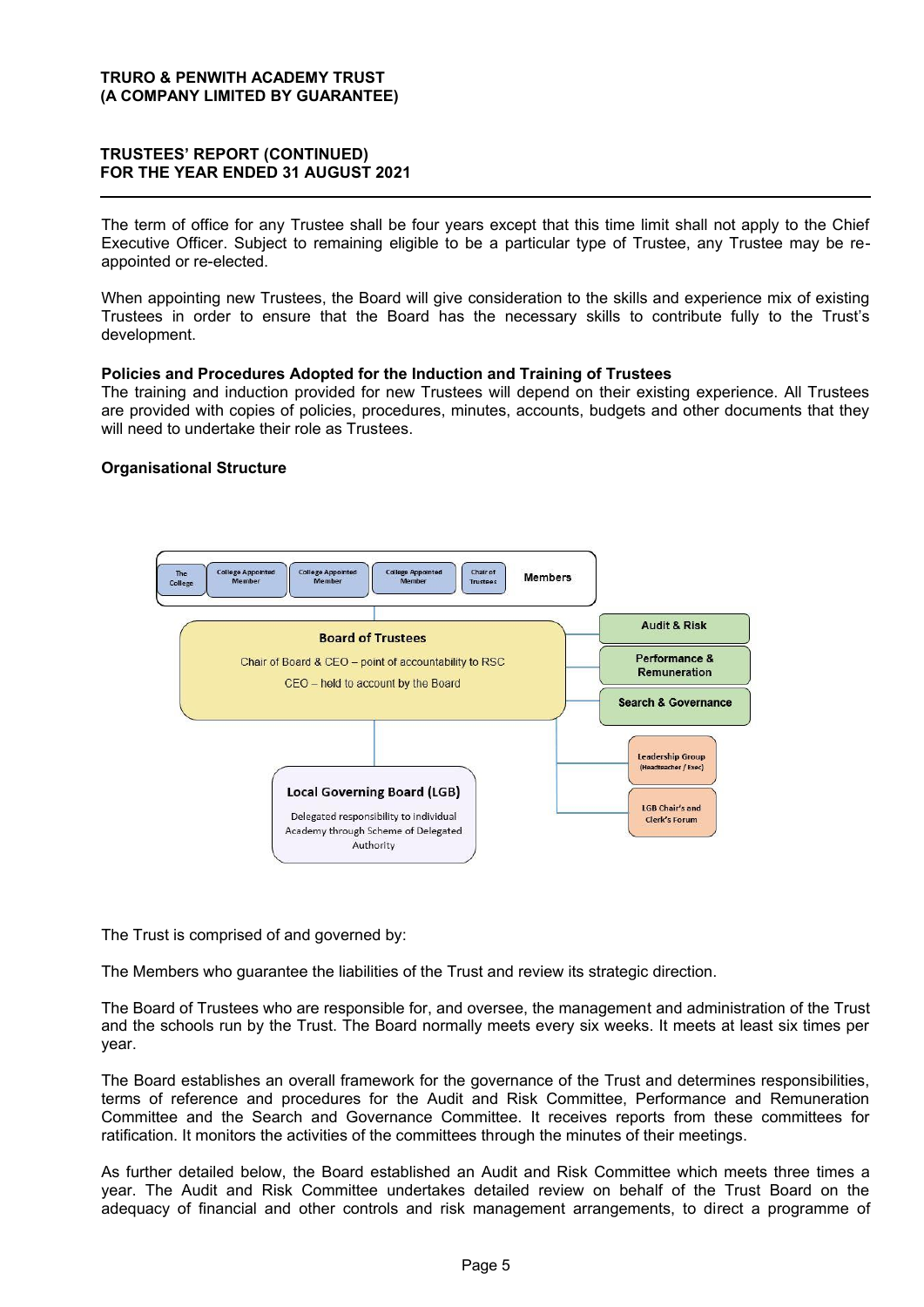## **75867((6¶5(3257 (CONTINUED) FOR THE YEAR ENDED 31 AUGUST 2021**

internal scrutiny and to consider the results and quality of external audit. The Audit and Risk Committee receives and scrutinises the annual financial statements and the external auditor's management letter.

The Audit and Risk Committee recommends the approval of the annual financial statements and auditors' letter to the Board of Trustees.

The Performance and Remuneration Committee meets once a year to establish a pay policy which sets out clearly the basis on which decisions about pay progression for the Headteachers, senior employees and leaders in the Trust will be determined.

The Search and Governance Committee meets as needed on a cycle consistent with the activities and requirements of the Trust to advise the Board on the appointment of trustees to the Board and its committees, to determine the process whereby candidates are nominated, to gather, screen, shortlist and recommend appointments, to advise on governance arrangements and to make recommendations on the composition and balance of the Board.

Local Governing Bodies are in place for each school within the Trust who are responsible for, subject to the provisions of the Scheme of Delegation, the day to day management and administration of each respective school.

The Scheme of Delegation provides clarity to Local Governing Bodies on the extent of their rights, responsibilities, authority and powers and provides the framework within which they interact and work with the other governance aspects of the Trust.

The Trustees have devolved responsibility for the day to day management of the Trust to the Chief Executive, Senior Leadership Team of the Trust and Local Governing Bodies.

The Chief Executive is the Accounting Officer.

## **Arrangements for Setting Pay and Remuneration of Key Management Personnel**

The Trust has established a Remuneration Committee which meets once a year and comprises the Vice Chair of the Board of Trustees, the Chair of the Audit Committee and a further Trustee. The key responsibility of this committee is:

To establish a pay policy which sets out clearly the basis on which decisions about pay progression for the Headteachers, senior employees and leaders in the Trust will be determined, including:

- x Considering and determining the annual performance-related pay progression increases and other terms and conditions of the Headteachers, taking account of budgetary implications
- Considering and determining the annual pay and other terms and conditions of the senior employees and leaders in the Trust, taking account of budgetary implications
- Establishing procedures for determining appeals against pay determinations
- Keeping the pay policy under regular review
- Dealing with any other matters referred to the Committee by the Board of Trustees relating to the remuneration, terms and conditions of the Headteachers, senior employees and leaders
- Considering current guidance on the remuneration of senior staff

The Trustees consider the Board of Trustees and the senior leadership team comprise the key management personnel of the Academy in charge of directing and controlling, running and operating the Trust on a day to day basis. All Trustees give their time freely and no Trustee received remuneration in the year.

Details of Trustees' expenses and related party transactions are disclosed in the notes to the accounts.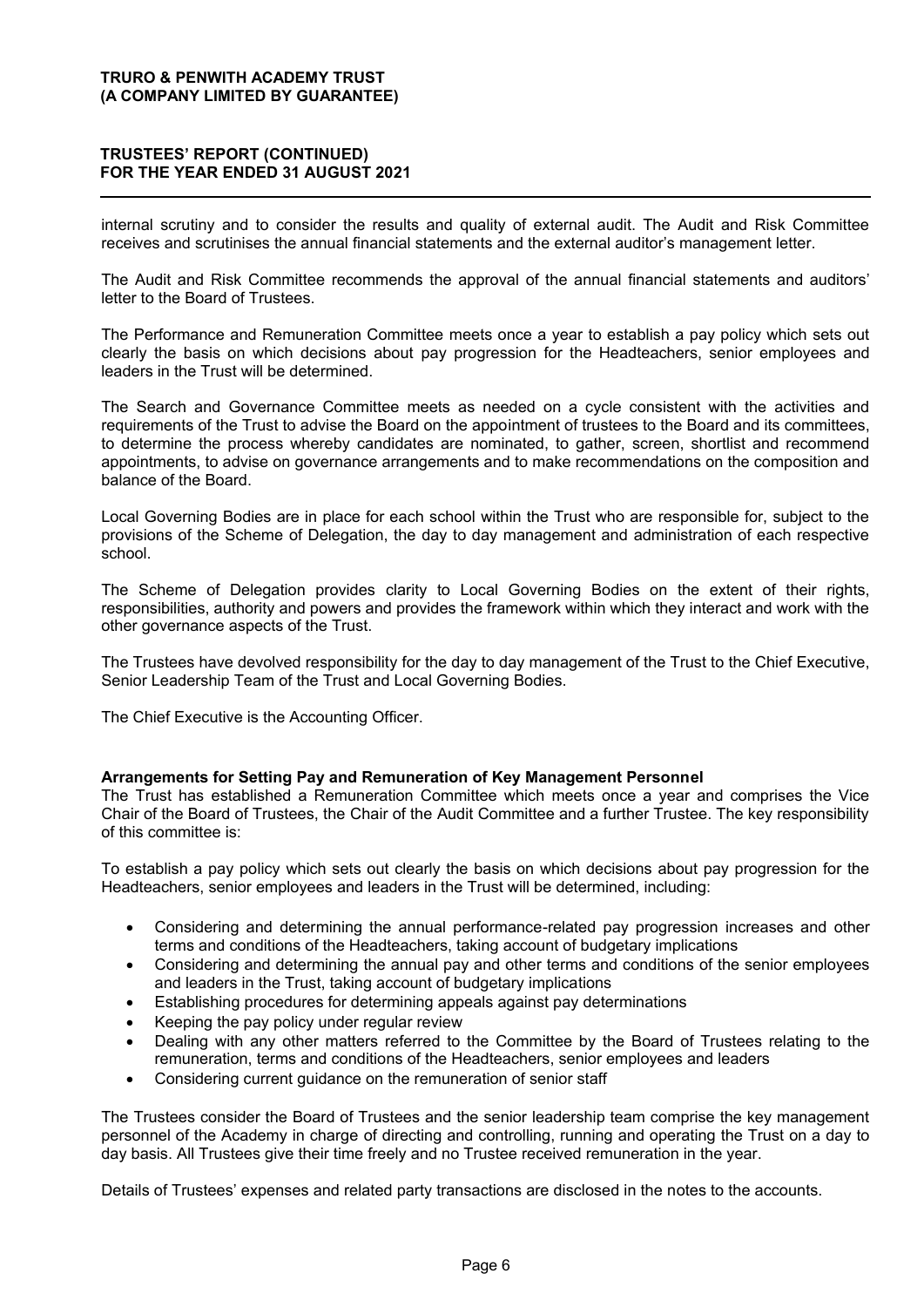## **75867((6¶5(3257 (CONTINUED) FOR THE YEAR ENDED 31 AUGUST 2021**

The pay of key management personnel is reviewed annually and normally increased in accordance with average earnings.

The Trustees benchmark against pay levels in other Academies of a similar size.

## **Trade union facility time**

Relevant union officials

| Number of employees who were relevant union  <br>officials during the relevant period | Full-time equivalent employee number |
|---------------------------------------------------------------------------------------|--------------------------------------|
|                                                                                       |                                      |

Percentage of time spent on facility time

| <b>Percentage of time</b> | <b>Number of employees</b> |
|---------------------------|----------------------------|
| 0%                        |                            |
| 1%-50%                    |                            |
| 51%-99%                   |                            |
| 100%                      |                            |

## Percentage of pay bill spent on facility time

| Provide the total cost of facility time (including   | £876        |
|------------------------------------------------------|-------------|
| training)                                            |             |
| Provide the total pay bill                           | £26,825,629 |
| Provide the percentage of the total pay bill spent   | $0.003\%$   |
| on facility time, calculated as:                     |             |
| (total cost of facility time / total pay bill) x 100 |             |

Paid trade union activities

| Time spent on paid trade union activities as a<br>percentage of total paid facility time hours<br>calculated as:                                       |  |
|--------------------------------------------------------------------------------------------------------------------------------------------------------|--|
| (total hours spent on paid trade union activities by<br>relevant union officials during the relevant period /<br>total paid facility time hours) x 100 |  |

## **Connected Organisations, including Related Party Relationships**

Truro and Penwith Academy Trust is sponsored by Truro and Penwith College. The role of the sponsor is to share its educational experience, develop the educational vision for the Trust and support and assist the Trust and its schools.

Related party transactions are detailed in Note 29 to the accounts.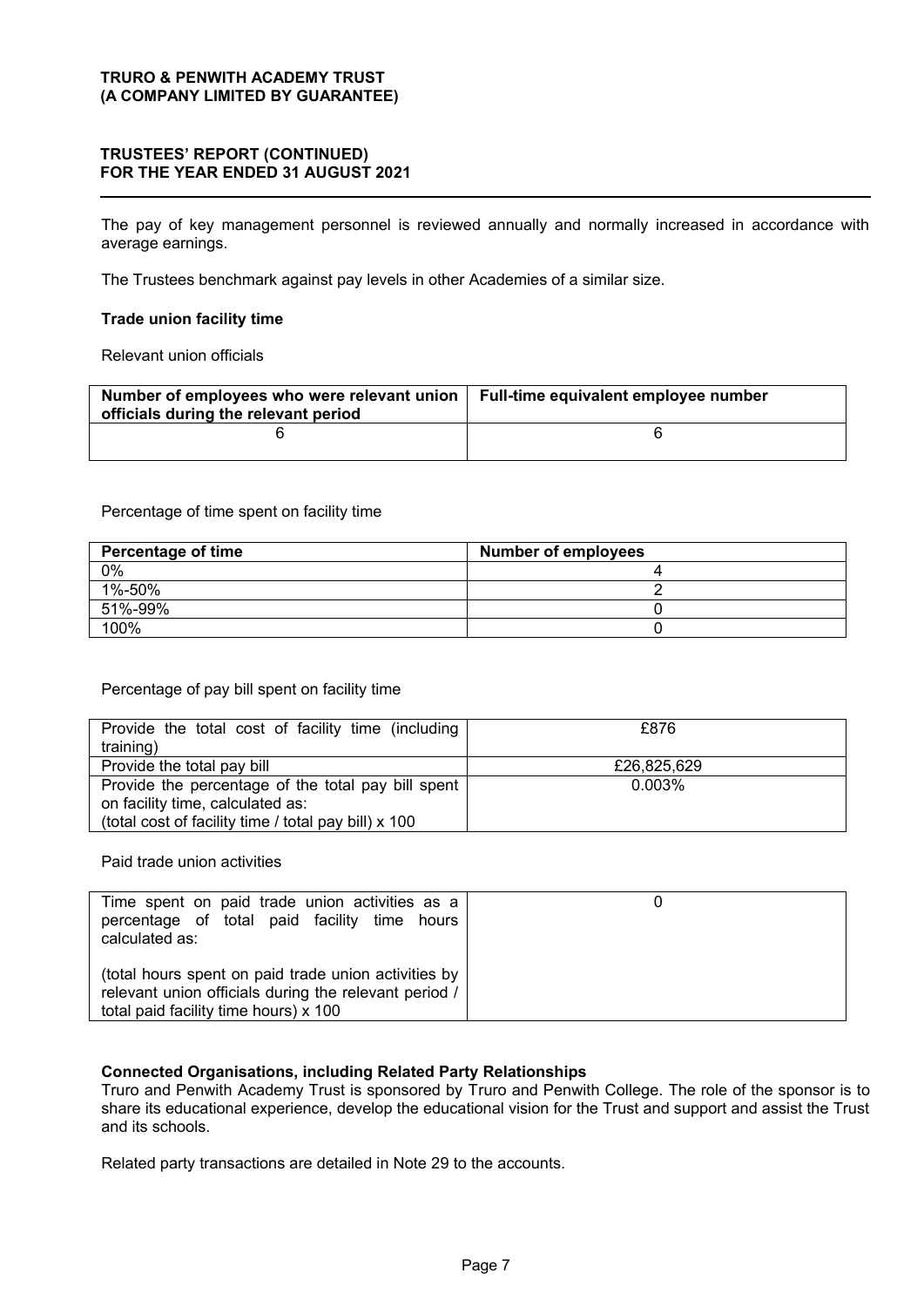## **75867((6¶5(3257 (CONTINUED) FOR THE YEAR ENDED 31 AUGUST 2021**

## **Engagement with employees (including disabled persons)**

Truro and Penwith Academy Trust is an Equal Opportunities employer and actively promotes equality across all groups within our workforce. The Trust works in conjunction with the Equality Act 2010 and supports disabled people, including those with long term health conditions, learning disabilities and those that become disabled. If the employee confirms that they have a disability, we make reasonable adjustments to ensure that any selection processes, including the interview, are fair and equitable. We also ensure that training and development opportunities and promotions are fair to all groups within the workforce including disabled persons.

The Trust engages with its employees through many means and methods, including:

- Staff representatives on Local Governing Bodies
- Regular updates to all staff members, via newsletters, e-bulletins
- Discussion with Trade Unions

## **Engagement with suppliers, customers and others in a business relationship with the Trust**

The Trust engages with their suppliers, customers and stakeholders through many means and methods, including:

- Consideration was given to all suppliers under the procurement policy notes during Covid 19.
- x Trustees discussed and agreed to continue to engage with contractors under these directives and that doing so was good value for money.
- To ensure best value quotations are obtained in line with the Financial Procedures.
- Deals for Schools and Crescent Purchasing Consortium are utilised as part of the procurement process to ensure best value.
- Where appropriate local suppliers are given the opportunity to quote or tender to ensure our carbon footprint is reduced.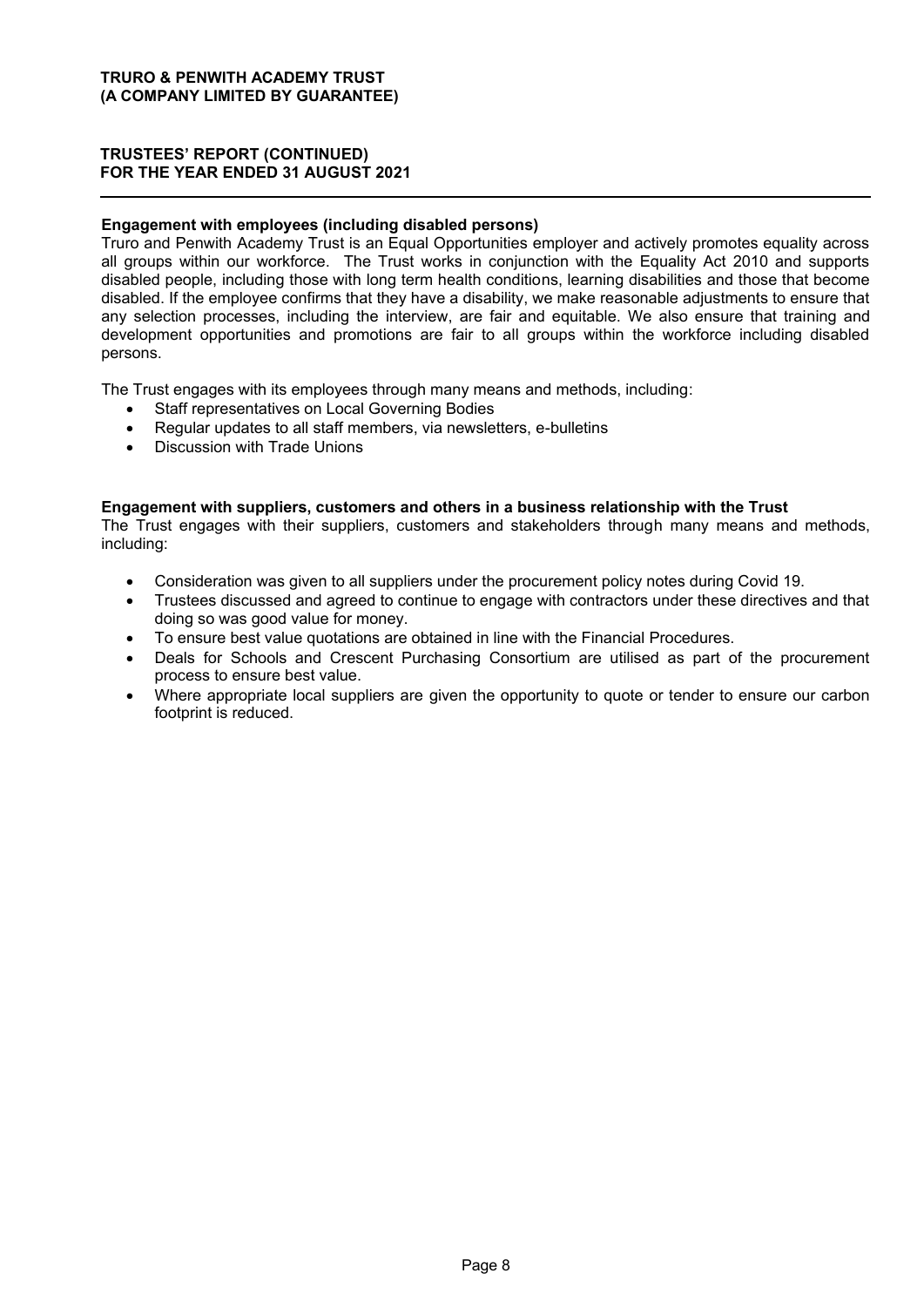## **75867((6¶5(3257 (CONTINUED) FOR THE YEAR ENDED 31 AUGUST 2021**

## **OBJECTIVES AND ACTIVITIES**

## **Objects and Aims**

The principal object of the Trust is specifically restricted to the following:

• To advance for the public benefit education in the United Kingdom, in particular, but without prejudice to the generality of the foregoing by establishing, maintaining, carrying on, managing and developing schools offering a broad and balanced curriculum appropriate to the needs of its pupils and students

The principal aim of the Trust is:

To secure high standards in every school by developing and sustaining outstanding leadership and outcomes for children and young people through inspirational teaching and creative learning opportunities.

## **Objectives, Strategies and Activities**

The Trust pursues fulfilment of its vision and mission by focusing on core strategic objectives measured consistently and annually against a set of core data baselines. These core objectives are:

- Expect outstanding academic achievement and success
- Set aspirational targets for all
- Every aspect of school life engages and inspires our children
- Consistently outstanding leadership with high expectations & rigorous challenge

These strategic objectives will be achieved through effective leadership across the Trust through the following:

- Trust development plan monitored and reported to the Board of Trustees
- Headteachers Group for geographic hub leaders and Headteachers with school clusters where the leaders in each school come together to share performance data, report on development objectives, discuss issues, plan strategies
- Executive team of school improvement leaders
- Specialist Lead Schools where leaders and teachers across the schools build key relationships and contacts to enhance their support and peer network
- Local Governing Body (LGB) Chairs and Clerks Forum where the chairs and clerks of each LGB meet together once a term to discuss a range of issues

## **Priorities for 2021-2022**

- High quality teaching for all, focusing on pedagogy and practice, supporting all pupils with SEND and to support inclusion
- x Continuing the implementation phase of Curriculum Development, targeting new capacity for curriculum support
- Enhance Early Years and KS1 provision to ensure a coherent strategy to support post-Covid recovery and enhance outcomes
- x Workforce development and a review of HR related policies to reflect our commitment to wellbeing and manageable workloads
- Develop and implement a Digital Transformation strategy, improving access to high quality technology to support learning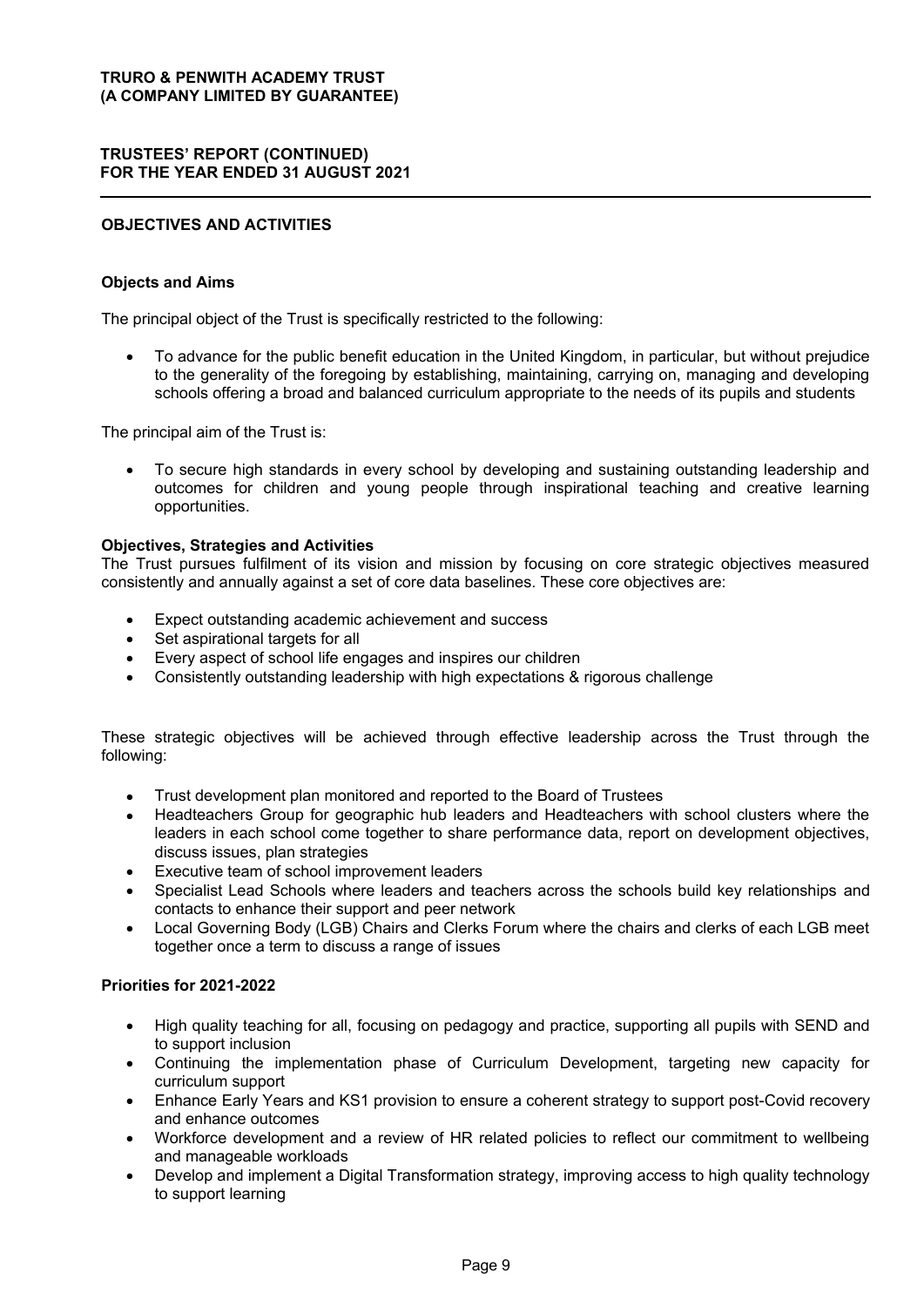## **75867((6¶5(3257 (CONTINUED) FOR THE YEAR ENDED 31 AUGUST 2021**

#### **Public Benefit**

The Trustees confirm that they have complied with the duty in Section 17(5) of the Charities Act 2011 to have due regard to the Charity Commission's general guidance on public benefit in exercising their powers or duties. They have referred to this guidance when reviewing the Trust's aims and objectives and in planning its future activities.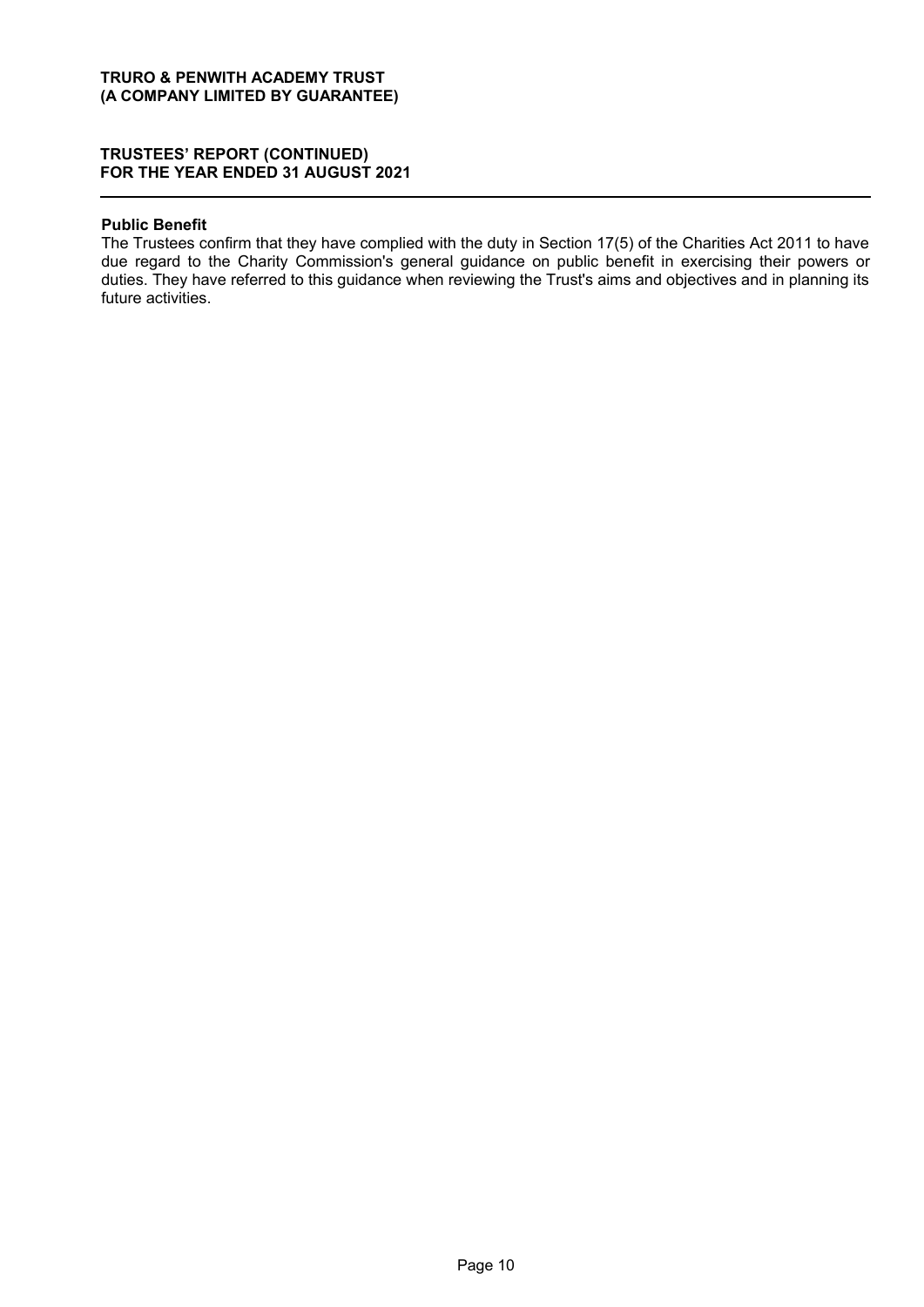## **75867((6¶5(3257 (CONTINUED) FOR THE YEAR ENDED 31 AUGUST 2021**

## **STRATEGIC REPORT**

#### **Achievements and Performance**

The improvement priorities for schools within the Trust for the period were:

Quality of Education

- 1a. A broad, ambitious curriculum is reintroduced by April 2021
- 1b. Technology used well for transition between remote and school-based learning
- 1c. Gaps quickly identified and all (incl disadvantaged and SEND) pupils make progress
- 1d. Improve progress in Reading and Phonics across Early Years and KS1

Behaviour and Attitudes

- 2a. Attendance and persistent absence to improve to be at least in line with national
- 2b. Exclusions and children educated off site to be below national
- 2c. All schools to participate in behaviour management practice sharing

Personal Development

- 3a. PSHE and pupil wellbeing is a priority for all schools
- 3b. Shared practice for pupil wellbeing, personal conduct and safety

Leadership and Management

- 4a. Leaders expect high quality teaching and targeted catch up
- 4b. Effective CPD on the curriculum and remote learning technology
- 4c. HR team monitors and supports staff wellbeing

Growth and Capacity Building

- 5a. Successful bid for secondary Free School
- 5b. Grow the Trust by at least one school
- 5c. Grow central team to meet demands on time

Operational Effectiveness

- 6a. To embed ICFP and KPIs in budget setting and monitoring process
- 6b. To use HR data to inform strategic development of policy and practice

6c. To ensure effective Covid risk management for all staff and pupils

#### **School Performance 2020-2021**

Performance measures for the 2020-21 academic year will not be published due to the cancellation of examinations and standard assessment tests due to the Covid-19 pandemic.

During 2020-21 the Trust consolidated its school improvement work and developed further capacity around SEND and other support for our most vulnerable schools. The Covid-19 pandemic resulted in considerable change to the operating model for our schools. Remote learning was implemented effectively with the use of on-line technology in parallel with traditional resource provision for families. The Spring term national lockdown was a period when our schools remained open for our most vulnerable pupils and the children of key workers. Our schools offered a much enhanced curriculum and structured timetable to mirror a normal school day, as much as possible, whilst working remotely.

The Trust's school improvement model was adapted to provide coaching support for our school leaders with detailed guidance and support published to reflect government guidance and best practice observed across the education sector. Targeted support for our most vulnerable schools was maintained throughout the year.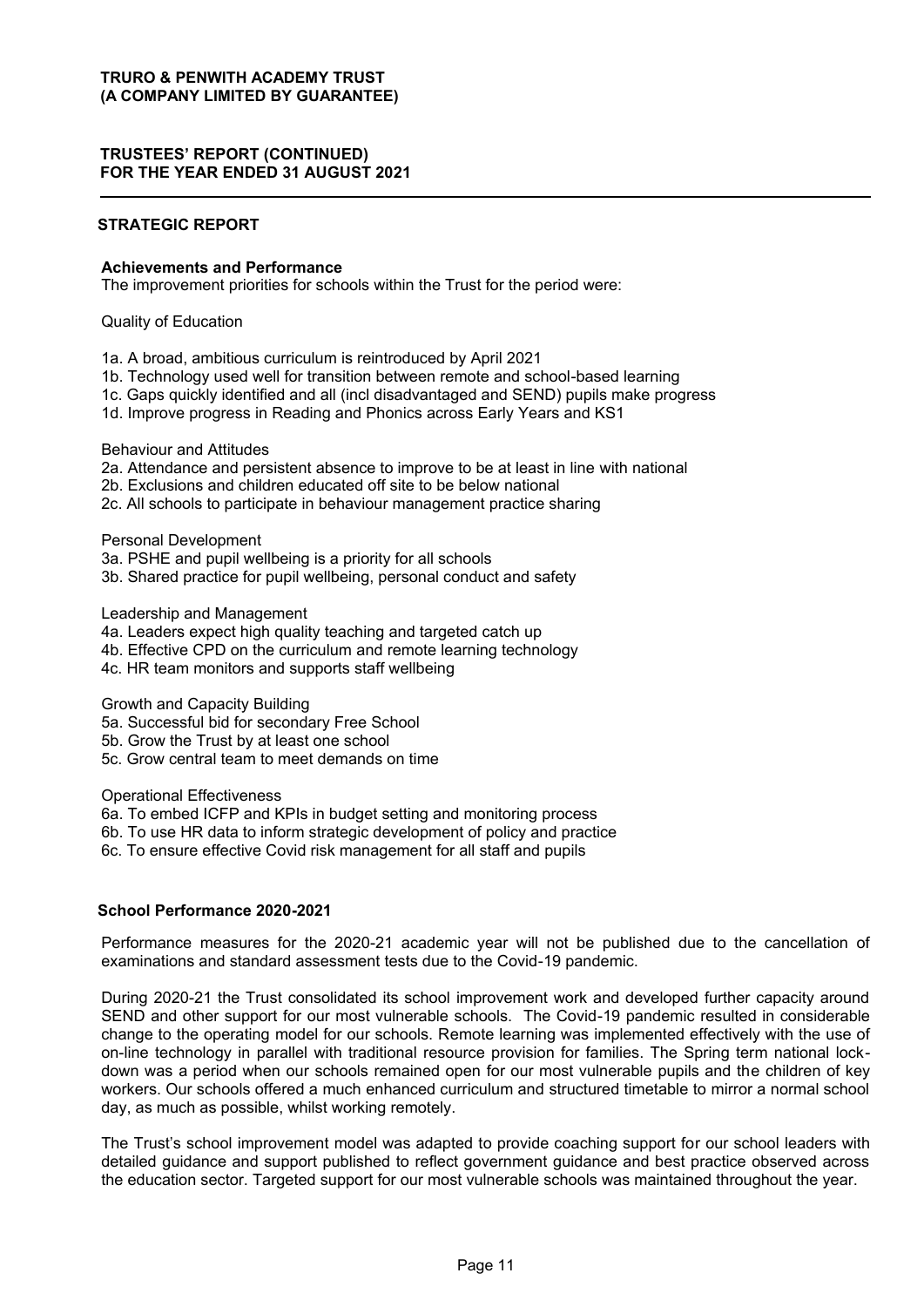## **75867((6¶5(3257 (CONTINUED) FOR THE YEAR ENDED 31 AUGUST 2021**

#### **Primary Phase Summary**

The focus for school improvement support across the Trust was on curriculum development, ensuring all schools develop the intent, implementation and anticipated impact of their curriculum. All schools were supported to make provisions for a recovery curriculum, with planned strategies for the identification and reduction of gaps in learning or development which were observed as a result of the pandemic. Each school had a focused school development plan which focused on recovery and ongoing development of the wider curriculum.

The Hub Review Group met regularly to monitor and evaluate all schools on a risk basis, with whole school analysis of improvement based on peer review, the school's own evaluation and Headteacher reporting, Trust senior leadership and external review, financial management support and the curriculum specialist school improvement support leaders in each Hub. The Trust Recovery Working Group also met regularly to receive reports from the Chief Executive and Director of Education on support for schools and the mental health and wellbeing of staff and pupils.

Trewirgie Infant School joined the Trust in June 2021 as a school requiring improvement. This school immediately became a targeted support school under the direct oversight of our Director of Education.

A summary of the schools who had been judged as requires improvement by Ofsted include Roche School, Liskeard Hillfort School and Bodriggy Academy:

- Roche School was inspected in October 2018 and has made considerable progress in phonics, reading and mathematics during the 2020-21 academic year. Work on the wider curriculum developed well during the year, specifically the use of knowledge organisers.
- Liskeard Hillfort School was inspected in October 2019 and continued to make progress as demonstrated by two interim monitoring visits during the academic year 2020-21 by Ofsted.
- Bodriggy Academy was inspected in January 2020 and was judged to be requires improvement by Ofsted. Interim school leadership focused support on the Phonics across the school and good progress is evident. A new Headteacher was appointed from September 2021.

#### **Secondary Phase Summary**

The focus for school improvement support in the Trust secondary schools was on curriculum development and our most vulnerable disadvantaged pupils. The secondary schools across the Trust have become more aligned in practice under the leadership of one executive Headteacher. Local governance of all three secondary schools has been subject to a strategic review and plan during 2020-21 with a new single Local Governing Board established across the three schools.

Specific support was provided to schools considered vulnerable including Cape Cornwall School and Hayle Academy:

- Cape Cornwall School has successful improved the quality of education across the school with improved performance data evident through internal monitoring and moderated centre assessment. The school leadership has had some change through the academic year and an experienced team of school leaders is in post. The key risk to the school remains the low population in the area for school age young people. No published data for end of Key Stage 4 is available.
- Hayle Academy welcomed a new Head of School in September 2020. Considerable progress has been made during the year to improve the quality of education, curriculum leadership and behaviour. Hayle Academy remains a school targeted for school improvement support.

#### **Summary of Covid-19 Pandemic Impacts**

The unprecedented changes to the operating model for all schools during the Covid-19 pandemic impacted on all aspects of school life. All schools across the Trust offered education for our key worker families and our most vulnerable pupils throughout the Spring term lock down phase in 2021 and a clear and comprehensive remote education for all other pupils.

Headteachers continued to liaise with the Trust health and safety team and executive team to manage risk as per government guidelines. The Trust was praised by local and regional education organisations for the open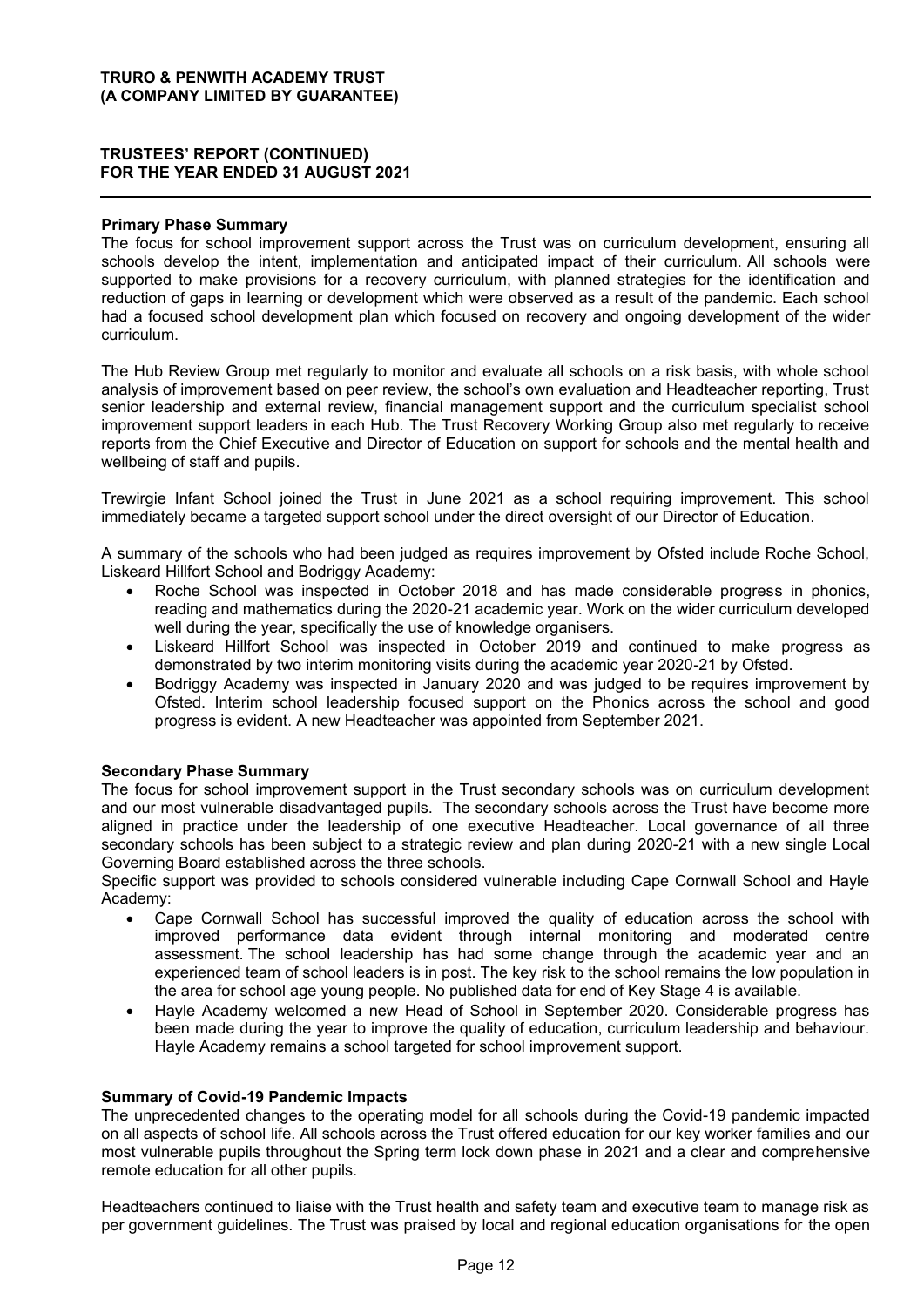## **75867((6¶5(3257 (CONTINUED) FOR THE YEAR ENDED 31 AUGUST 2021**

sharing of materials produced to support school leaders during the recovery phase for the academic year 2020-21.

The priority for the Trust during the period January to March 2021 was the safe operation of our schools for pupils and staff, the provision of high quality education off site using technology and other resources, and the provision of education and support for our key worker families and our most vulnerable pupils.

## **Going Concern**

After making appropriate enquiries, the Board of Trustees has a reasonable expectation that the Trust has adequate resources to continue in operational existence for the foreseeable future. For this reason, it continues to adopt the going concern basis in preparing the financial statements. Further details regarding the adoption of the going concern basis can be found in the going concern accounting policy in note 1.2 of the accounts.

## **FINANCIAL REVIEW**

The academy's accounting period is the year to 31 August 2021.

The majority of the Trust's income is derived from the Department for Education (DfE) via the Education Skills Funding Agency (ESFA) in the form of recurrent grants, the use of which is restricted to particular purposes. The grants received during the year to 31 August 2021, and the associated expenditure, are shown as restricted funds in the statement of financial activities.

The financial position is challenging as a result of changes in both local and national funding together with increasing costs relating to pay and general cost pressures. This year in particular due to the Covid 19 pandemic with schools incurring additional cost to maintain safe provision. The Trusts schools are expected to set budgets within their annual funding and use of reserves is for agreed specific purposes rather than to use reserves to meet operational costs which is not sustainable in the long term. The schools make budget reductions to match funding levels; however, this is challenging as a large proportion of costs are staff related. The Trust have agreed a Reserves policy and receive monitoring reports at each Board meeting. Our current level of reserves is £4,486k.

Financial benchmarking is used to compare our schools' financial position with others and to provide challenge for financial management. The key measures considered are taken from Kreston Reeves Benchmarking were as follows:

| <b>Measure</b>                              | <b>TPAT</b> | All                     |
|---------------------------------------------|-------------|-------------------------|
|                                             |             | <b>MAT's</b><br>Average |
| Total GAG income per pupil                  | £4,204      | £4,367                  |
| Staff cost per pupil                        | £4,525      | £4,816                  |
| Total costs per pupil                       | £5,938      | £6,448                  |
| Pupil to teacher ratio                      | 23.0        | 20.6                    |
| Surplus/Deficit ratio (as% of total income) | 0.1%        | $1.4\%$                 |
| Cash Balances ratio (as a % total income)   | 15.7%       | 15.7%                   |

The Trust receives capital grants through the Schools Condition Allocation and Specific Capital Grants from the ESFA for improvement of Capital Assets. The Trust is also in receipt of Local Authority Grants for School Access, Backlog maintenance and agreed Basic Need projects. All such grants are shown in the statement of financial activities as restricted income in the Fixed Asset Fund. The Restricted Fixed Asset Fund is reduced by annual depreciation charges over the useful life of the assets concerned.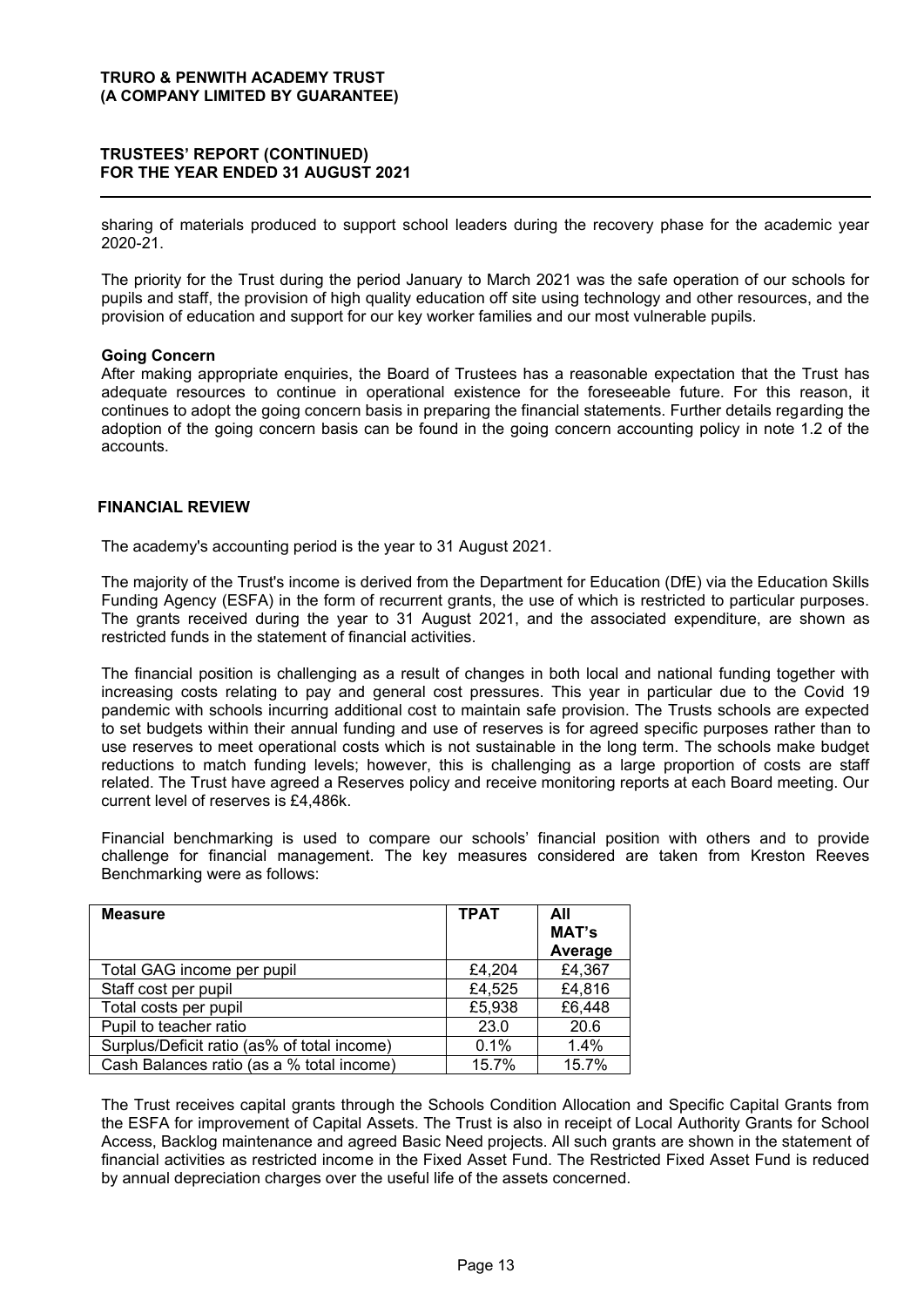## **75867((6¶5(3257 (CONTINUED) FOR THE YEAR ENDED 31 AUGUST 2021**

The Trust's results show revenue surpluses for the year, excluding restricted fixed assets and before unrealised defined benefit pension scheme gains and losses and transfers, but including any surpluses transferred on conversion of: Restricted surplus £404,164 and Unrestricted surplus £4,081,873. The fund balances carried forward for each school was:

|                                                           | <b>Total 2021</b> | <b>Total 2020</b> |
|-----------------------------------------------------------|-------------------|-------------------|
|                                                           | £                 | £                 |
| Pendeen School                                            | 121,242           | 46,206            |
| St Ives School                                            | (3,063)           | 3,335             |
| St Dennis Primary Academy                                 | 278,044           | 432,148           |
| <b>Blackwater Community Primary School</b>                | 71,099            | 57,175            |
| Mithian School                                            | 122,609           | 124,501           |
| St Just Primary School                                    | (1,009)           | (38, 697)         |
| Kehelland Village School                                  | 114,531           | 94,911            |
| <b>Perranporth Community Primary School</b>               | 58,259            | 67,909            |
| <b>Chacewater Community Primary School</b>                | 64,663            | 66,641            |
| <b>Threemilestone School</b>                              | 211,204           | 138,238           |
| Roche Community Primary School                            | 380,438           | 333,032           |
| St Erth Community Primary                                 | 58,082            | 73,902            |
| Nancledra School                                          | 87,324            | 56,694            |
| Kennall Vale School                                       | 105,069           | 90,990            |
| <b>Alverton Primary School</b>                            | 181,829           | 174,472           |
| Newlyn School                                             | 90,957            | 27,678            |
| Pensans Primary School                                    | (17, 369)         | (47, 212)         |
| <b>Sennen Community Primary Academy</b>                   | 33,736            | 37,660            |
| Hayle Academy                                             | 489,741           | 272,674           |
| <b>Mousehole Community Primary School</b>                 | 92,744            | 67,623            |
| Berrycoombe School                                        | 70,959            | 36,771            |
| Cardinham School                                          | 134,473           | 151,649           |
| <b>Lanivet Community Primary School</b>                   | 80,177            | 68,133            |
| Cape Cornwall Secondary School                            | 29,735            | 50,849            |
| <b>Bodriggy Academy</b>                                   | 245,211           | 243,865           |
| <b>Gulval Primary School</b>                              | 91,184            | 68,047            |
| <b>Liskeard Hillfort Primary School</b>                   | 150,547           | 76,454            |
| <b>Tywardreath Primary School</b>                         | 162,012           | 101,016           |
| Trewirgie Infants School joined 1 <sup>st</sup> June 2021 | 503,933           |                   |
| Cape Cornwall School Improvement Grant                    | 105,560           | 143,828           |
| <b>Central Services</b>                                   | 372,116           | 357,711           |
|                                                           |                   |                   |
|                                                           |                   |                   |

Total 4,486,037 3,378,203

#### **Reserves Policy**

The Trustees review the reserve levels of the Trust annually. This review encompasses the nature of income and expenditure streams, the need to match income with commitments and to ensure sufficiency of resource to meet monthly outgoings. Reserves are held for reinvestment in individual schools, for specific capital projects, curriculum investment and to mitigate the impact of reductions to funding.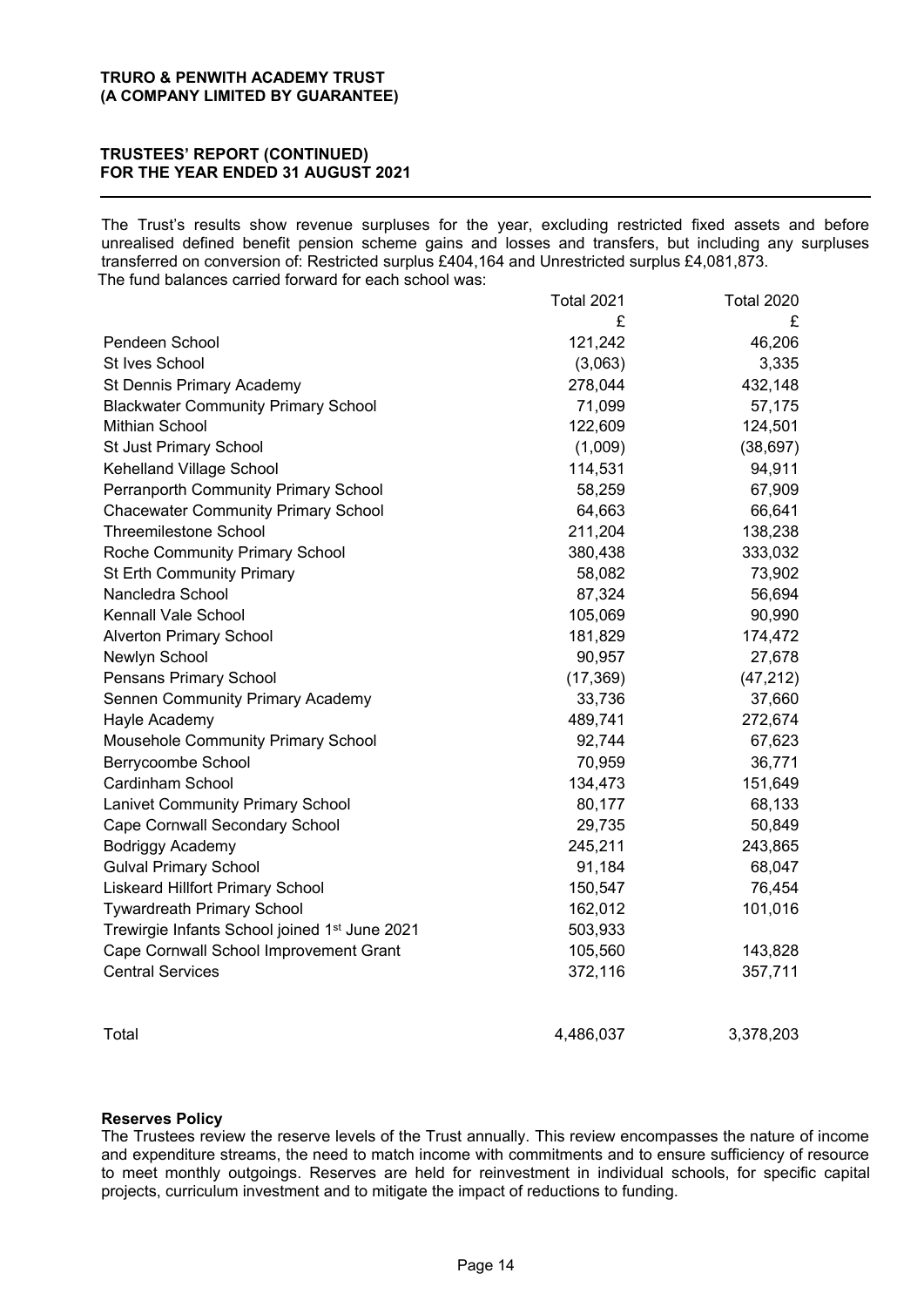## **75867((6¶5(3257 (CONTINUED) FOR THE YEAR ENDED 31 AUGUST 2021**

Schools maintain their existing level of Reserve from their point of conversion and the Trust allows any inyear surplus to be accrued to their individual reserves.

The Trustees have agreed that reserves should be maintained at or accrued to an individual schools' reserve with a view to achieve a level of at least the value of six weeks of the individual schools outgoing costs.

Pooling is currently in operation at Trust level where all Reserves are reported in total in order to balance the overall position, including two schools in overall deficit which have recovery plans agreed by Trustees in place.

The Trustees consider the financial period end position of £43,845k (2020 £47,272k) comprising £61,988k (2020 £58,124k) of restricted fixed asset funds, £(22,225k) (2020 £14,028k) of restricted funds and £4,082k (2020 £3,176k) of unrestricted funds to be satisfactory. The restricted funds consist of the pension reserve amounting to £(22,629k) (2020 £(14,230k)) and general restricted funds of £404k (2020 £202k).

The level of free revenue reserves held by the Trust are (2021 £4,486k) (2020 £3,378k).

The Local Government Pension Scheme (LGPS) fund is currently in deficit. The Trust has entered into an agreement with the LGPS Trustees to make additional annual contributions of £243,700 in addition to normal funding levels, over a period of 20 years, in order to bridge the scheme deficit.

Parliament has agreed, at the request of the Secretary of State for Education, to a guarantee that, in the event of academy closure, outstanding LGPS liabilities would be met by the Department for Education. The guarantee came into force on 18 July 2013.

#### **Investment Policy**

The cash balances held by the Trust are invested in interest earning bank accounts.

## **Principal Risks and Uncertainties**

The principal risks affecting the Trust are:

- Performance of schools not improving sufficiently or quickly enough impacts on reputation of Trust and/or College
- The impact on the Trust reputation if Truro and Penwith College has a grade reducing Ofsted
- x External agency decision (with no right of appeal) impacts on reputation of Trust and/or College
- Numbers on roll at Trust academies do not rise in line with expectations impacting on the ability to invest in improvements and sustainability
- Failure to meet forecast budget position reduces credibility with DfE and ability to provide additional Trust wide services to schools
- Failure to comply with ESFA Academies Financial Handbook
- Increasing pension costs at actuarial evaluation due to market conditions
- High unit costs per pupil due to small schools and associated overheads
- PFI Contractor vulnerability and impact on Trust if the contractor ceases to trade
- Transfer of schools from failing MAT's
- Capacity to support increasing number of schools is limited to small core team
- Insufficient schools choose to convert to the Trust or become sponsored threatening the sustainability of the Trust
- Succession planning and cover for key staff
- Capacity for service provision during Covid-19 pandemic
- Schools of concern
- Safeguarding incident that is not handled according to statutory requirements
- Health and Safety incident that is not handled according to statutory requirements
- Recruitment of staff to Trust schools, central team or volunteers including LGB/Trustees with a high safeguarding risk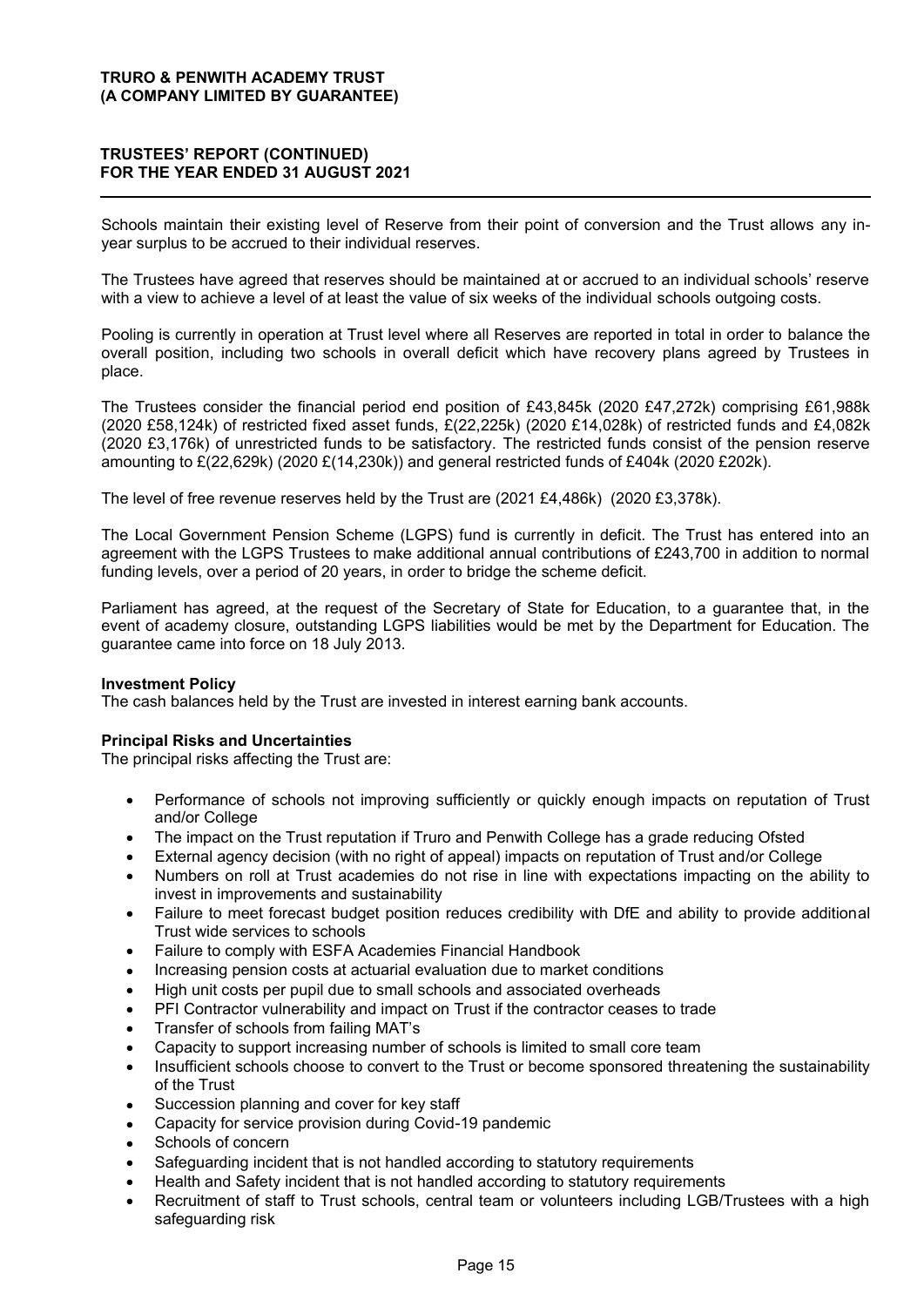## **75867((6¶5(3257 (CONTINUED) FOR THE YEAR ENDED 31 AUGUST 2021**

- Reputational risk due to third party actions using legal instruments against the Trust E.g. Disability Discrimination Act
- The balance of individual Trustee skills and experiences could have a detrimental impact on the effectiveness of the Board.
- Impact of Covid -19 on operational and financial management of schools due to risks to the workforce

Mitigating actions and risk owners have been identified to address these risks. The risk register is regularly reviewed by the Audit and Risk Committee and the Board of Trustees.

## **Financial and risk management objectives and policies:**

The financial risk register is set out in the Trust's financial procedures. These procedures examine the key risks and proposed actions to mitigate the impact of these risks The financial risk register is part of the overall Risk Register reviewed by the Audit and Risk Committee and Board of Trustees.

## **FUNDRAISING**

The Trust's schools participate in fundraising activities for specific charities where the income received is paid in full to the charity, for example Sport Relief and Children in Need. The recipient of the donations is made clear to parents in advance and all contributions are voluntary. Where a school has a friends or parent teacher association which actively raises funds on its behalf, the association's fundraising standards are defined in its constitution and it works closely with the head of school to ensure its approach is consistent with the school's values. Associations with an annual income of more than £5,000 are required to register as a charity with the Charity Commission. The Trust does not work with, or have any oversight of, any commercial participators or professional fundraisers. No complaints have been received in the year regarding fundraising activities.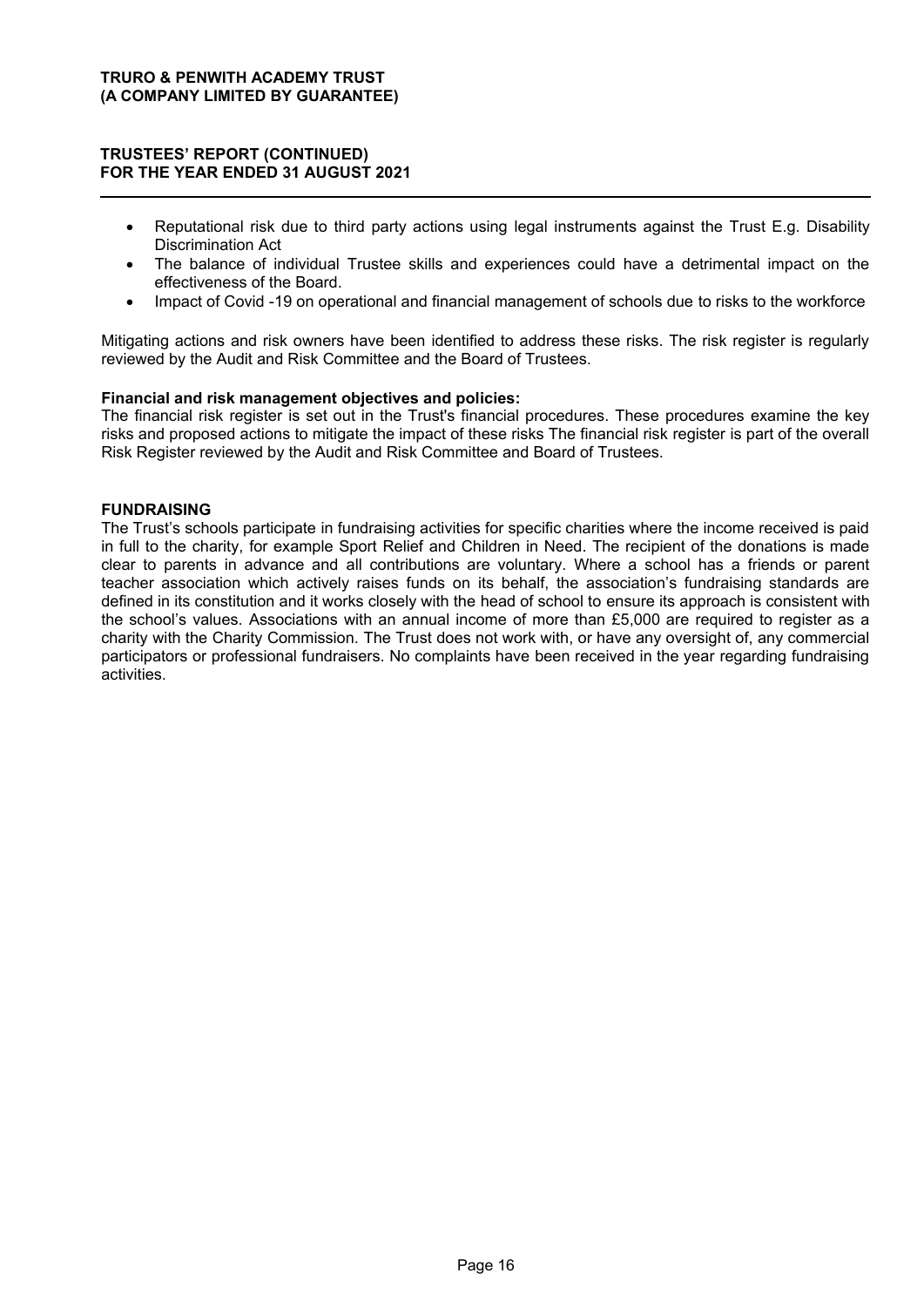## **75867((6¶5(3257 (CONTINUED) FOR THE YEAR ENDED 31 AUGUST 2021**

## **STREAMLINED ENERGY AND CARBON REPORTING**

| UK Greenhouse gas emissions and energy use data for the<br>period 1 September 2020 to 31 August 2021 |           |
|------------------------------------------------------------------------------------------------------|-----------|
| Energy consumption used to calculate emissions (kWh)                                                 | 4,263,547 |
| Energy consumption break down (kWh) (optional)                                                       |           |
| $\cdot$ gas,                                                                                         | 2,141,188 |
| • electricity,                                                                                       | 2,025,944 |
| • transport fuel                                                                                     | 96,415    |
| Scope 1 emissions in metric tonnes CO2e                                                              |           |
| Gas consumption                                                                                      | 393.70    |
| Owned transport - mini-buses                                                                         | 9.17      |
| Total scope 1                                                                                        | 402.87    |
| Scope 2 emissions in metric tonnes CO2e                                                              | 472.33    |
| Purchased electricity                                                                                |           |
| Scope 3 emissions in metric tonnes CO2e                                                              | 9.27      |
| Business travel in employee owned vehicles                                                           |           |
| Total gross emissions in metric tonnes CO2e                                                          | 884.47    |
| Intensity ratio                                                                                      | 0.15      |
| Tonnes CO2e per pupil                                                                                |           |

## **Quantification and Reporting Methodology**

We have followed the 2019 HM Government Environmental Reporting Guidelines. We have also used the GHG Reporting Protocol – Corporate Standard and have used the 2020 UK Government's Conversion Factors for Company Reporting.

#### **Intensity measurement**

The chosen intensity measurement ratio is total gross emissions in metric tonnes CO2e per pupil, the recommended ratio for the sector.

#### **Measures taken to improve energy efficiency**

We have installed smart meters across the majority of our sites, with plan to install in the near future on sites not yet covered and increased remote working technology for staff meetings, to reduce the need for travel between sites. All electricity supplied to our non-PFI schools is from 100% renewable sources. We have solar panels installed in a number of our sites together with LED lighting.

## **PLANS FOR FUTURE PERIODS**

The Trust has Capital Investment expected for the forthcoming year to improve the condition of its estate and to provide some additional facilities. The schemes are as follows:

- x Refurbishment of Science laboratories at St Ives School, part funded by the Wolfson Foundation
- Replacement of window walling at Hayle Academy
- Refurbishment of Hall and electrical works at Kehelland School
- Area Resource Base funded by Cornwall Council at Hayle Academy

The Trust has successfully applied to open a new secondary school on the North Coast through the Governments Free School Programme. The project is in its early phases of development.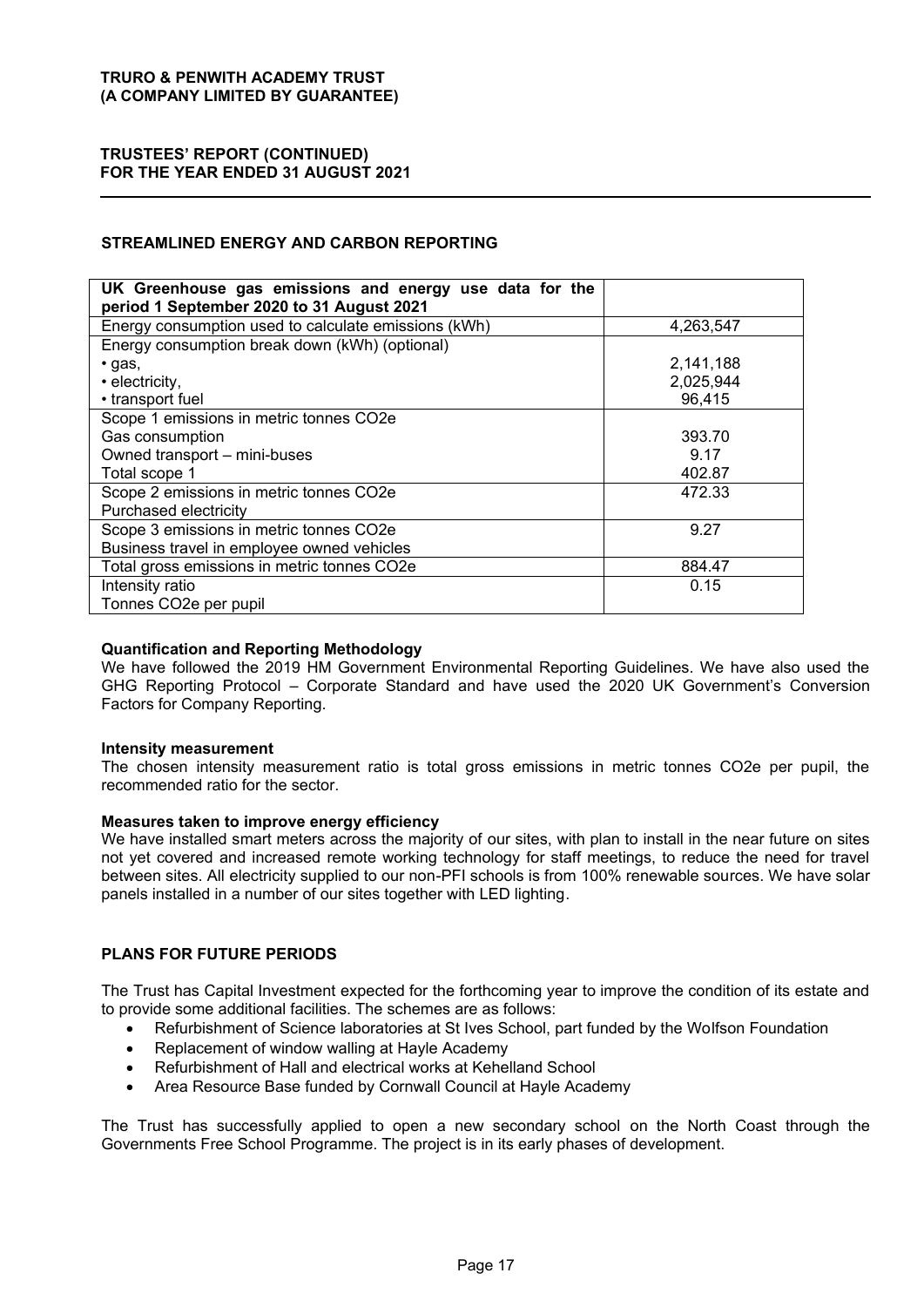## **75867((6¶5(3257 (CONTINUED) FOR THE YEAR ENDED 31 AUGUST 2021**

## **FUNDS HELD AS CUSTODIAN TRUSTEE ON BEHALF OF OTHERS**

The Trust and its Trustees do not act as the Custodian Trustees of any other charity.

## **AUDITORS**

In so far as the Trustees are aware:

- there is no relevant audit information of which the charitable company's auditors are unaware; and
- the Trustees have taken all steps that they ought to have taken to make themselves aware of any relevant audit information and to establish that the auditors are aware of that information.

The auditors, Bishop Fleming LLP, are willing to continue in office and a resolution to appoint them will be proposed at the annual general meeting.

Trustees' Report, incorporating a strategic report, was approved by order of the Board of Trustees, as company directors, on 8 December 2021 and signed on the board's behalf by:

ron Winson

**Mrs ME Winser MBE, MA(Cantab)**  Chair of Trustees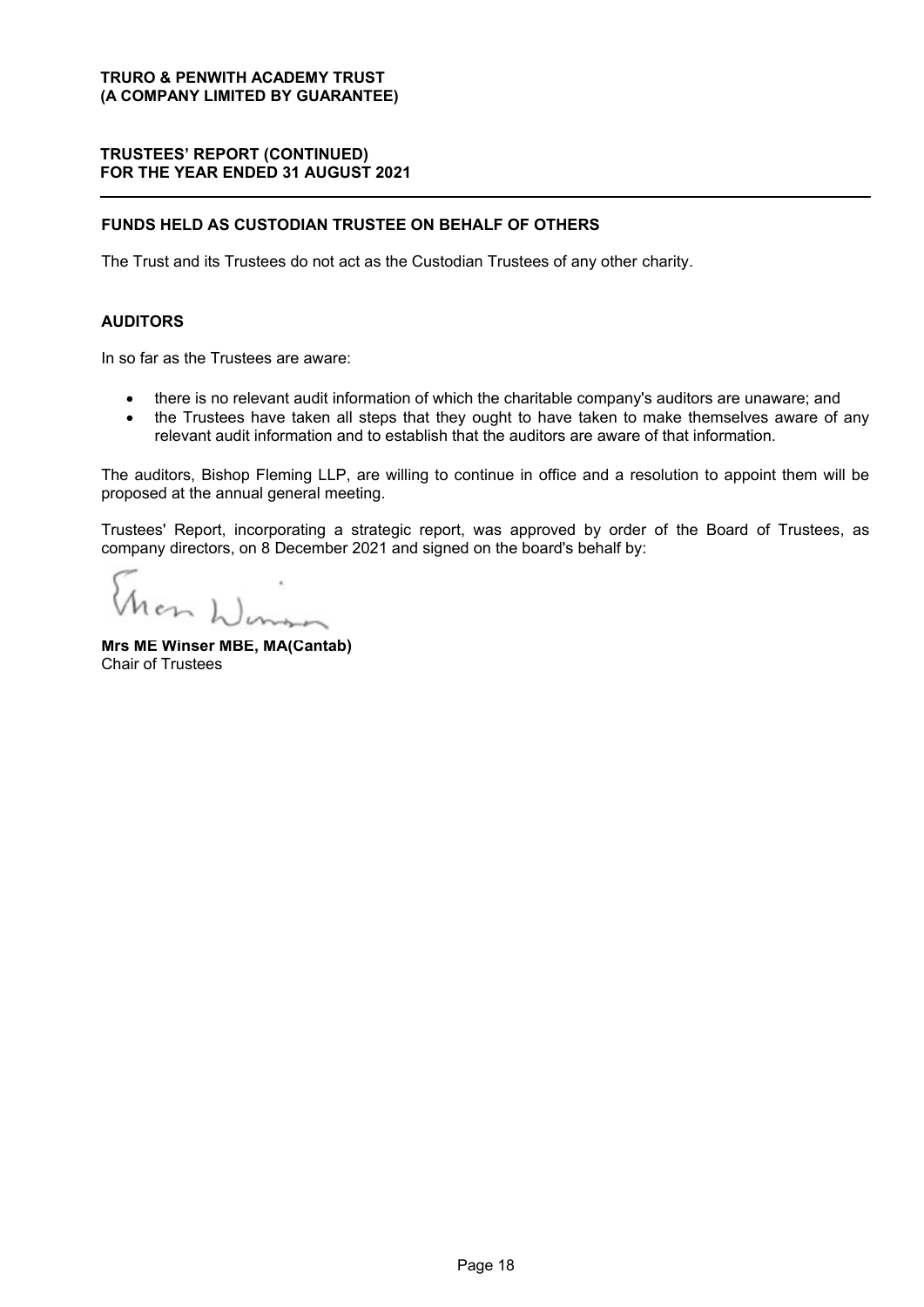## **GOVERNANCE STATEMENT FOR THE YEAR ENDED 31 AUGUST 2021**

## **GOVERNANCE STATEMENT**

## **SCOPE OF RESPONSIBILITY**

As Trustees, we acknowledge we have overall responsibility for ensuring that Truro & Penwith Academy Trust has an effective and appropriate system of control, financial and otherwise. However, such a system is designed to manage rather than eliminate the risk of failure to achieve business objectives and can provide only reasonable and not absolute assurance against material misstatement or loss.

The Board of Trustees has delegated the day to day responsibility to the Chief Executive, as Accounting Officer, for ensuring financial controls conform with the requirements of both propriety and good financial management and in accordance with the requirements and responsibilities assigned to it in the funding agreement between Truro & Penwith Academy Trust and the Secretary of State for Education. They are also responsible for reporting to the Board of Trustees any material weaknesses or breakdowns in internal control.

## **GOVERNANCE**

The information on governance included here supplements that described in the Trustees' report and in the Statement of Trustees' responsibilities. The Board of Trustees has formally met 6 times during the year. Attendance during the year at meetings of the Board of Trustees was as follows:

| <b>Trustee</b>                                 | <b>Meetings attended</b> | Out of a possible |
|------------------------------------------------|--------------------------|-------------------|
| Dr J Blunden OBE, PhD, FCCT Accounting Officer | n                        | 6                 |
| Mr J Dunn BEng(Hons), CEng, MCIWEM, MAPM       |                          | 6                 |
| Mrs A Firth BA(Hons), QTS, Dip Ed Mgt          |                          | 6                 |
| Mrs J Keyes BSc (Hons), PGCE                   |                          |                   |
| Prof. AG Livingston CBE, FCSD, DL, Vice Chair  |                          |                   |
| Mr TA Lister BEd (Hons)                        |                          | 6                 |
| Mr J Green BA (Hons)                           |                          |                   |
| Mr A Stittle BSc (Hons), PGCE, CMath, FIMA     |                          |                   |
| Mr D Williams JP, MA                           |                          |                   |
| Mrs ME Winser MBE, MA(Cantab), Chair           |                          |                   |
| Mr D Austin CTA                                |                          | 6                 |
| Mr S Cryer FCCA                                | Ⴌ                        | 6                 |
| Mrs S Flack BA Hons, NPQH, MEd                 |                          |                   |
| Mr A Venter                                    |                          |                   |

The trust operates a single committee structure with the Board meeting each half term. To recognise the need for separate scrutiny an Audit and Risk Committee was established in line with the governance review and Academies Financial Handbook.

The Audit and Risk Committee meets three times a year its responsibilities are:

- To undertake detailed review on behalf of the Trust Board on the adequacy of financial and other controls and risk management arrangements, to direct a programme of internal scrutiny and to consider the results and quality of external audit.
- To provide independent oversight of and advice to the Trust Board on the adequacy and effectiveness of the organisation's financial control and reporting systems.
- To recommend to the Members the appointment of suitable External Auditors and to advise the Board on both financial and non-financial internal scrutiny arrangements, taking a risk-based approach to commissioning topics of each internal audit report.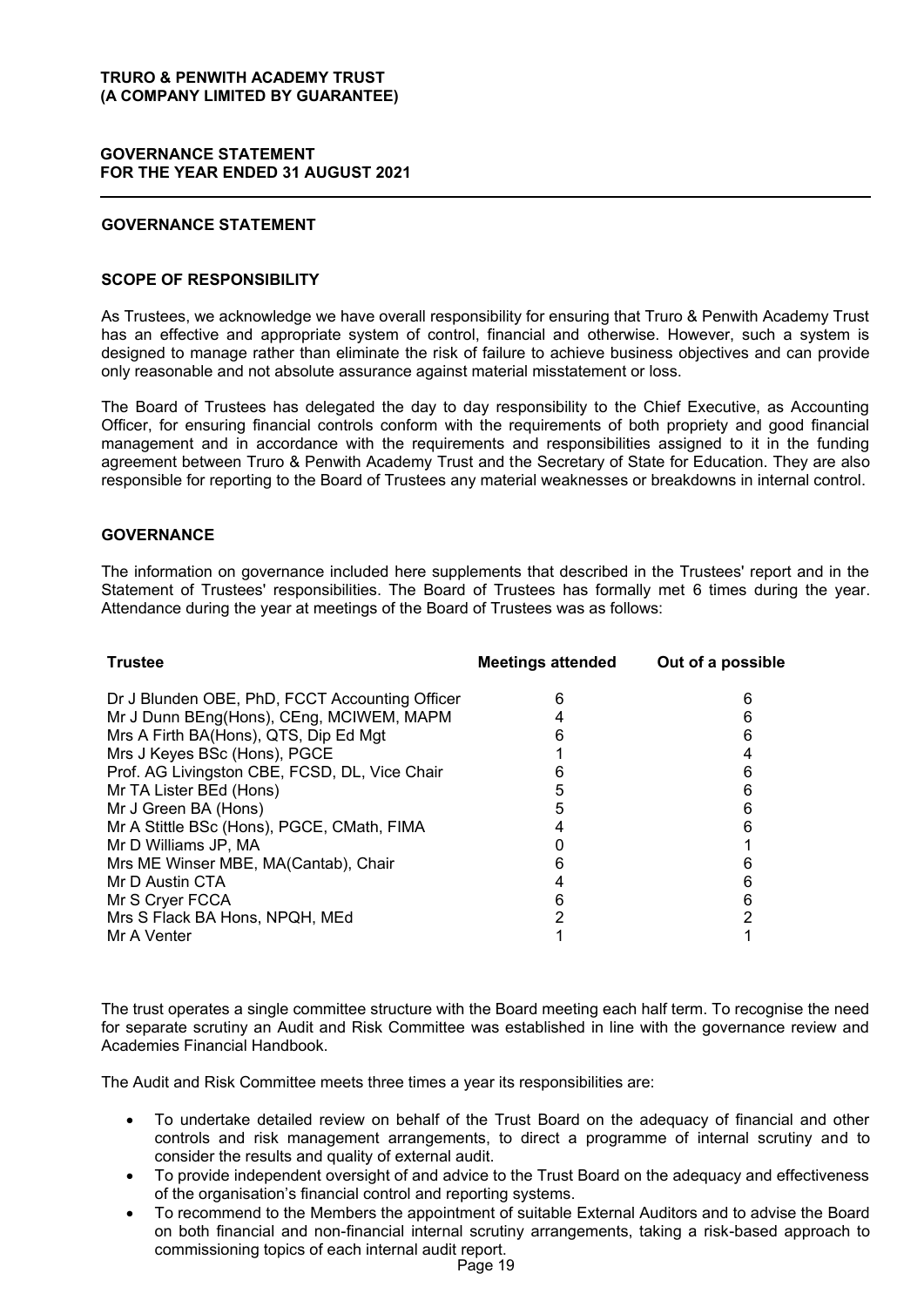## **GOVERNANCE STATEMENT (CONTINUED) FOR THE YEAR ENDED 31 AUGUST 2021**

- To regularly review the risk register for the Trust.
- To ensure that adequate levels of external and internal audit are maintained and act as a point of escalation for any concerns identified during audit visits.
- To take such decisions as are devolved to it by the Board except where the Board has formally delegated decision-making authority to the Committee, its role is advisory.

Attendance at meetings in the year was as follows:

| <b>Trustee</b>                             | <b>Meetings attended</b> | Out of a possible |  |
|--------------------------------------------|--------------------------|-------------------|--|
| Mr D Austin CTA – Chair                    |                          |                   |  |
| Mr TA Lister BEd (Hons)                    |                          |                   |  |
| Mr A Stittle BSc (Hons), PGCE, CMath, FIMA |                          |                   |  |

## **REVIEW OF VALUE FOR MONEY**

As Accounting Officer, the Chief Executive has responsibility for ensuring that the Trust delivers good value in the use of public resources. The Accounting Officer understands that value for money refers to the educational and wider societal outcomes achieved in return for the taxpayer resources received.

The Accounting Officer considers how the Trust's use of its resources has provided good value for money during each academic year, and reports to the Board of Trustees where value for money can be improved, including the use of benchmarking data where appropriate. The Accounting Officer for the Trust has delivered improved value for money during the year by:

- Use of CPC framework and Deals for Schools IT, photocopiers and minibuses
- Use of specialist energy procurement, invoice validation and contract management organisation for energy supplies
- Capital projects funded by School Condition Allocation awarded through competitive
- tendering processes in line with Financial Procedures
- Capital schemes managed centrally with competitive quotes in line with Financial Procedures obtained to ensure value for money
- Use of Risk Protection Arrangement for Trust main insurance
- Alignment of certain educational software products to provide trust wide savings
- Introduction of new VOIP telephone system which is generating significant savings to schools
- Review of non-RPA insurance items following successful tender through CPC.
- Move to central server provision for number of Trust schools
- Renewal of Internal Audit through use of CPC framework

#### **Improving Educational Results**

The Trust continues to ensure that resources are directed where they are most needed, supporting high quality teaching and leadership in all our schools. This is demonstrated by the strong performance against national measures in areas of priority school improvement support. Increased capacity in the Central Team for school improvement support, human resource management, business management support including finance, premises, facilities and ICT, is having a positive impact in schools.

#### **Financial Governance and Oversight**

Financial governance and oversight of TPAT is strong. The Director of Business and Finance is a qualified accountant and there are two accountants on the Board of Trustees. Financial assurance is further informed by reports from the internal auditors. The Board of Trustees approve the three year budget plan. The Board meets every half term where the management accounts and budget monitoring reports are reviewed and discussed. The Chair of Trustees receives monthly financial information including management accounts, cash flow, balance sheet and performance indicators. Trustees receive financial and non- financial benchmarking and performance indicators for their consideration. In addition, the Board considers and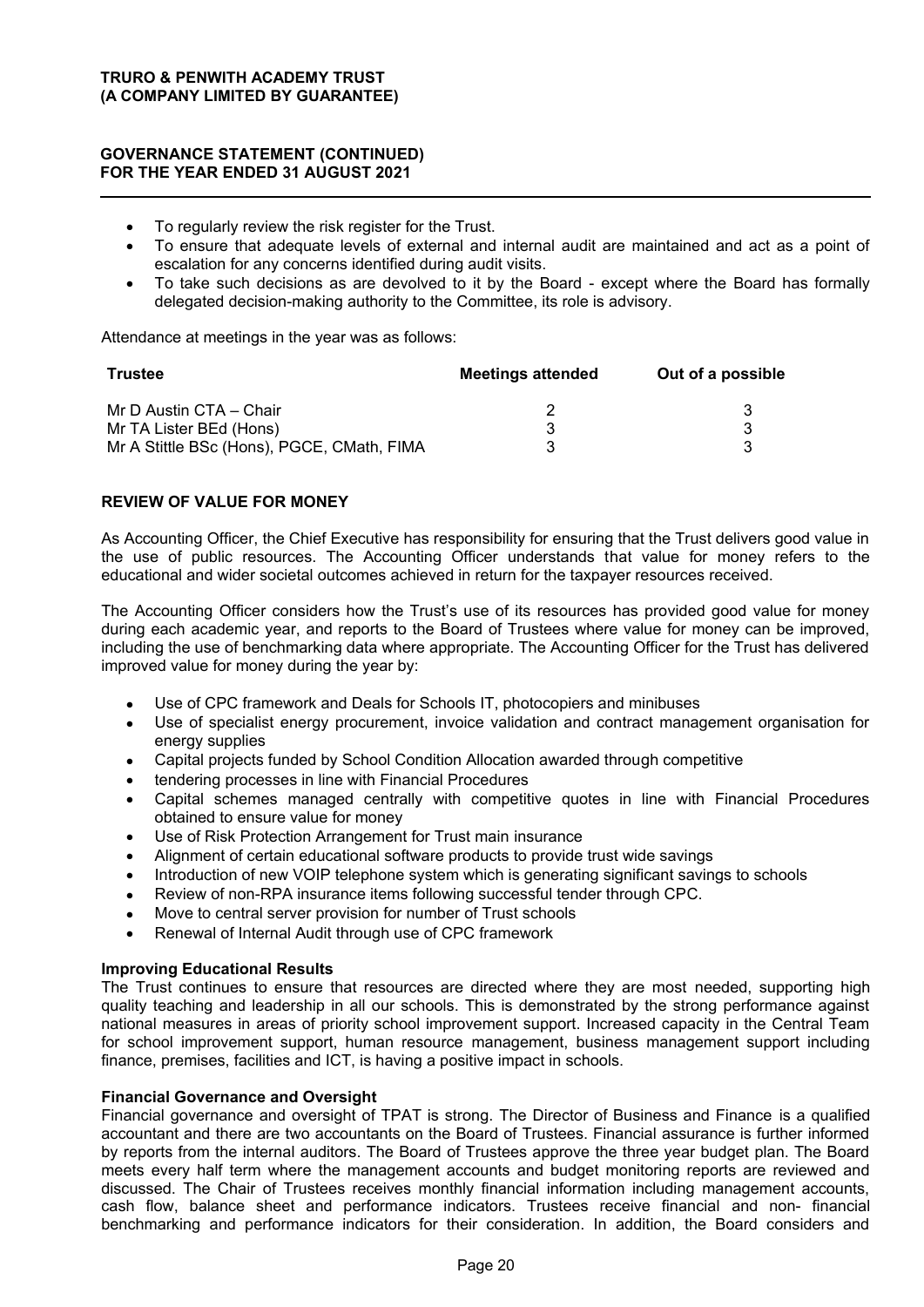## **GOVERNANCE STATEMENT (CONTINUED) FOR THE YEAR ENDED 31 AUGUST 2021**

approves larger expenditure items in accordance with the Trust's Scheme of Delegated Authority and ensures compliance with the Trust's financial procedures. The Trustees set a reserves policy and measures schools against this.

The Audit and Risk Committee receives and scrutinises the annual financial statements and the external auditor's management letter. The Audit and Risk Committee recommends the approval of the annual financial statements and auditors' letter.

The Audit and Risk Committee reviews the key risks to which the Trust is exposed together with the operating, financial and compliance controls that have been implemented to mitigate those risks. The Board of Trustees is of the view that there is a formal ongoing process for identifying, evaluating and managing the Trust's significant risks. The Board of Trustees also receives the Risk Register for formal review.

#### **Better Purchasing**

The Trust promotes fair competition through quotations and tenders, in accordance with its Financial Procedures Manual, to ensure that goods and services are procured in the most economic and effective way.

The Trust reviews the main service contracts for each of its schools on an annual basis to ensure that they are still fit for purpose, effective and provide best value. This review has prompted the Trust to explore alternative service providers for some of the services previously purchased from the local authority. The Trust is able to ensure better purchasing through accessing tender arrangements both our catering and cleaning contracts were let for the majority of our schools as part of a larger tender exercise with schools across Cornwall to ensure greater purchasing power and better prices.

The Trust is able to use its greater purchasing power to gain reductions across a number of supplies such as specialist software, books, computer supplies, support contracts and compliance contracts. Due to its size the Trust is now in a better position to negotiate prices with existing and prospective suppliers.

#### **Maximising Income Generation**

The Trust explores every opportunity to generate income and seeks sponsorship and funding opportunities for specific projects. Schools apply for and receive funding from Sport England, National Lottery, local funding organisations and SITA Trust.

## **THE PURPOSE OF THE SYSTEM OF INTERNAL CONTROL**

The system of internal control is designed to manage risk to a reasonable level rather than to eliminate all risk of failure to achieve policies, aims and objectives; it can therefore only provide reasonable and not absolute assurance of effectiveness. The system of internal control is based on an ongoing process designed to identify and prioritise the risks to the achievement of Trust policies, aims and objectives, to evaluate the likelihood of those risks being realised and the impact should they be realised, and to manage them efficiently, effectively and economically. The system of internal control has been in place in Truro & Penwith Academy Trust for the year 1 September 2020 to 31 August 2021 and up to the date of approval of the annual report and financial statements.

## **CAPACITY TO HANDLE RISK**

The Board of Trustees has reviewed the key risks to which the Trust is exposed together with the operating, financial and compliance controls that have been implemented to mitigate those risks. The Board of Trustees is of the view that there is a formal ongoing process for identifying, evaluating and managing the Trust's significant risks, that has been in place for the year 1 September 2020 to 31 August 2021 and up to the date of approval of the annual report and financial statements. This process is regularly reviewed by the Board of Trustees.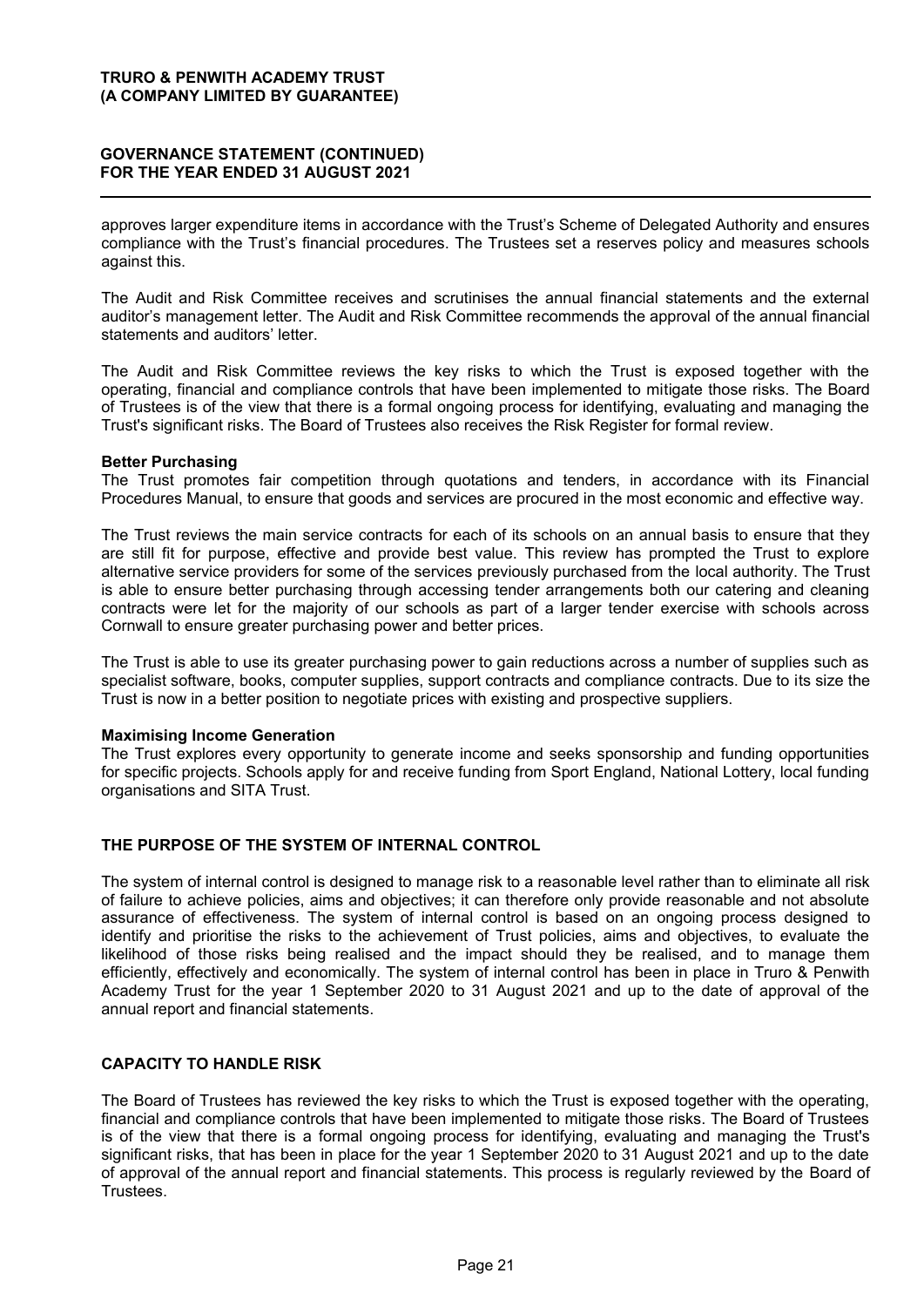## **GOVERNANCE STATEMENT (CONTINUED) FOR THE YEAR ENDED 31 AUGUST 2021**

## **THE RISK AND CONTROL FRAMEWORK**

The Trust's system of internal financial control is based on a framework of regular management information and administrative procedures including the segregation of duties and a system of delegation and accountability. In particular, it includes:

- x Comprehensive budgeting and monitoring systems with an annual budget and regular financial reports which are reviewed and agreed by the Board of Trustees.
- Regular reviews by the Board of Trustees of reports which indicate financial performance against the forecasts and of major purchase plans, capital works and expenditure programmes.
- Setting targets to measure financial and other performance.
- Clearly defined purchasing (asset purchase or capital investment) guidelines.
- Delegation of authority and segregation of duties.
- Identification and management of risks.

The Board of Trustees has considered the need for a specific internal audit function and has decided to appoint TIAA Limited as internal auditor.

The internal auditor's role has been reviewed and now provides both financial and non-financial scrutiny. The review areas are as follows:

## **Financial scrutiny - core financial controls**

- Payments
- Budgetary control
- Income and debtors
- General ledger
- Cash banking and treasury management

#### **Non-financial scrutiny**

- $\bullet$  Governance  $-$  strategic control
- Health and safety management
- Data security /GDPR
- ICT system security
- Safeguarding
- Risk management

The internal auditor has delivered their schedule of work as planned for the year ending 31st August 2021 and have reported no material issues arising as a result of the work undertaken. Work has carried out through the Covid 19 restrictions by use of remote technology.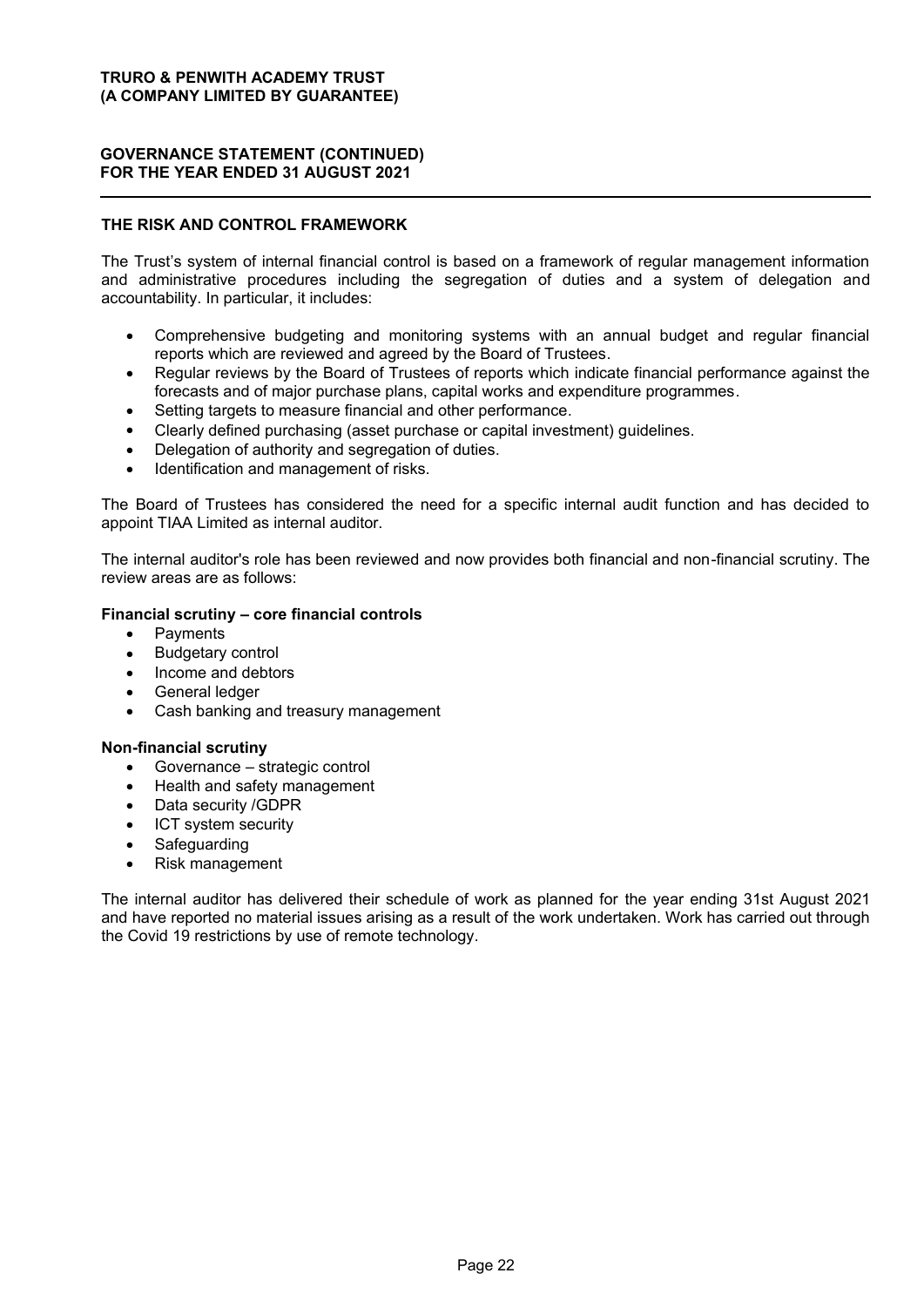## **GOVERNANCE STATEMENT (CONTINUED) FOR THE YEAR ENDED 31 AUGUST 2021**

## **REVIEW OF EFFECTIVENESS**

As Accounting Officer, the Chief Executive has responsibility for reviewing the effectiveness of the system of internal control. During the year in question the review has been informed by:

- The work of the internal auditor
- The work of the external auditors
- The financial management and governance self-assessment process
- The work of the executive managers within the Trust who have responsibility for the development and maintenance of the internal control framework.

The Accounting Officer has been advised of the implications of the result of their review of the system of internal control by the Audit Committee and a plan to address weaknesses and ensure continuous improvement of the system is in place.

Approved by order of the members of the Board of Trustees on 8 December 2021 and signed on their behalf, by:

Mon Winner

**Mrs ME Winser MBE, MA(Cantab) Dr J Blunden BSc (Hons), PhD, PGCE**<br>Chair of Trustees **Chair** Accounting Officer **Accounting Officer**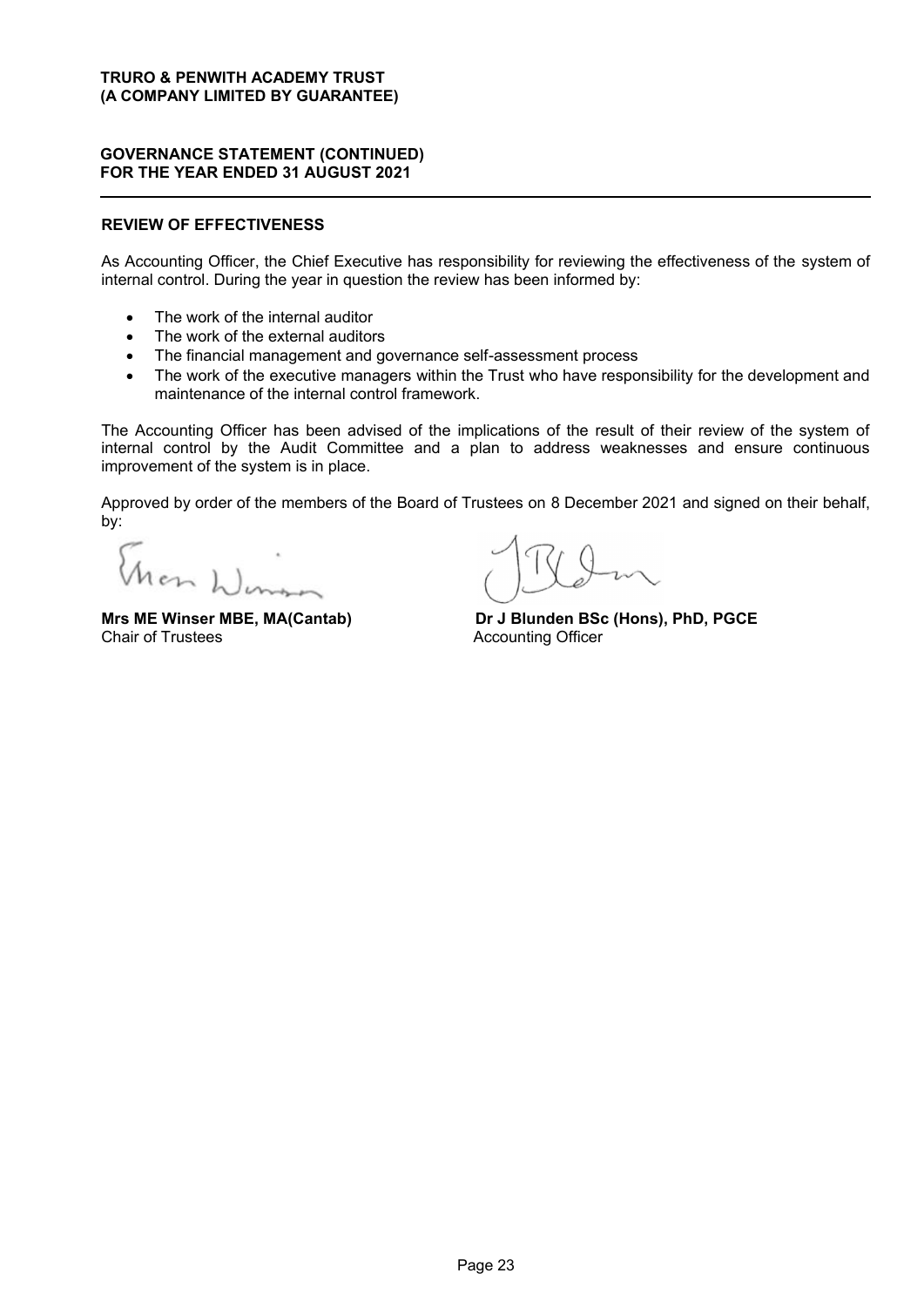## **STATEMENT ON REGULARITY, PROPRIETY AND COMPLIANCE**

As Accounting Officer of Truro & Penwith Academy Trust I have considered my responsibility to notify the Trust Board of Trustees and the Education and Skills Funding Agency (ESFA) of material irregularity, impropriety and non-compliance with terms and conditions of all funding received by the Trust, under the funding agreement in place between the Trust and the Secretary of State for Education. As part of my consideration I have had due regard to the requirements of the Academies Financial Handbook 2020.

I confirm that I and the Trust Board of Trustees are able to identify any material irregular or improper use of all funds by the Trust, or material non-compliance with the terms and conditions of funding under the Trust's funding agreement and the Academies Financial Handbook 2020.

I confirm that no instances of material irregularity, impropriety or funding non-compliance have been discovered to date. If any instances are identified after the date of this statement, these will be notified to the Board of Trustees and ESFA.

**Dr J Blunden OBE, PhD, FCCT** Accounting Officer

Date: 8 December 2021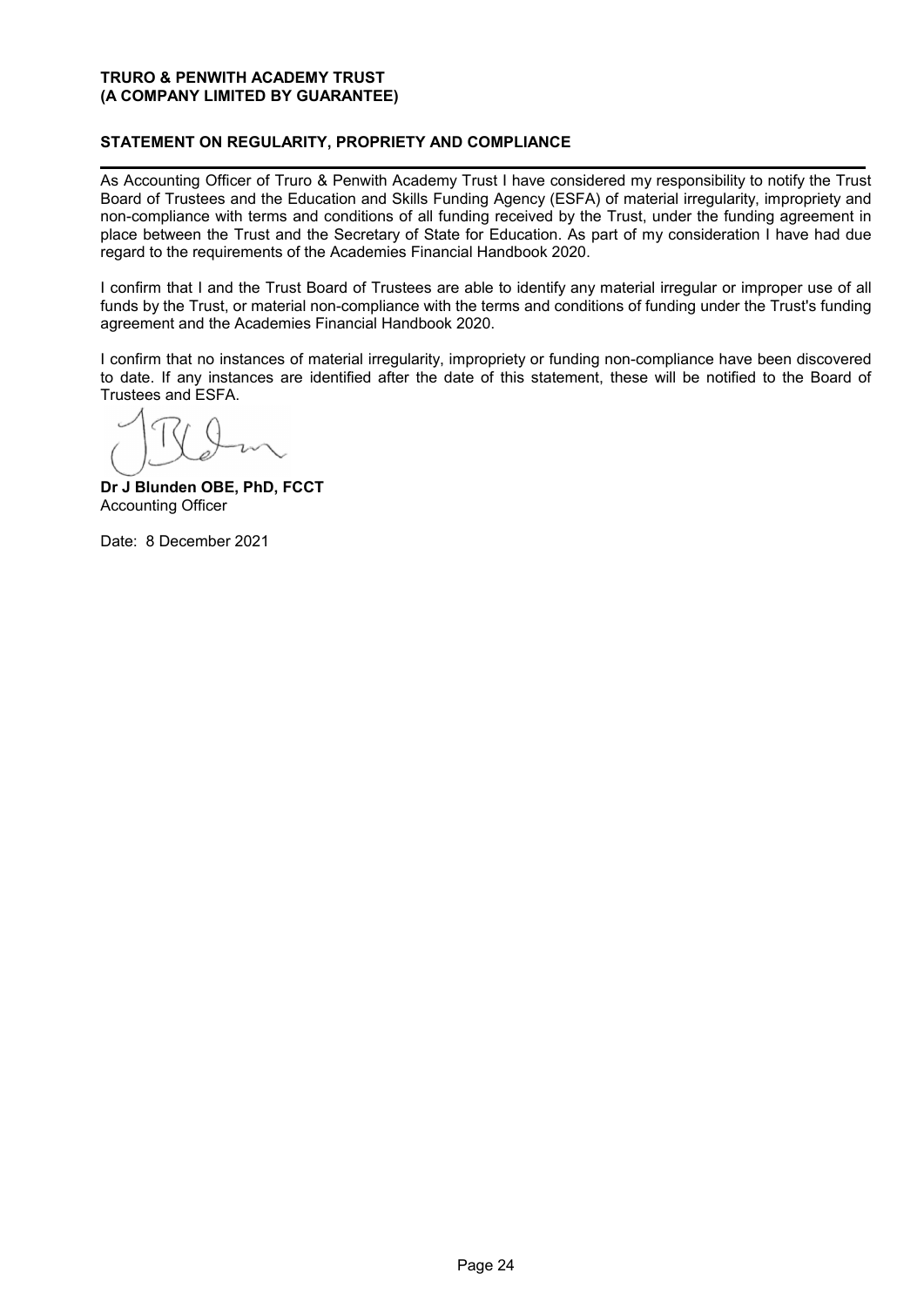## **STATEMENT OF TRUSTEES' RESPONSIBILITIES FOR THE YEAR ENDED 31 AUGUST 2021**

The Trustees (who are also the directors of the charitable company for the purposes of company law) are responsible for preparing the Trustees' Report and the financial statements in accordance with the Academies Accounts Direction published by the Education and Skills Funding Agency, United Kingdom Accounting Standards (United Kingdom Generally Accepted Accounting Practice) and applicable law and regulations.

Company law requires the Trustees to prepare financial statements for each financial . Under company law, the Trustees must not approve the financial statements unless they are satisfied that they give a true and fair view of the state of affairs of the charitable company and of its incoming resources and application of resources, including its income and expenditure, for that period. In preparing these financial statements, the Trustees are required to:

- select suitable accounting policies and then apply them consistently;
- observe the methods and principles of the Charities SORP 2019 and the Academies Accounts Direction 2020 to 2021;
- make judgements and accounting estimates that are reasonable and prudent;
- state whether applicable UK Accounting Standards have been followed, subject to any material departures disclosed and explained in the financial statements;
- prepare the financial statements on the going concern basis unless it is inappropriate to presume that the charitable company will continue in business.

The Trustees are responsible for keeping adequate accounting records that are sufficient to show and explain the charitable company's transactions and disclose with reasonable accuracy at any time the financial position of the charitable company and enable them to ensure that the financial statements comply with the Companies Act 2006. They are also responsible for safeguarding the assets of the charitable company and hence for taking reasonable steps for the prevention and detection of fraud and other irregularities.

The Trustees are responsible for ensuring that in its conduct and operation the charitable company applies financial and other controls, which conform with the requirements both of propriety and of good financial management. They are also responsible for ensuring grants received from ESFA/DfE have been applied for the purposes intended.

The Trustees are responsible for the maintenance and integrity of the corporate and financial information included on the charitable company's website. Legislation in the United Kingdom governing the preparation and dissemination of financial statements may differ from legislation in other jurisdictions.

Approved by order of the members of the Board of Trustees and signed on its behalf by:

**Mrs ME Winser MBE** Chair of Trustees

Date: 8 December 2021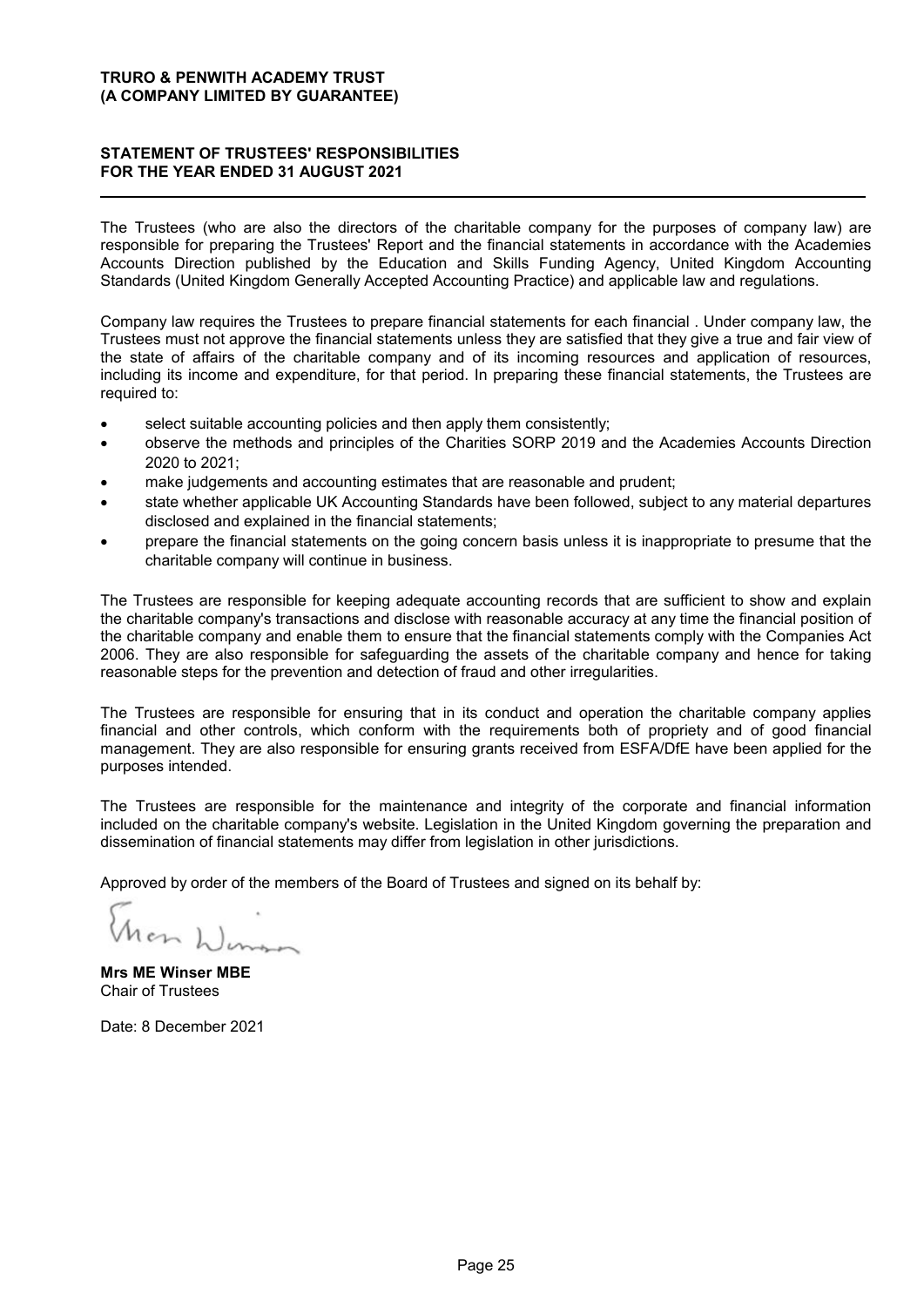## **INDEPENDENT AUDITORS' REPORT ON THE FINANCIAL STATEMENTS TO THE MEMBERS OF TRURO & PENWITH ACADEMY TRUST**

## **OPINION**

We have audited the financial statements of Truro & Penwith Academy Trust (the 'Trust') for the year ended 31 August 2021 which comprise the Statement of Financial Activities, the Balance Sheet, the Statement of Cash Flows and the related notes, including a summary of significant accounting policies. The financial reporting framework that has been applied in their preparation is applicable law, United Kingdom Accounting Standards (United Kingdom Generally Accepted Accounting Practice), including FRS 102 'The Financial Reporting Standard applicable in the UK and Republic of Ireland', the Charities SORP 2015 and the Academies Accounts Direction 2019 to 2020 issued by the Education and Skills Funding Agency.

In our opinion the financial statements:

- give a true and fair view of the state of the Trust's affairs as at 31 August 2021 and of its incoming resources and application of resources, including its income and expenditure for the year then ended;
- have been properly prepared in accordance with United Kingdom Generally Accepted Accounting Practice; and
- have been prepared in accordance with the requirements of the Companies Act 2006, the Charities SORP 2019 and the Academies Accounts Direction 2020 to 2021 issued by the Education and Skills Funding Agency.

## **BASIS FOR OPINION**

We conducted our audit in accordance with International Standards on Auditing (UK) (ISAs (UK)) and applicable law. Our responsibilities under those standards are further described in the Auditors' responsibilities for the audit of the financial statements section of our report. We are independent of the Trust in accordance with the ethical requirements that are relevant to our audit of the financial statements in the United Kingdom, including the Financial Reporting Council's Ethical Standard, and we have fulfilled our other ethical responsibilities in accordance with these requirements. We believe that the audit evidence we have obtained is sufficient and appropriate to provide a basis for our opinion.

#### **CONCLUSIONS RELATING TO GOING CONCERN**

In auditing the financial statements, we have concluded that the Trustees' use of the going concern basis of accounting in the preparation of the financial statements is appropriate.

Based on the work we have performed, we have not identified any material uncertainties relating to events or conditions that, individually or collectively, may cast significant doubt on the Trust's ability to continue as a going concern for a period of at least twelve months from when the financial statements are authorised for issue.

Our responsibilities and the responsibilities of the Trustees with respect to going concern are described in the relevant sections of this report.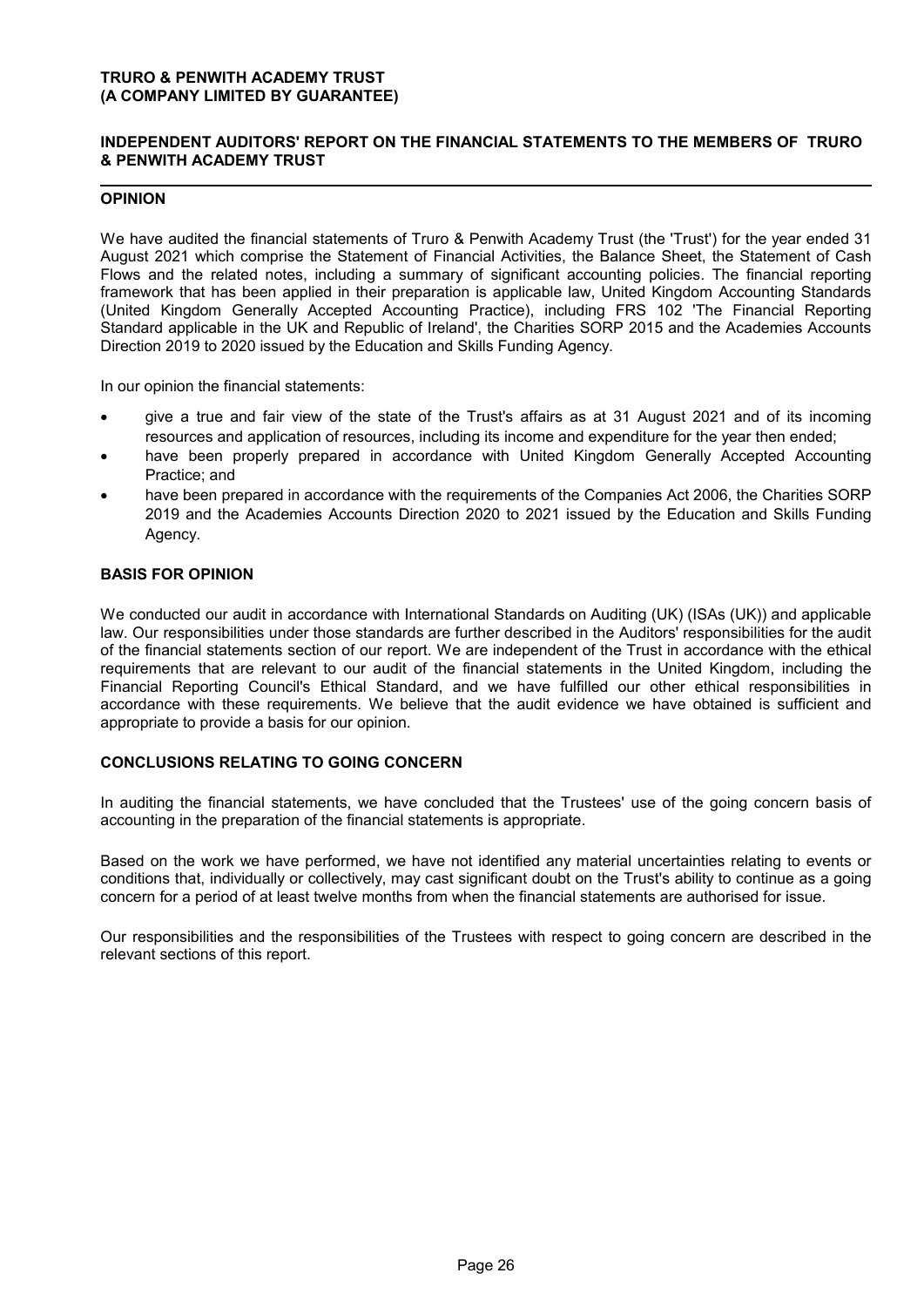## **INDEPENDENT AUDITORS' REPORT ON THE FINANCIAL STATEMENTS TO THE MEMBERS OF TRURO & PENWITH ACADEMY TRUST (CONTINUED)**

## **OTHER INFORMATION**

The other information comprises the information included in the Annual Report other than the financial statements and our Auditors' Report thereon. The Trustees are responsible for the other information contained within the Annual Report. Our opinion on the financial statements does not cover the other information and, except to the extent otherwise explicitly stated in our report, we do not express any form of assurance conclusion thereon. Our responsibility is to read the other information and, in doing so, consider whether the other information is materially inconsistent with the financial statements or our knowledge obtained in the course of the audit, or otherwise appears to be materially misstated. If we identify such material inconsistencies or apparent material misstatements, we are required to determine whether this gives rise to a material misstatement in the financial statements themselves. If, based on the work we have performed, we conclude that there is a material misstatement of this other information, we are required to report that fact.

We have nothing to report in this regard.

#### **OPINION ON OTHER MATTERS PRESCRIBED BY THE COMPANIES ACT 2006**

In our opinion, based on the work undertaken in the course of the audit:

- the information given in the Trustees' Report (incorporating the Strategic Report and the Directors' Report) for the financial year for which the financial statements are prepared is consistent with the financial statements.
- the Trustees' Report has been prepared in accordance with applicable legal requirements.

#### **MATTERS ON WHICH WE ARE REQUIRED TO REPORT BY EXCEPTION**

In the light of our knowledge and understanding of the Trust and its environment obtained in the course of the audit, we have not identified material misstatements in the Trustees' Report.

We have nothing to report in respect of the following matters in relation to which the Companies Act 2006 requires us to report to you if, in our opinion:

- adequate accounting records have not been kept, or returns adequate for our audit have not been received from branches not visited by us; or
- the financial statements are not in agreement with the accounting records and returns; or
- certain disclosures of Trustees' remuneration specified by law are not made; or
- we have not received all the information and explanations we require for our audit.

#### **RESPONSIBILITIES OF TRUSTEES**

As explained more fully in the Trustees' Responsibilities Statement, the Trustees (who are also the directors of the Trust for the purposes of company law) are responsible for the preparation of the financial statements and for being satisfied that they give a true and fair view, and for such internal control as the Trustees determine is necessary to enable the preparation of financial statements that are free from material misstatement, whether due to fraud or error.

In preparing the financial statements, the Trustees are responsible for assessing the Trust's ability to continue as a going concern, disclosing, as applicable, matters related to going concern and using the going concern basis of accounting unless the Trustees either intend to liquidate the Trust or to cease operations, or have no realistic alternative but to do so.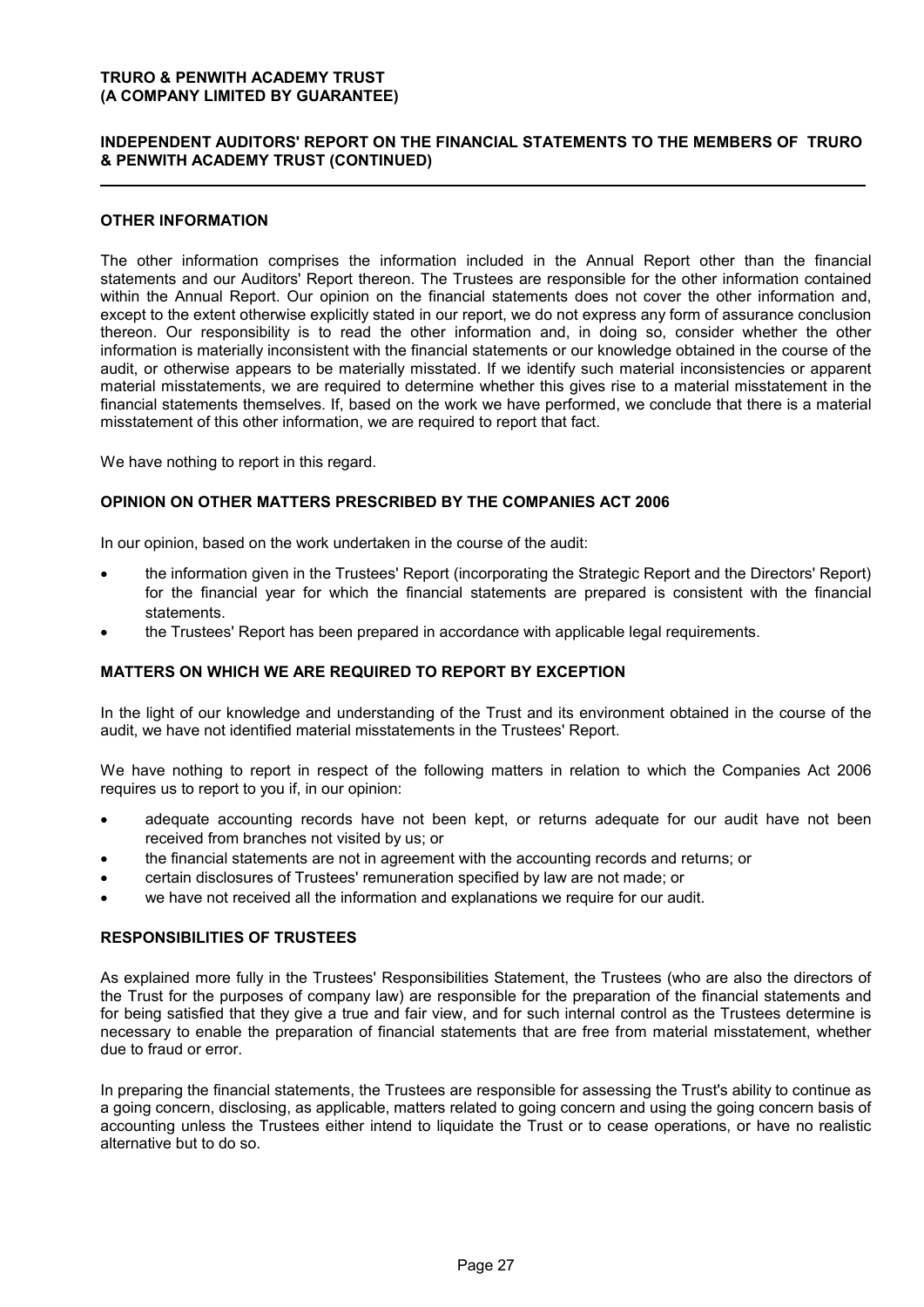## **INDEPENDENT AUDITORS' REPORT ON THE FINANCIAL STATEMENTS TO THE MEMBERS OF TRURO & PENWITH ACADEMY TRUST (CONTINUED)**

## **AUDITORS' RESPONSIBILITIES FOR THE AUDIT OF THE FINANCIAL STATEMENTS**

Our objectives are to obtain reasonable assurance about whether the financial statements as a whole are free from material misstatement, whether due to fraud or error, and to issue an Auditors' Report that includes our opinion. Reasonable assurance is a high level of assurance, but is not a guarantee that an audit conducted in accordance with ISAs (UK) will always detect a material misstatement when it exists. Misstatements can arise from fraud or error and are considered material if, individually or in the aggregate, they could reasonably be expected to influence the economic decisions of users taken on the basis of these financial statements.

Irregularities, including fraud, are instances of non-compliance with laws and regulations. We design procedures in line with our responsibilities, outlined above, to detect material misstatements in respect of irregularities, including fraud. The extent to which our procedures are capable of detecting irregularities, including fraud is detailed below.

In identifying and assessing risks of material misstatement in respect of irregularities, including fraud and noncompliance with laws and regulations, we considered the following:

- the nature of the Academy sector, control environment and the Trust's performance;
- results of our enquiries of management and the Trustee board, including the committees charged with governance over the Trust's finance and control, about their own identification and assessment of the risks of irregularities;
- any matters we identified having obtained and reviewed the Trust's documentation of their policies and procedures relating to: identifying, evaluating and complying with laws and regulations and whether they were aware of any instances of non-compliance; detecting and responding to the risks of fraud and whether they have knowledge of any actual, suspected or alleged fraud; the internal controls established to mitigate risks of fraud or noncompliance with laws and regulations;
- how the Trust ensured it met its obligations arising from it being financed by the ESFA and other funders, and as such material compliance with these obligations is required to ensure the Trust will continue to receive its public funding and be authorised to operate, including around ensuring there is no material unauthorised use of funds and expenditure;
- how the Trust ensured it met its obligations to its principal regulator, the Secretary of State for Education; and
- the matters discussed among the audit engagement team and involving relevant internal Academy specialists regarding how and where fraud might occur in the financial statements and any potential indicators of fraud.

As a result of these procedures, we considered the opportunities and incentives that may exist within the organisation for fraud, which included incorrect recognition of revenue, management override of controls using manual journal entries, procurement and payroll. We identified the greatest potential for fraud as incorrect recognition of revenue and management override using manual journal entries.

In common with all audits under ISAs (UK), we are also required to perform specific procedures to respond to the risk of management override. We also obtained an understanding of the legal and regulatory frameworks that the Trust operates in, focusing on provisions of those laws and regulations that had a direct effect on the determination of material amounts and disclosures in the financial statements. The key laws and regulations we considered in this context included the Academies Accounts Direction, Academies Financial Handbook, UK Companies Act and tax legislation.

In addition, we considered provisions of other laws and regulations that do not have a direct effect on the financial statements but compliance with which may be fundamental to the Trust's ability to operate or to avoid a material penalty. These included safeguarding regulations, data protection regulations, occupational health and safety regulations, education and inspections legislation, building legislation and employment legislation.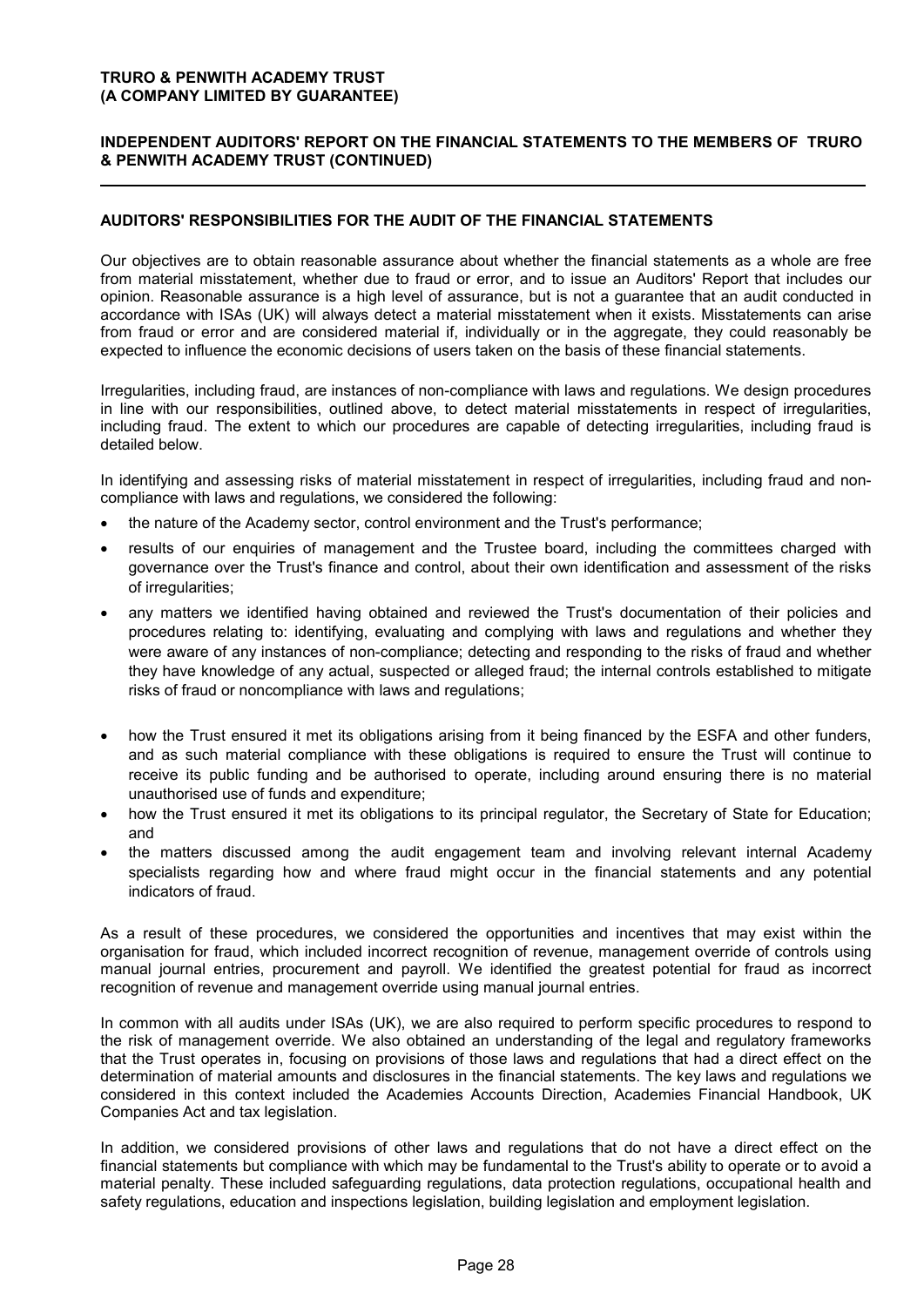## **INDEPENDENT AUDITORS' REPORT ON THE FINANCIAL STATEMENTS TO THE MEMBERS OF TRURO & PENWITH ACADEMY TRUST (CONTINUED)**

Our procedures to respond to risks identified included the following:

- reviewing the financial statement disclosures and testing to supporting documentation to assess compliance with provisions of relevant laws and regulations described as having a direct effect on the financial statements;
- reviewing the financial statement disclosures and testing to supporting documentation to assess the recognition of revenue;
- enquiring of Trustees and management and those charged with governance concerning actual and potential litigation and claims;
- performing procedures to confirm material compliance with the requirements of its regulators;
- performing analytical procedures to identify any unusual or unexpected relationships that may indicate risks of material misstatement due to fraud;
- reading minutes of meetings of those charged with governance and reviewing internal control reports; and
- in addressing the risk of fraud through management override of controls, testing the appropriateness of journal entries and other adjustments; and assessing whether the judgements made in making accounting estimates are indicative of a potential bias.

We also communicated relevant identified laws and regulations and potential fraud risks to all engagement team members, and remained alert to any indications of fraud or non-compliance with laws and regulations throughout the audit.

Our audit procedures were designed to respond to risks of material misstatement in the financial statements, recognising that the risk of not detecting a material misstatement due to fraud is higher than the risk of not detecting one resulting from an error, as fraud may involve deliberate concealment by, for example, forgery, misrepresentations or through collusion. There are inherent limitations in the audit procedures performed and the further removed non-compliance with laws and regulations is from the events and transactions reflected in the financial statements, the less likely we would become aware of it.

A further description of our responsibilities for the audit of the financial statements is located on the Financial Reporting Council's website at: www.frc.org.uk/auditorsresponsibilities. This description forms part of our Auditors' Report.

#### **USE OF OUR REPORT**

This report is made solely to the charitable Trust's Members, as a body, in accordance with Chapter 3 of Part 16 of the Companies Act 2006. Our audit work has been undertaken so that we might state to the charitable Trust's Members those matters we are required to state to them in an Auditors' Report and for no other purpose. To the fullest extent permitted by law, we do not accept or assume responsibility to anyone other than the charitable Trust and its Members, as a body, for our audit work, for this report, or for the opinions we have formed.

hy Flering Liv.

**Alison Oliver FCA (Senior Statutory Auditor)** for and on behalf of **Bishop Fleming LLP** Chartered Accountants Statutory Auditors Chy Nyverow Newham Road Truro **Cornwall** TR1 2DP

16 December 2021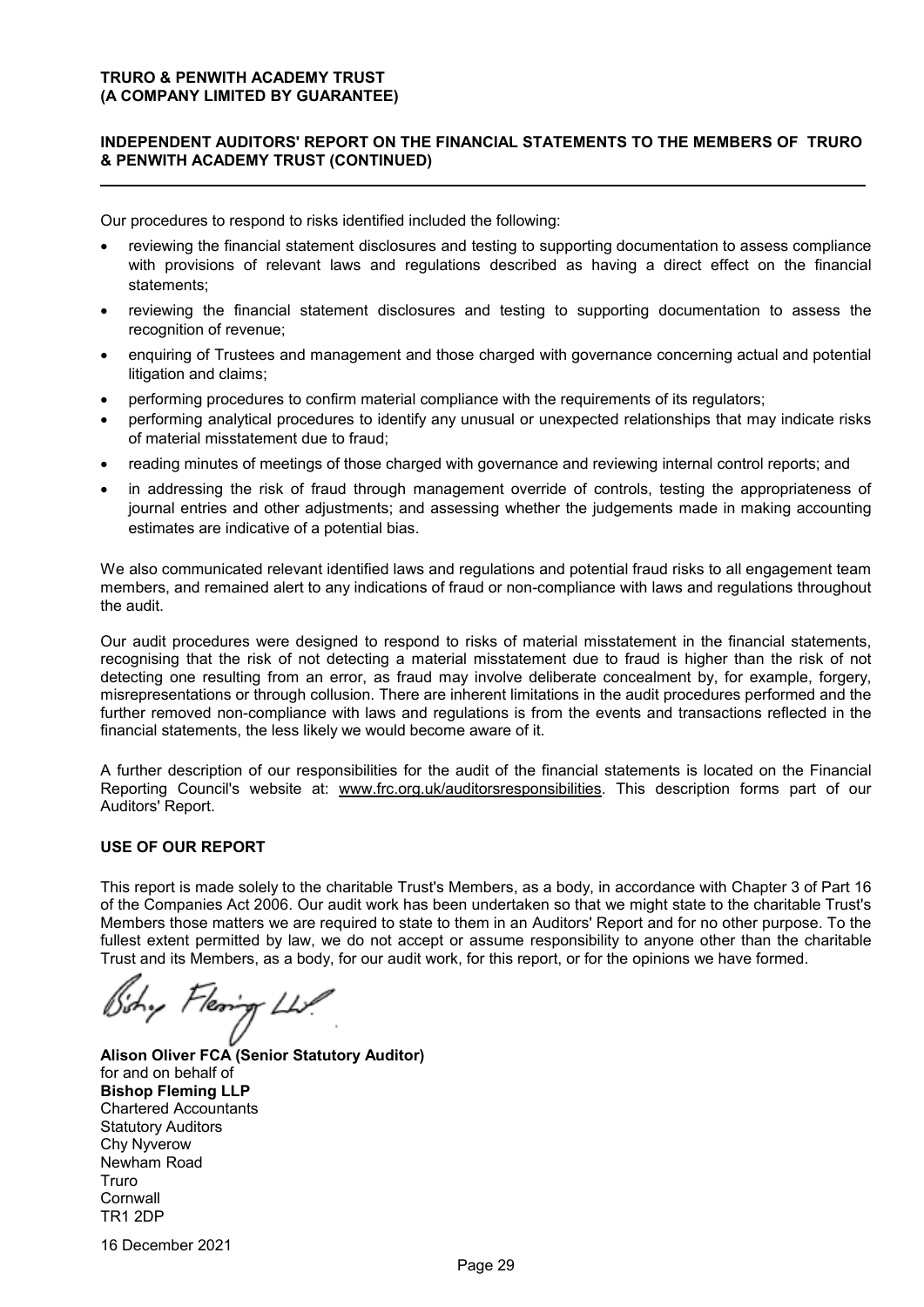## **INDEPENDENT REPORTING ACCOUNTANT'S ASSURANCE REPORT ON REGULARITY TO TRURO & PENWITH ACADEMY TRUST AND THE EDUCATION & SKILLS FUNDING AGENCY**

In accordance with the terms of our engagement letter dated 13 August 2018 and further to the requirements of the Education and Skills Funding Agency (ESFA) as included in the Academies Accounts Direction 2020 to 2021, we have carried out an engagement to obtain limited assurance about whether the expenditure disbursed and income received by Truro & Penwith Academy Trust during the year 1 September 2020 to 31 August 2021 have been applied to the purposes identified by Parliament and the financial transactions conform to the authorities which govern them.

This report is made solely to Truro & Penwith Academy Trust and ESFA in accordance with the terms of our engagement letter. Our work has been undertaken so that we might state to Truro & Penwith Academy Trust and ESFA those matters we are required to state in a report and for no other purpose. To the fullest extent permitted by law, we do not accept or assume responsibility to anyone other than Truro & Penwith Academy Trust and ESFA, for our work, for this report, or for the conclusion we have formed.

## **RESPECTIVE RESPONSIBILITIES OF TRURO & PENWITH ACADEMY TRUST'S ACCOUNTING OFFICER AND THE REPORTING ACCOUNTANT**

The accounting officer is responsible, under the requirements of Truro & Penwith Academy Trust's funding agreement with the Secretary of State for Education dated 26 March 2014 and the Academies Financial Handbook, extant from 1 September 2020, for ensuring that expenditure disbursed and income received is applied for the purposes intended by Parliament and the financial transactions conform to the authorities which govern them.

Our responsibilities for this engagement are established in the United Kingdom by our profession's ethical guidance and are to obtain limited assurance and report in accordance with our engagement letter and the requirements of the Academies Accounts Direction 2020 to 2021. We report to you whether anything has come to our attention in carrying out our work which suggests that in all material respects, expenditure disbursed and income received during the year 1 September 2020 to 31 August 2021 have not been applied to purposes intended by Parliament or that the financial transactions do not conform to the authorities which govern them.

## **APPROACH**

We conducted our engagement in accordance with the Framework and Guide for External Auditors and Reporting Accountant of Academy Trusts issued by ESFA. We performed a limited assurance engagement as defined in our engagement letter.

The objective of a limited assurance engagement is to perform such procedures as to obtain information and explanations in order to provide us with sufficient appropriate evidence to express a negative conclusion on regularity.

A limited assurance engagement is more limited in scope than a reasonable assurance engagement and consequently does not enable us to obtain assurance that we would become aware of all significant matters that might be identified in a reasonable assurance engagement. Accordingly, we do not express a positive opinion.

Our engagement includes examination, on a test basis, of evidence relevant to the regularity and propriety of the Trust's income and expenditure.

 Our work on regularity included a review of the internal controls policies and procedures that have been implemented and an assessment of their design and effectiveness to understand how the Academy complied with the framework of authorities. We also reviewed the reports commissioned by the Trustees to assess the internal controls throughout the year.

#### **CONCLUSION**

In the course of our work, nothing has come to our attention which suggest in all material respects the expenditure disbursed and income received during the year 1 September 2020 to 31 August 2021 has not been applied to purposes intended by Parliament and the financial transactions do not conform to the authorities which govern them.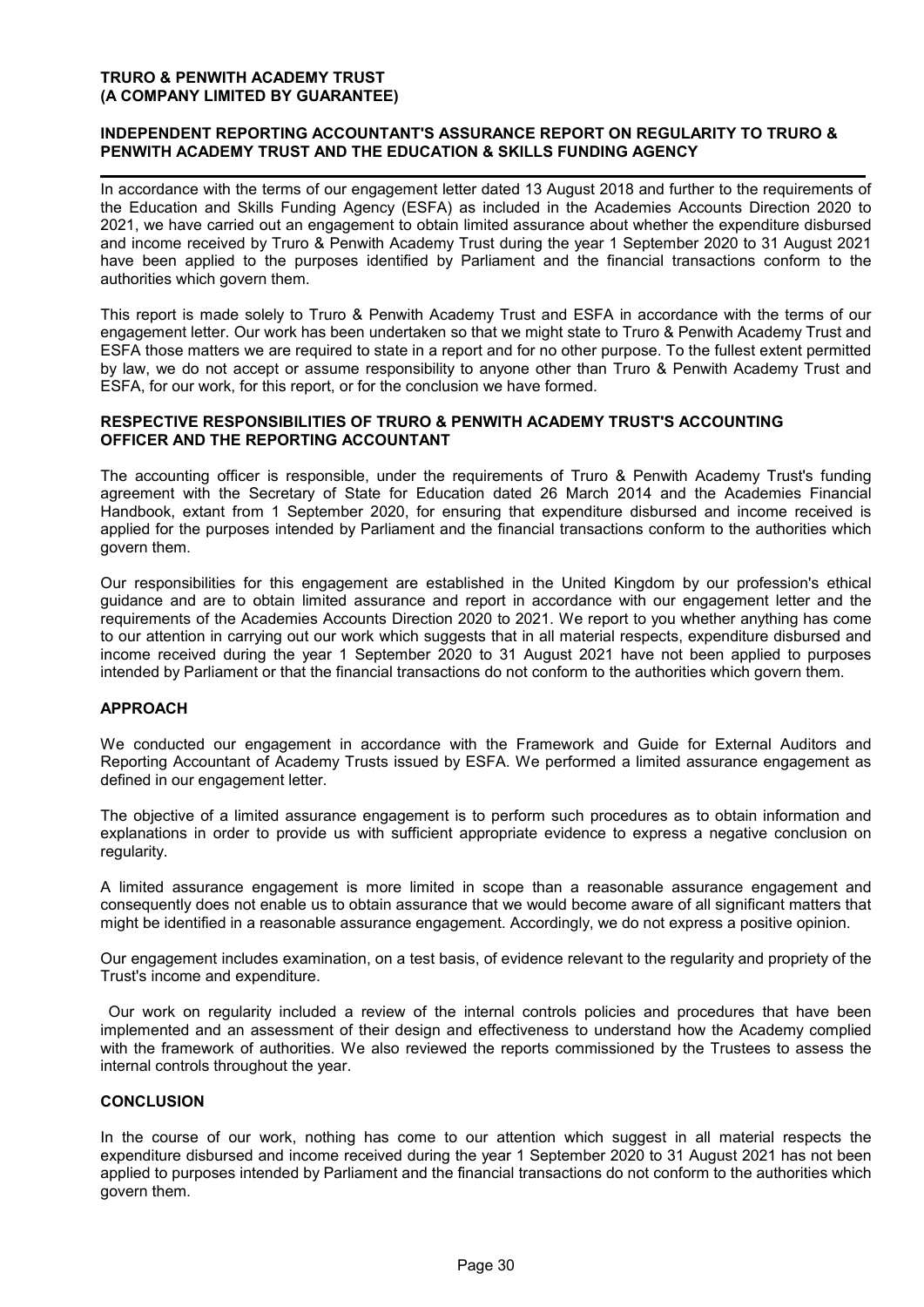## **INDEPENDENT REPORTING ACCOUNTANT'S ASSURANCE REPORT ON REGULARITY TO TRURO & PENWITH ACADEMY TRUST AND THE EDUCATION & SKILLS FUNDING AGENCY (CONTINUED)**

Aishy Flearing LLV<br>Alison Oliver FCA (Reporting Accountant)

**Bishop Fleming LLP** Chartered Accountants Statutory Auditors Chy Nyverow Newham Road Truro **Cornwall** TR1 2DP

Date: 16 December 2021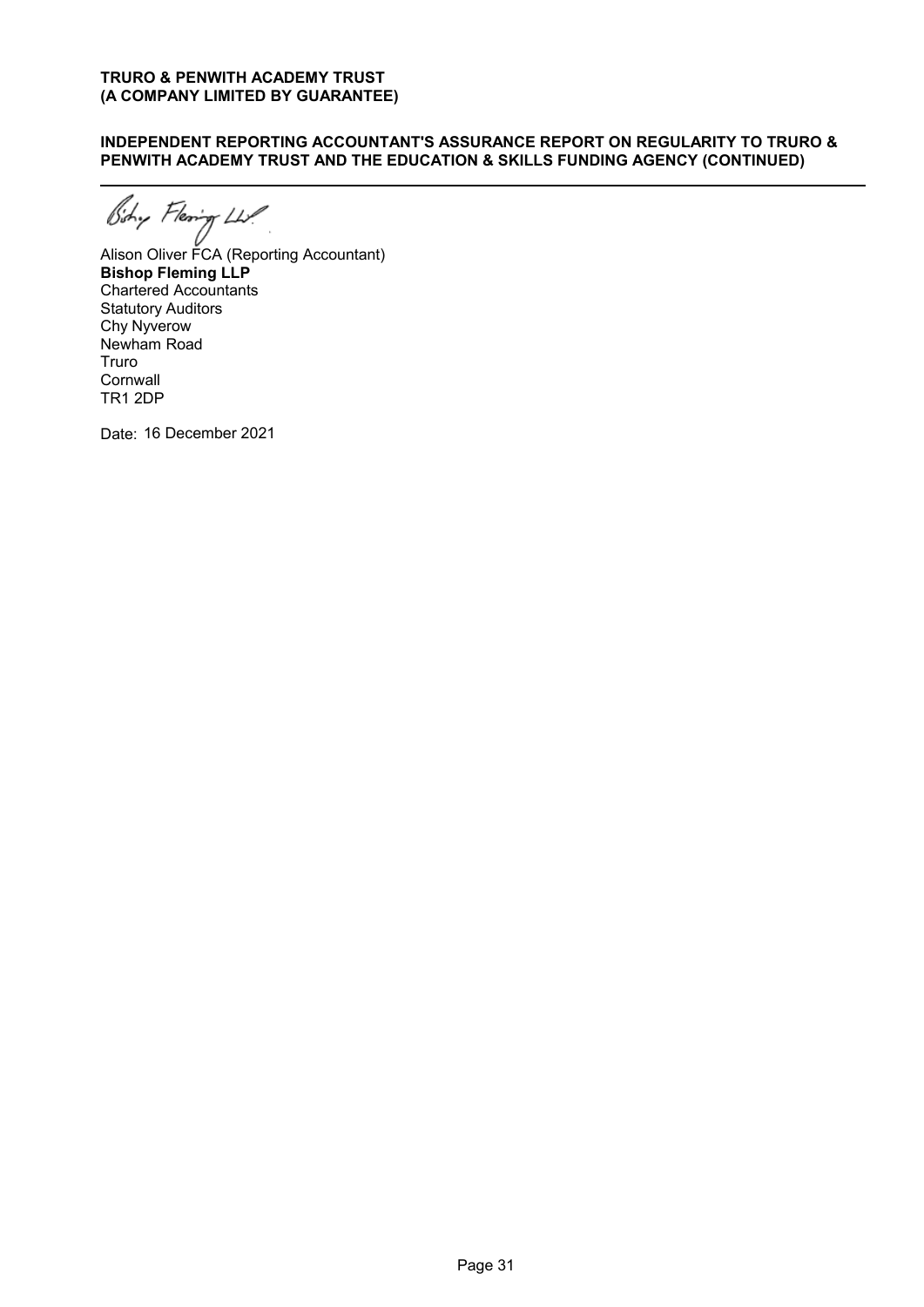## **STATEMENT OF FINANCIAL ACTIVITIES (INCORPORATING INCOME AND EXPENDITURE ACCOUNT) FOR THE YEAR ENDED 31 AUGUST 2021**

| Income from:<br>Donations and capital<br>3<br>grants:<br>Donations - transfer<br>of existing academy<br>(1,091)<br>into the trust<br>400<br>2,286<br>1,595<br>Other donations and<br>172<br>2,897<br>capital grants<br>3,069<br>Other trading activities<br>432<br>432<br>Investments<br>6<br>2<br>2<br>Charitable activities<br>1,050<br>34,169<br>35,220<br><b>Total income</b><br>2,056<br>33,078<br>5,183<br>40,317 | Total<br>funds<br>2020<br>£000 |
|-------------------------------------------------------------------------------------------------------------------------------------------------------------------------------------------------------------------------------------------------------------------------------------------------------------------------------------------------------------------------------------------------------------------------|--------------------------------|
|                                                                                                                                                                                                                                                                                                                                                                                                                         |                                |
|                                                                                                                                                                                                                                                                                                                                                                                                                         |                                |
|                                                                                                                                                                                                                                                                                                                                                                                                                         |                                |
|                                                                                                                                                                                                                                                                                                                                                                                                                         | 2,332                          |
|                                                                                                                                                                                                                                                                                                                                                                                                                         | 506                            |
|                                                                                                                                                                                                                                                                                                                                                                                                                         | 9                              |
|                                                                                                                                                                                                                                                                                                                                                                                                                         | 32,835                         |
|                                                                                                                                                                                                                                                                                                                                                                                                                         | 35,682                         |
| <b>Expenditure on:</b>                                                                                                                                                                                                                                                                                                                                                                                                  |                                |
| 161<br>161<br>Raising funds                                                                                                                                                                                                                                                                                                                                                                                             | 150                            |
| Charitable activities<br>199<br>36,586<br>1,633<br>38,418                                                                                                                                                                                                                                                                                                                                                               | 36,524                         |
| 360<br>36,586<br>1,633<br>38,579<br><b>Total expenditure</b>                                                                                                                                                                                                                                                                                                                                                            | 36,674                         |
| <b>NET INCOME/</b><br>(EXPENDITURE)<br>1,696<br>(3,508)<br>3,550<br>1,738                                                                                                                                                                                                                                                                                                                                               | (992)                          |
| Transfers between funds<br>18<br>476<br>314<br>(790)                                                                                                                                                                                                                                                                                                                                                                    |                                |
| Net movement in funds<br>before other recognised                                                                                                                                                                                                                                                                                                                                                                        |                                |
| 906<br>(3,032)<br>3,864<br>1,738<br>gains/(losses)                                                                                                                                                                                                                                                                                                                                                                      | (992)                          |
| Actuarial losses on<br>defined benefit pension<br>25<br>(5, 165)<br>(5, 165)<br>schemes                                                                                                                                                                                                                                                                                                                                 | (1, 858)                       |
| 3,864<br>906<br>(8, 197)<br>(3, 427)<br>Net movement in funds                                                                                                                                                                                                                                                                                                                                                           | (2,850)                        |
| <b>Reconciliation of</b><br>funds:                                                                                                                                                                                                                                                                                                                                                                                      |                                |
| <b>Total funds</b><br>3,176<br>(14, 028)<br>58,124<br>brought forward<br>47,272                                                                                                                                                                                                                                                                                                                                         | 50,122                         |
| Net movement in<br>funds<br>906<br>(8, 197)<br>3,864<br>(3, 427)                                                                                                                                                                                                                                                                                                                                                        | (2, 850)                       |
| <b>Total funds</b><br>4,082<br>61,988<br>43,845<br>carried forward<br>(22, 225)                                                                                                                                                                                                                                                                                                                                         | 47,272                         |

The Statement of Financial Activities includes all gains and losses recognised in the year.

The notes on pages 36 to 73 form part of these financial statements.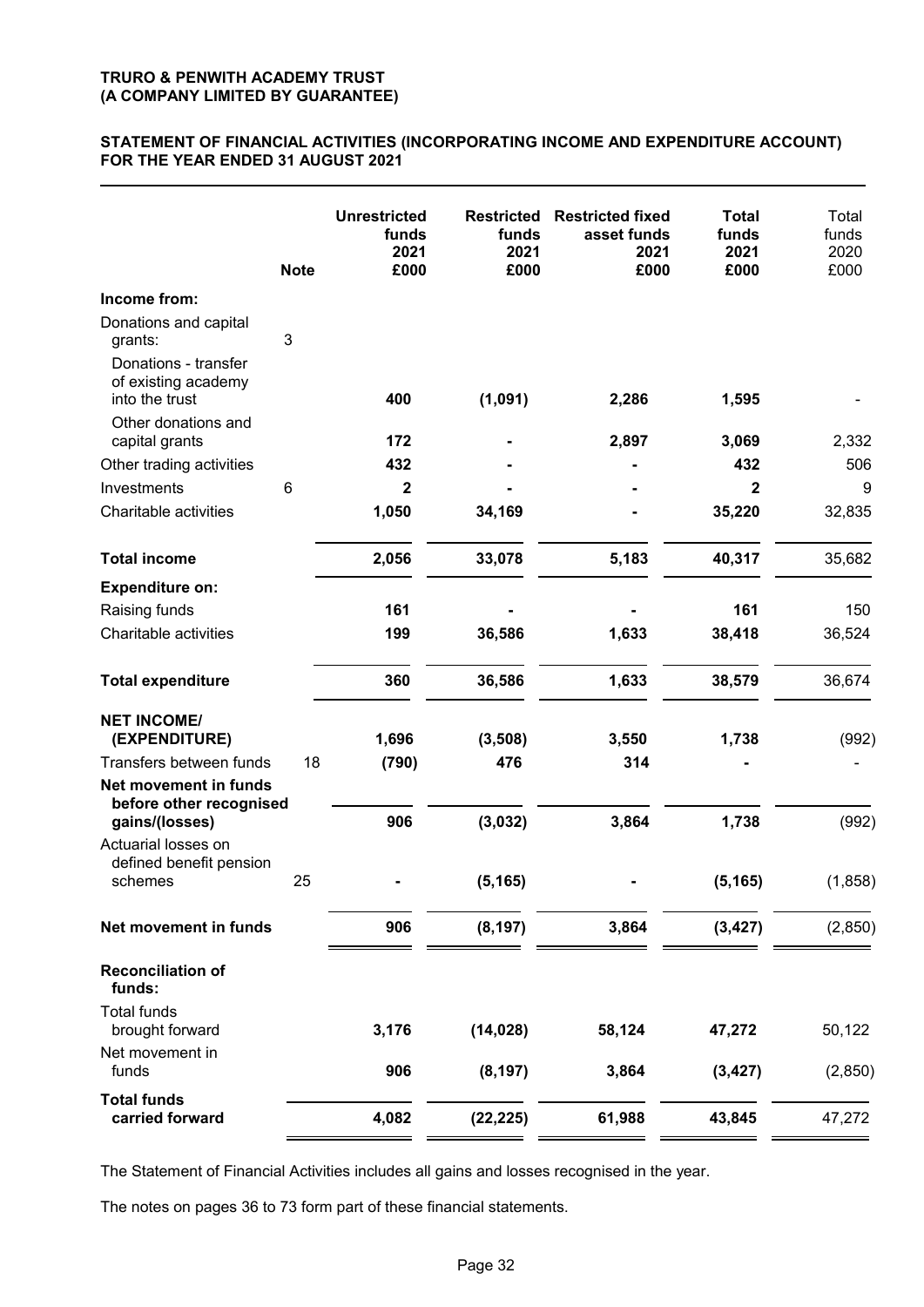#### **TRURO & PENWITH ACADEMY TRUST (A COMPANY LIMITED BY GUARANTEE) REGISTERED NUMBER:08880841**

## **BALANCE SHEET AS AT 31 AUGUST 2021**

|                                                            | <b>Note</b> |           | 2021<br>£000 |           | 2020<br>£000 |
|------------------------------------------------------------|-------------|-----------|--------------|-----------|--------------|
| <b>Fixed assets</b>                                        |             |           |              |           |              |
| Tangible assets                                            |             |           | 60,511       |           | 56,889       |
|                                                            | 14          |           |              |           |              |
| <b>Current assets</b>                                      |             |           |              |           |              |
| <b>Debtors</b>                                             | 15          | 2,029     |              | 1,357     |              |
| Cash at bank and in hand                                   | 22          | 6,983     |              | 5,591     |              |
|                                                            |             | 9,012     |              | 6,948     |              |
| Creditors: amounts falling due within one<br>year          | 16          | (3,038)   |              | (2,329)   |              |
| <b>Net current assets</b>                                  |             |           | 5,974        |           | 4,619        |
| <b>Total assets less current liabilities</b>               |             |           | 66,485       |           | 61,508       |
| Creditors: amounts falling due after more<br>than one year | 17          |           | (11)         |           | (6)          |
| Net assets excluding pension liability                     |             |           | 66,474       |           | 61,502       |
| Defined benefit pension scheme liability                   | 25          |           | (22, 629)    |           | (14, 230)    |
| <b>Total net assets</b>                                    |             |           | 43,845       |           | 47,272       |
| <b>Funds of the Trust</b><br><b>Restricted funds:</b>      |             |           |              |           |              |
| Fixed asset funds                                          | 18          | 61,988    |              | 58,124    |              |
| Restricted income funds                                    | 18          | 404       |              | 202       |              |
| Restricted funds excluding pension liability               | 18          | 62,392    |              | 58,326    |              |
| Pension reserve                                            | 18          | (22, 629) |              | (14, 230) |              |
| <b>Total restricted funds</b>                              | 18          |           | 39,763       |           | 44,096       |
| <b>Unrestricted income funds</b>                           | 18          |           | 4,082        |           | 3,176        |
| <b>Total funds</b>                                         |             |           | 43,845       |           | 47,272       |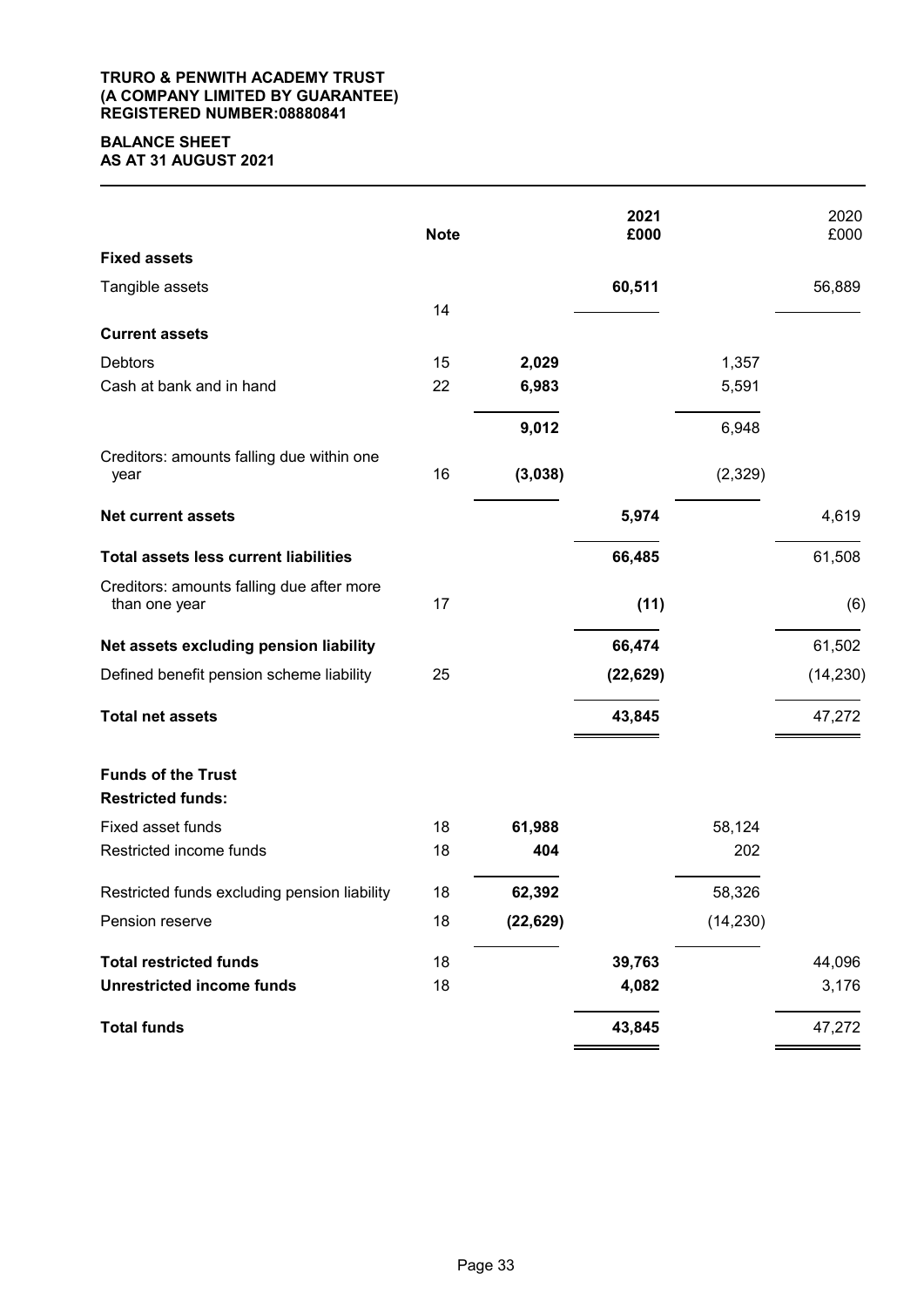#### **TRURO & PENWITH ACADEMY TRUST (A COMPANY LIMITED BY GUARANTEE) REGISTERED NUMBER:08880841**

## **BALANCE SHEET (CONTINUED) AS AT 31 AUGUST 2021**

The financial statements on pages 32 to 73 were approved and authorised for issue by the Trustees and are signed on their behalf, by:

**Dr J Blunden OBE, PhD, FCCT** (Accounting Officer)

Date: 8 December 2021

Than Winson

**Mrs ME Winser MBE** (Chair of Trustees)

The notes on pages 36 to 73 form part of these financial statements.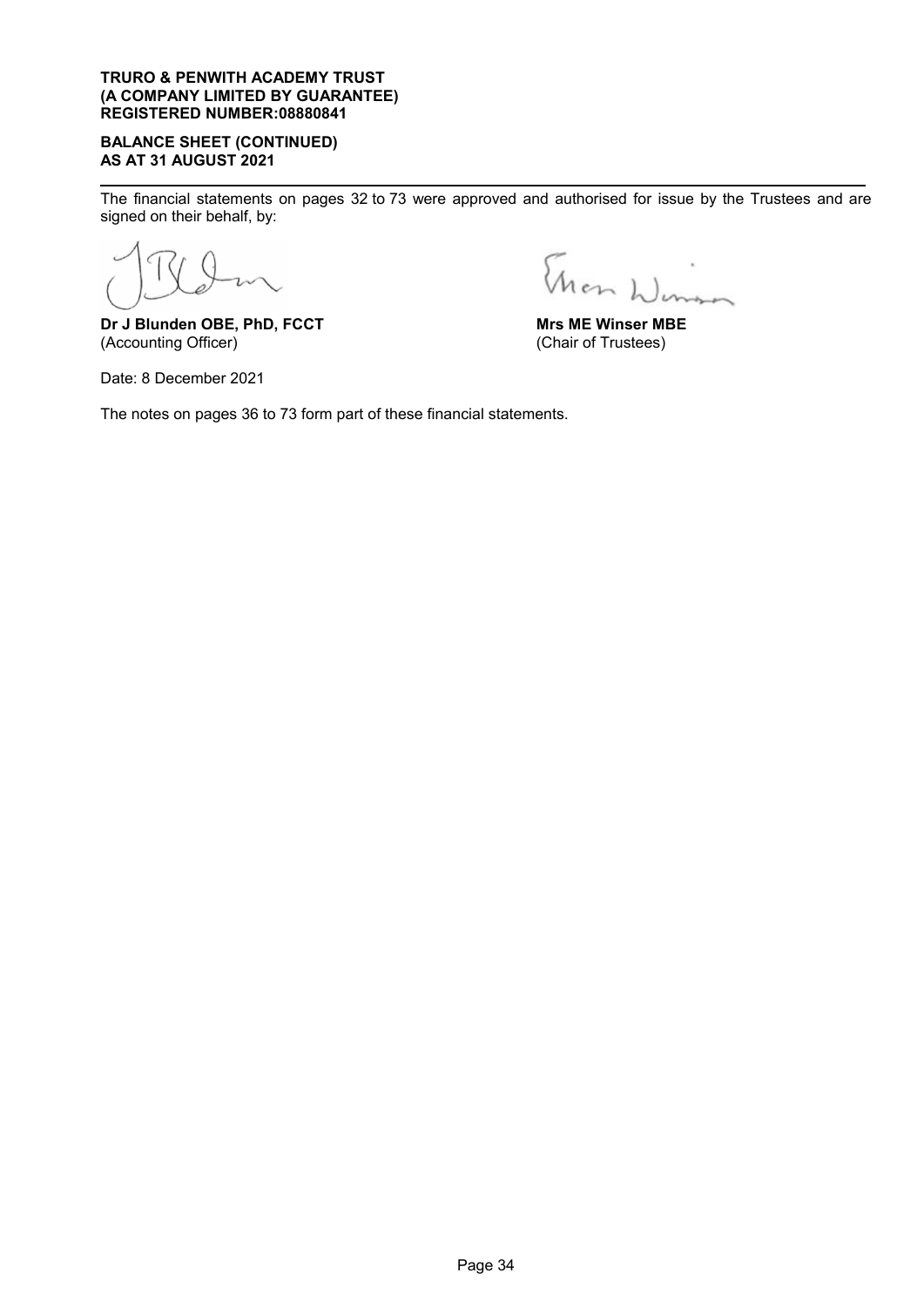#### **STATEMENT OF CASH FLOWS FOR THE YEAR ENDED 31 AUGUST 2021**

| Cash flows from operating activities                   | <b>Note</b> | 2021<br>£000 | 2020<br>£000 |
|--------------------------------------------------------|-------------|--------------|--------------|
| Net cash provided by operating activities              | 20          | 937          | 628          |
| Cash flows from investing activities                   | 21          | 455          | (53)         |
| Change in cash and cash equivalents in the year        |             | 1,392        | 575          |
| Cash and cash equivalents at the beginning of the year |             | 5,591        | 5,016        |
| Cash and cash equivalents at the end of the year       | 22, 23      | 6,983        | 5,591        |

The notes on pages 36 to 73 form part of these financial statements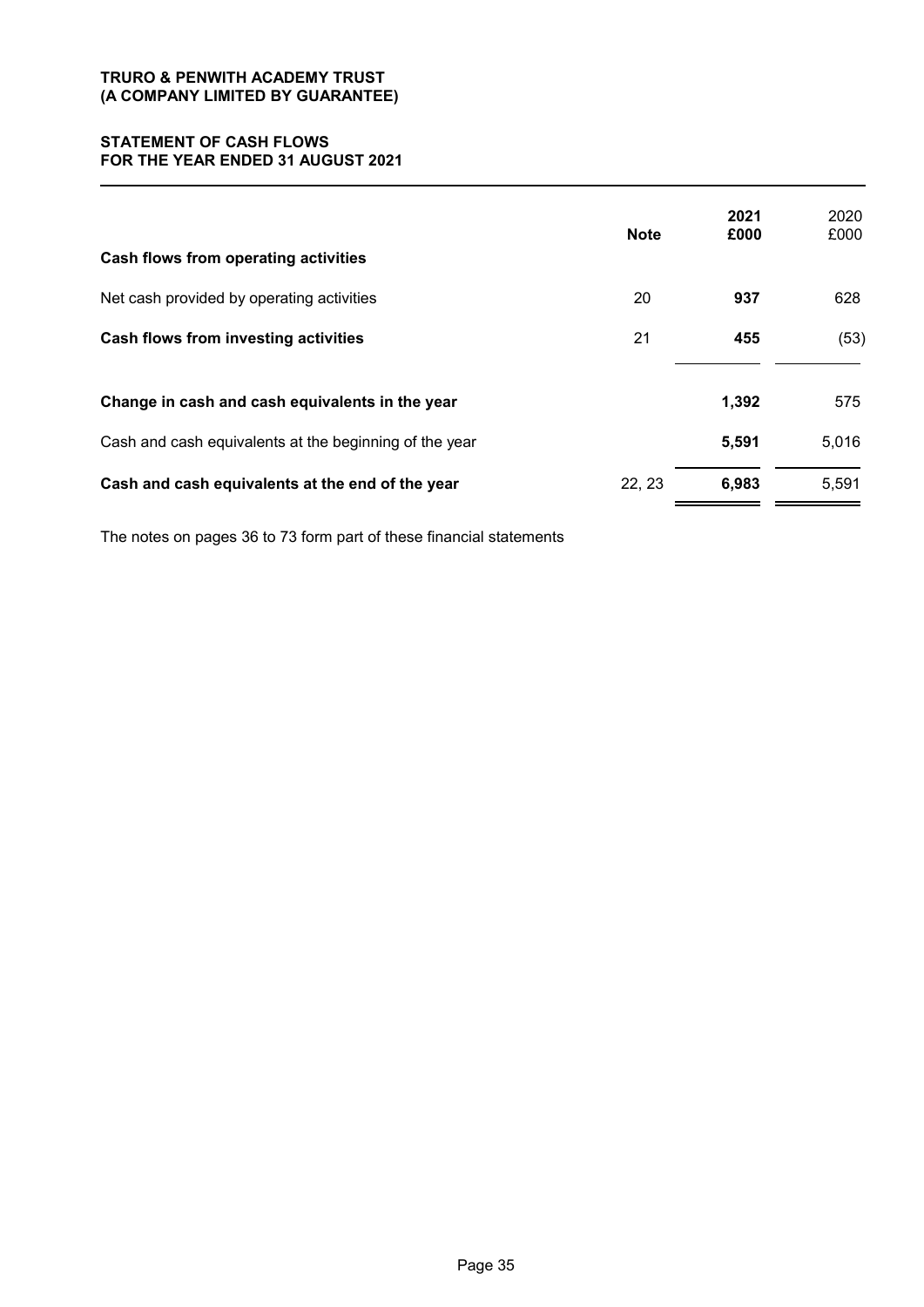#### **NOTES TO THE FINANCIAL STATEMENTS FOR THE YEAR ENDED 31 AUGUST 2021**

#### **1. ACCOUNTING POLICIES**

A summary of the principal accounting policies adopted (which have been applied consistently, except where noted), judgements and key sources of estimation uncertainty, is set out below.

#### **1.1 BASIS OF PREPARATION OF FINANCIAL STATEMENTS**

The financial statements of the Trust, which is a public benefit entity under FRS 102, have been prepared under the historic cost convention in accordance with the Financial Reporting Standard Applicable in the UK and Republic of Ireland (FRS 102), the Accounting and Reporting by Charities: Statement of Recommended Practice applicable to charities preparing their accounts in accordance with the Financial Reporting Standard applicable in the UK and Republic of Ireland (FRS 102) (Charities SORP (FRS 102)), the Academies Accounts Direction 2020 to 2021 issued by ESFA, the Charities Act 2011 and the Companies Act 2006.

#### **1.2 GOING CONCERN**

The Trustees assess whether the use of Going Concern is appropriate i.e. whether there are any material uncertainties related to events or conditions that may cast significant doubt on the ability of the Trust to continue as a Going Concern. The Trustees make this assessment in respect of a period of at least one year from the date of authorisation for issue of the financial statements and have concluded that the Trust has adequate resources to continue in operational existence for the foreseeable future and there are no material uncertainties about the Trust's ability to continue as a Going Concern, thus they continue to adopt the Going Concern basis of accounting in preparing the financial statements.

#### **1.3 INCOME**

All incoming resources are recognised when the Trust has entitlement to the funds, the receipt is probable and the amount can be measured reliably.

#### **Grants**

Grants are included in the Statement of Financial Activities on a receivable basis. The balance of income received for specific purposes but not expended during the period is shown in the relevant funds on the Balance Sheet. Where income is received in advance of meeting any performancerelated conditions there is not unconditional entitlement to the income and its recognition is deferred and included in creditors as deferred income until the performance-related conditions are met. Where entitlement occurs before income is received, the income is accrued.

General Annual Grant is recognised in full in the Statement of Financial Activities in the year for which it is receivable and any abatement in respect of the year is deducted from income and recognised as a liability.

Capital grants are recognised in full when there is an unconditional entitlement to the grant. Unspent amounts of capital grants are reflected in the Balance Sheet in the restricted fixed asset fund. Capital grants are recognised when there is entitlement and are not deferred over the life of the asset on which they are expended.

#### **Sponsorship income**

Sponsorship income provided to the Trust which amounts to a donation is recognised in the Statement of Financial Activities in the year in which it is receivable (where there are no performancerelated conditions), where receipt is probable and it can be measured reliably.

#### **Donations**

Donations are recognised on a receivable basis (where there are no performance-related conditions), where the receipt is probable and the amount can be reliably measured.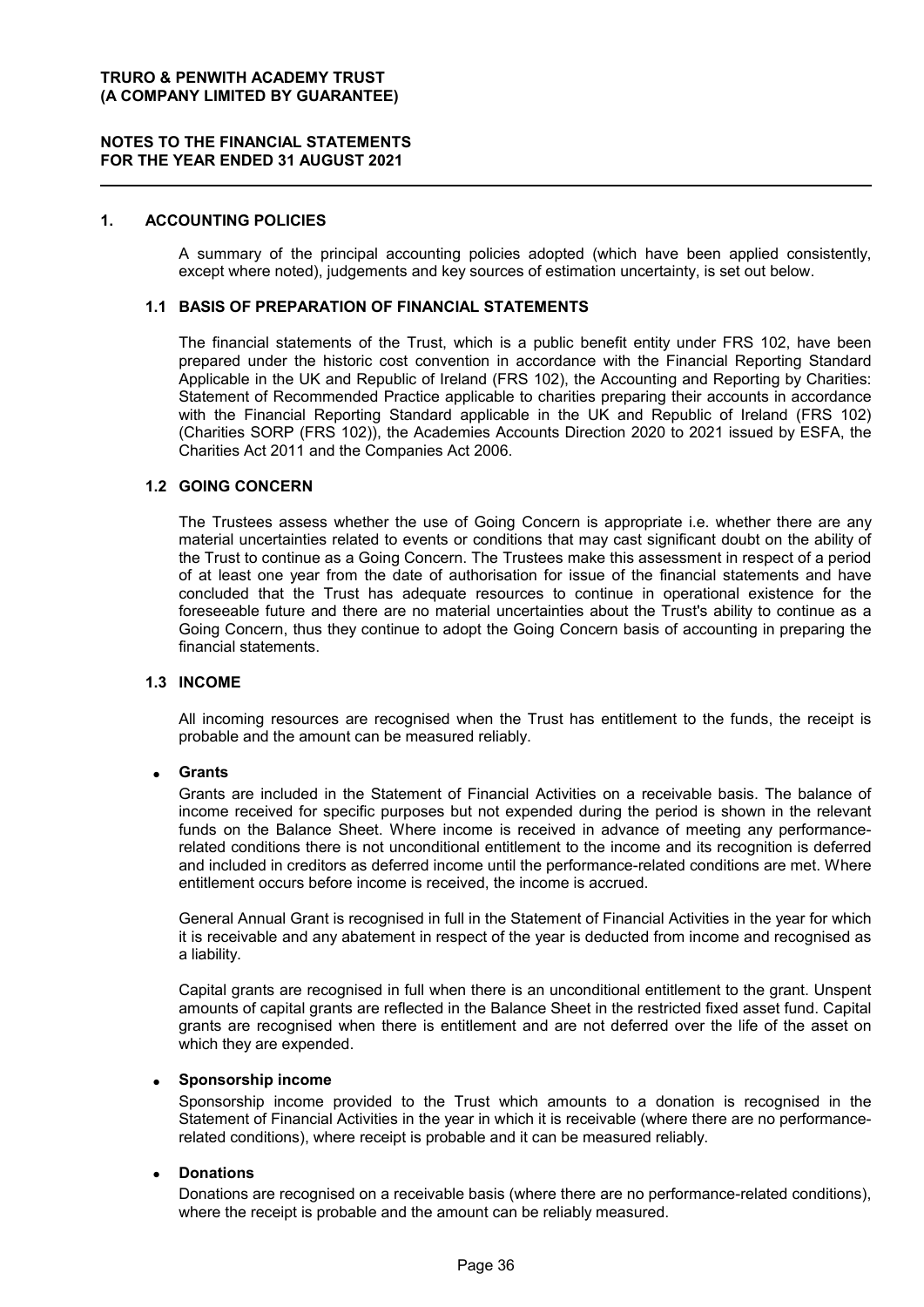#### **NOTES TO THE FINANCIAL STATEMENTS FOR THE YEAR ENDED 31 AUGUST 2021**

#### **1. ACCOUNTING POLICIES (continued)**

#### **1.3 INCOME (CONTINUED)**

#### **Other income**

Other income, including the hire of facilities, is recognised in the year it is receivable and to the extent the Trust has provided the goods or services.

#### **Transfer of existing academies into the Trust**

Where assets and liabilities are received on the transfer of an existing Academy into the Trust, the transferred assets are measured at fair value and recognised in the Balance Sheet at the point when the risks and rewards of ownership pass to the Trust. An equal amount of income is recognised for the transfer of an existing Academy into the Trust within 'Income from Donations and Capital Grants' to the net assets acquired.

Income tax recoverable in relation to donations received under Gift Aid or deeds of covenant is recognised at the time of the donation.

#### **1.4 EXPENDITURE**

Expenditure is recognised once there is a legal or constructive obligation to transfer economic benefit to a third party, it is probable that a transfer of economic benefits will be required in settlement and the amount of the obligation can be measured reliably. Expenditure is classified by activity. The costs of each activity are made up of the total of direct costs and shared costs, including support costs involved in undertaking each activity. Direct costs attributable to a single activity are allocated directly to that activity. Shared costs which contribute to more than one activity and support costs which are not attributable to a single activity are apportioned between those activities on a basis consistent with the use of resources. Central staff costs are allocated on the basis of time spent, and depreciation charges allocated on the portion of the asset's use.

#### **Expenditure on raising funds**

This includes all expenditure incurred by the Trust to raise funds for its charitable purposes and includes costs of all fundraising activities events and non-charitable trading.

#### **Charitable activities**

These are costs incurred on the Trust's educational operations, including support costs and costs relating to the governance of the Trust apportioned to charitable activities.

All resources expended are inclusive of irrecoverable VAT.

#### **1.5 INTEREST RECEIVABLE**

Interest on funds held on deposit is included when receivable and the amount can be measured reliably by the Trust; this is normally upon notification of the interest paid or payable by the institution with whom the funds are deposited.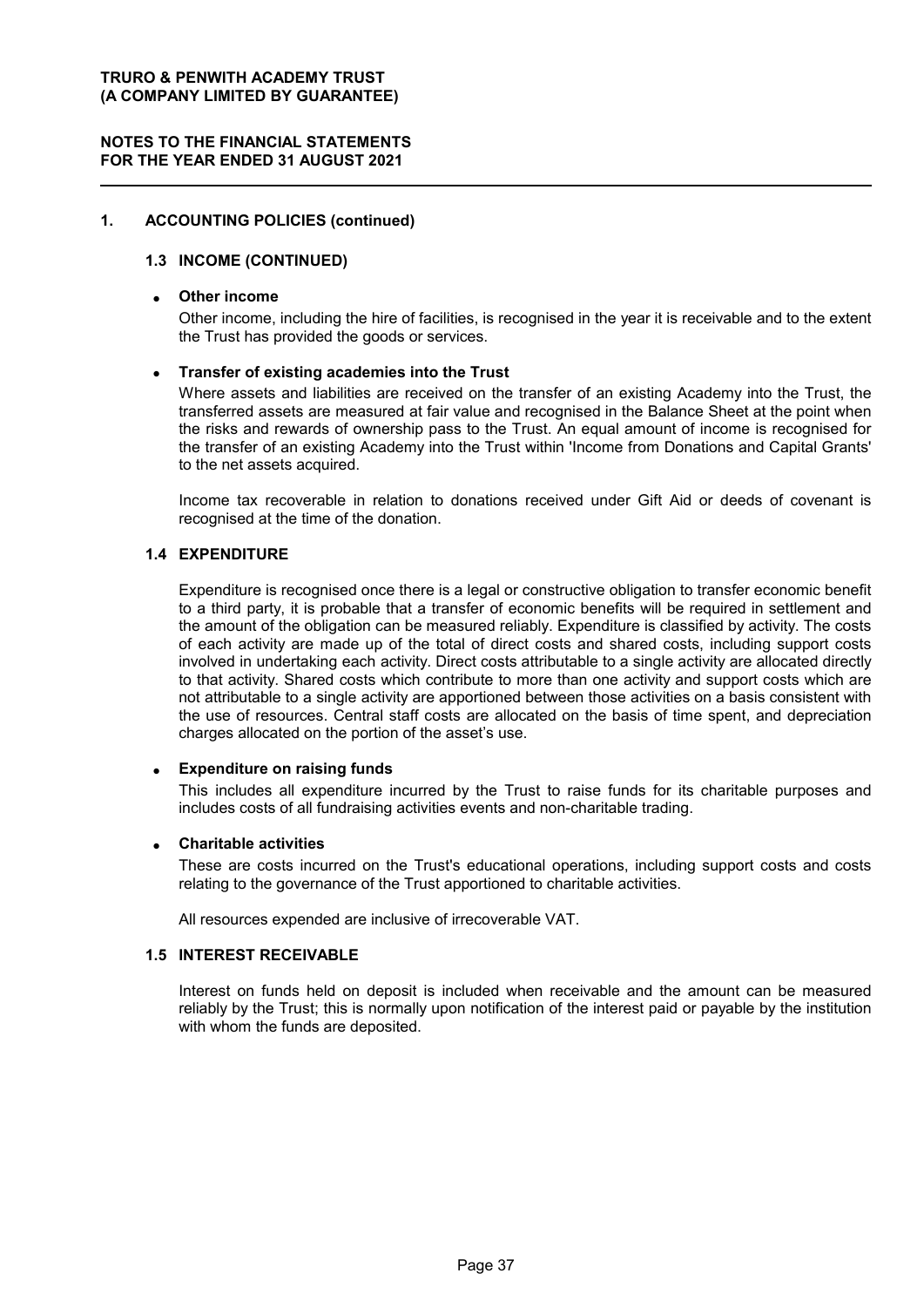#### **NOTES TO THE FINANCIAL STATEMENTS FOR THE YEAR ENDED 31 AUGUST 2021**

#### **1. ACCOUNTING POLICIES (continued)**

#### **1.6 TANGIBLE FIXED ASSETS**

Assets costing £1,000 or more are capitalised as tangible fixed assets and are carried at cost, net of depreciation and any provision for impairment.

Where tangible fixed assets have been acquired with the aid of specific grants, either from the government or from the private sector, they are included in the Balance Sheet at cost and depreciated over their expected useful economic life. Where there are specific conditions attached to the funding requiring the continued use of the asset, the related grants are credited to a restricted fixed asset fund in the Statement of Financial Activities and carried forward in the Balance Sheet. Depreciation on the relevant assets is charged directly to the restricted fixed asset fund in the Statement of Financial Activities. Where tangible fixed assets have been acquired with unrestricted funds, depreciation on such assets is charged to the unrestricted fund.

Depreciation is provided on all tangible fixed assets other than freehold land and assets under construction, at rates calculated to write off the cost of each asset on a straight-line basis over its expected useful life, as follows:

Depreciation is provided on the following bases:

| Freehold property            | - 2% per annum on cost, Freehold land not<br>depreciated             |
|------------------------------|----------------------------------------------------------------------|
| Long-term leasehold property | - 2% per annum on cost, Leasehold land<br>depreciated over 125 years |
| <b>Fixtures and fittings</b> | - 6.67% per annum on cost                                            |
| Furniture and equipment      | - 20% per annum on cost                                              |
| Motor vehicles               | - 20% per annum on cost                                              |
| Computer equipment           | - 33% per annum on cost                                              |

A review for impairment of a fixed asset is carried out if events or changes in circumstances indicate that the carrying value of any fixed asset may not be recoverable. Shortfalls between the carrying value of fixed assets and their recoverable amounts are recognised as impairments. Impairment losses are recognised in the Statement of Financial Activities.

#### **1.7 DEBTORS**

Trade and other debtors with no stated interest rate and due within one year are recorded at the amount of the cash or other consideration expected to be received. Prepayments are valued at the amount paid.

#### **1.8 CASH AT BANK AND IN HAND**

Cash at bank and in hand includes cash and short-term highly liquid investments with a short maturity of three months or less from the date of acquisition or opening of the deposit or similar account and cash on deposit that has a notice period of less than 30 days.

#### **1.9 LIABILITIES**

Liabilities are recognised when there is an obligation at the Balance Sheet date as a result of a past event, it is probable that a transfer of economic benefit will be required in settlement, and the amount of the settlement can be estimated reliably. Liabilities are recognised at the amount that the Trust anticipates it will pay to settle the debt or the amount it has received as advanced payments for the goods or services it must provide.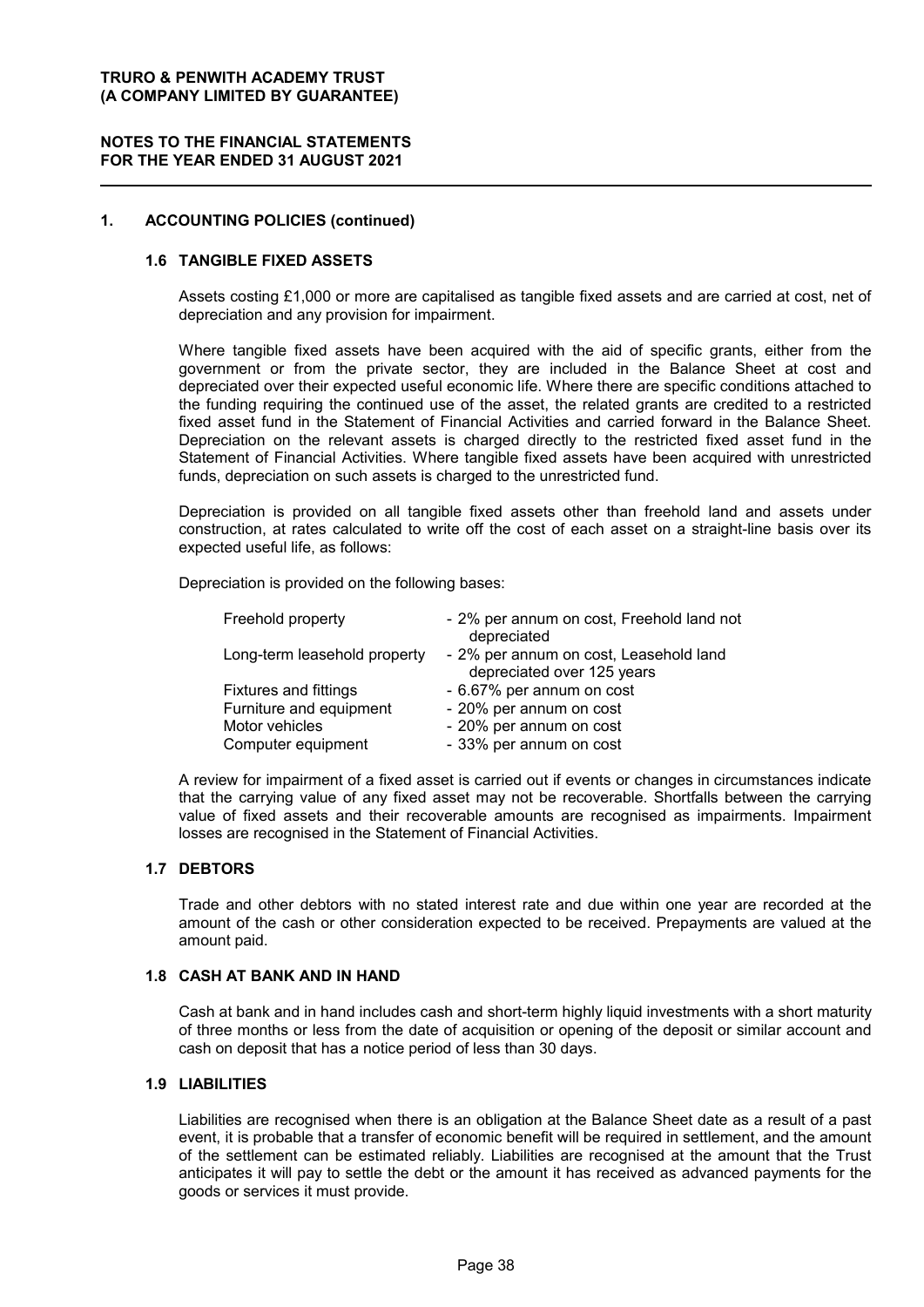#### **NOTES TO THE FINANCIAL STATEMENTS FOR THE YEAR ENDED 31 AUGUST 2021**

#### **1. ACCOUNTING POLICIES (continued)**

#### **1.10 OPERATING LEASES**

Rentals paid under operating leases are charged to the Statement of Financial Activities on a straight line basis over the lease term.

#### **1.11 PENSIONS**

Retirement benefits to employees of the Trust are provided by the Teachers' Pension Scheme ("TPS") and the Local Government Pension Scheme ("LGPS"). These are defined benefit schemes.

The TPS is an unfunded scheme and contributions are calculated so as to spread the cost of pensions over employees' working lives with the Trust in such a way that the pension cost is a substantially level percentage of current and future pensionable payroll. The contributions are determined by the Government Actuary on the basis of quadrennial valuations using a prospective unit credit method. TPS is an unfunded multi-employer scheme with no underlying assets to assign between employers. Consequently, the TPS is treated as a defined contribution scheme for accounting purposes and the contributions recognised in the period to which they relate.

The LGPS is a funded multi-employer scheme and the assets are held separately from those of the Trust in separate Trustee administered funds. Pension scheme assets are measured at fair value and liabilities are measured on an actuarial basis using the projected unit credit method and discounted at a rate equivalent to the current rate of return on a high quality corporate bond of equivalent term and currency to the liabilities. The actuarial valuations are obtained at least triennially and are updated at each Balance Sheet date. The amounts charged to operating surplus are the current service costs and the costs of scheme introductions, benefit changes, settlements and curtailments. They are included as part of staff costs as incurred. Net interest on the net defined benefit liability/asset is also recognised in the Statement of Financial Activities and comprises the interest cost on the defined benefit obligation and interest income on the scheme assets, calculated by multiplying the fair value of the scheme assets at the beginning of the period by the rate used to discount the benefit obligations. The difference between the interest income on the scheme assets and the actual return on the scheme assets is recognised in other recognised gains and losses.

Actuarial gains and losses are recognised immediately in other recognised gains and losses.

#### **1.12 FUND ACCOUNTING**

Unrestricted income funds represent those resources which may be used towards meeting any of the charitable objects of the Trust at the discretion of the Trustees.

Restricted fixed asset funds are resources which are to be applied to specific capital purposes imposed by the funders where the asset acquired or created is held for a specific purpose.

Restricted general funds comprise all other restricted funds received with restrictions imposed by the funder/donor and include grants from the Department for Education Group.

Transfers are made between restricted funds and restricted fixed asset funds where restricted funds are used to purchase fixed assets.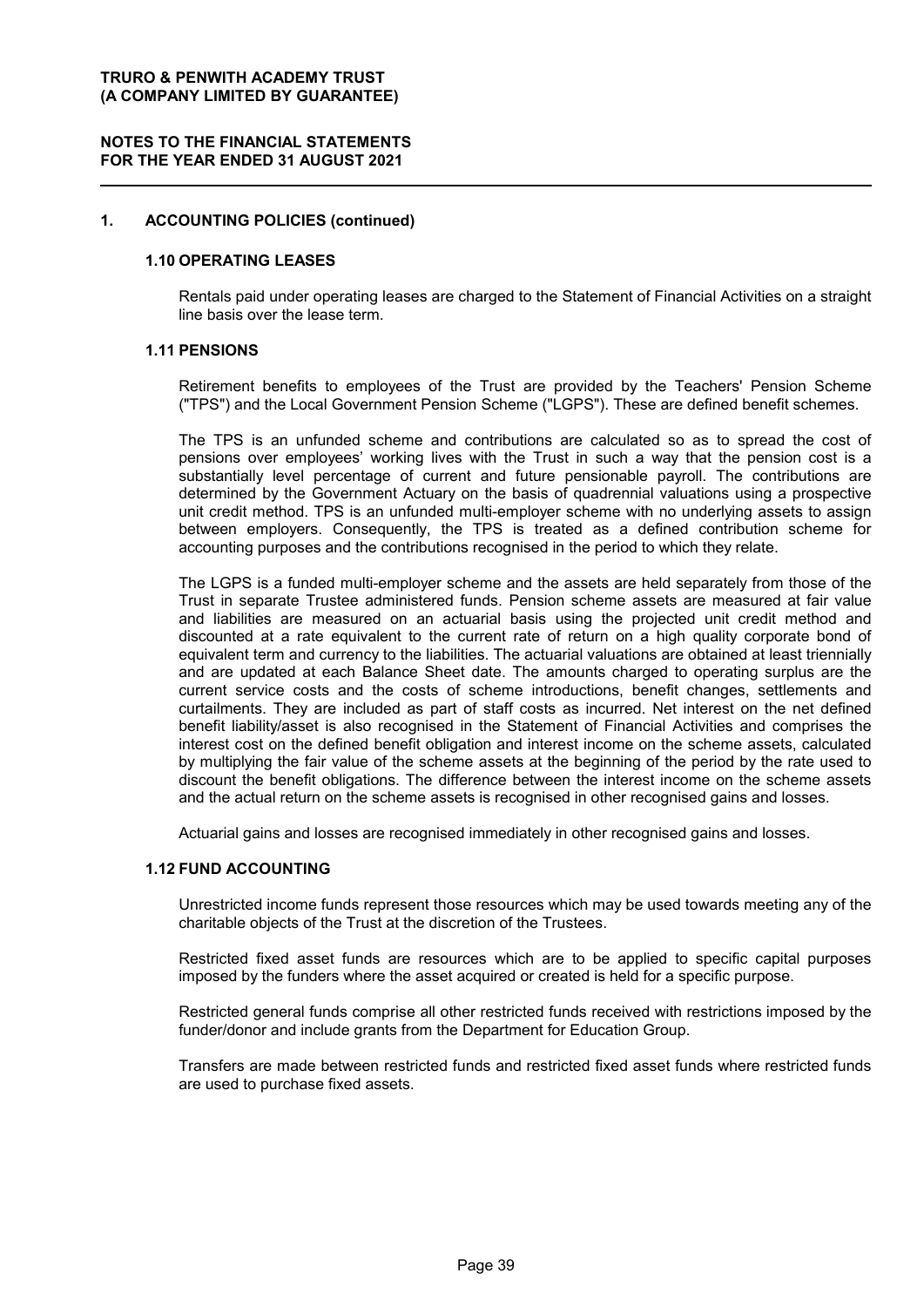#### **NOTES TO THE FINANCIAL STATEMENTS FOR THE YEAR ENDED 31 AUGUST 2021**

#### **2. CRITICAL ACCOUNTING ESTIMATES AND AREAS OF JUDGEMENT**

Estimates and judgements are continually evaluated and are based on historical experience and other factors, including expectations of future events that are believed to be reasonable under the circumstances.

Critical accounting estimates and assumptions:

The Trust makes estimates and assumptions concerning the future. The resulting accounting estimates and assumptions will, by definition, seldom equal the related actual results. The estimates and assumptions that have a significant risk of causing a material adjustment to the carrying amounts of assets and liabilities within the next financial year are discussed below.

The present value of the Local Government Pension Scheme defined benefit liability depends on a number of factors that are determined on an actuarial basis using a variety of assumptions. The assumptions used in determining the net cost or income for pensions include the discount rate. Any changes in these assumptions, which are disclosed in note 25, will impact the carrying amount of the pension liability. Furthermore a roll forward approach which projects results from the latest full actuarial valuation performed at 31 March 2019 has been used by the actuary in valuing the pensions liability at 31 August 2021. Any differences between the figures derived from the roll forward approach and a full actuarial valuation would impact on the carrying amount of the pension liability.

#### Critical areas of judgement:

The Trust obtains use of fixed assets as a lessee. The classification of such leases as operating or finance lease requires the Trust to determine, based on an evaluation of the terms and conditions of the arrangements, whether it retains or acquires the significant risks and rewards of ownership of these assets and accordingly whether the lease requires an asset and liability to be recognised in the Balance Sheet.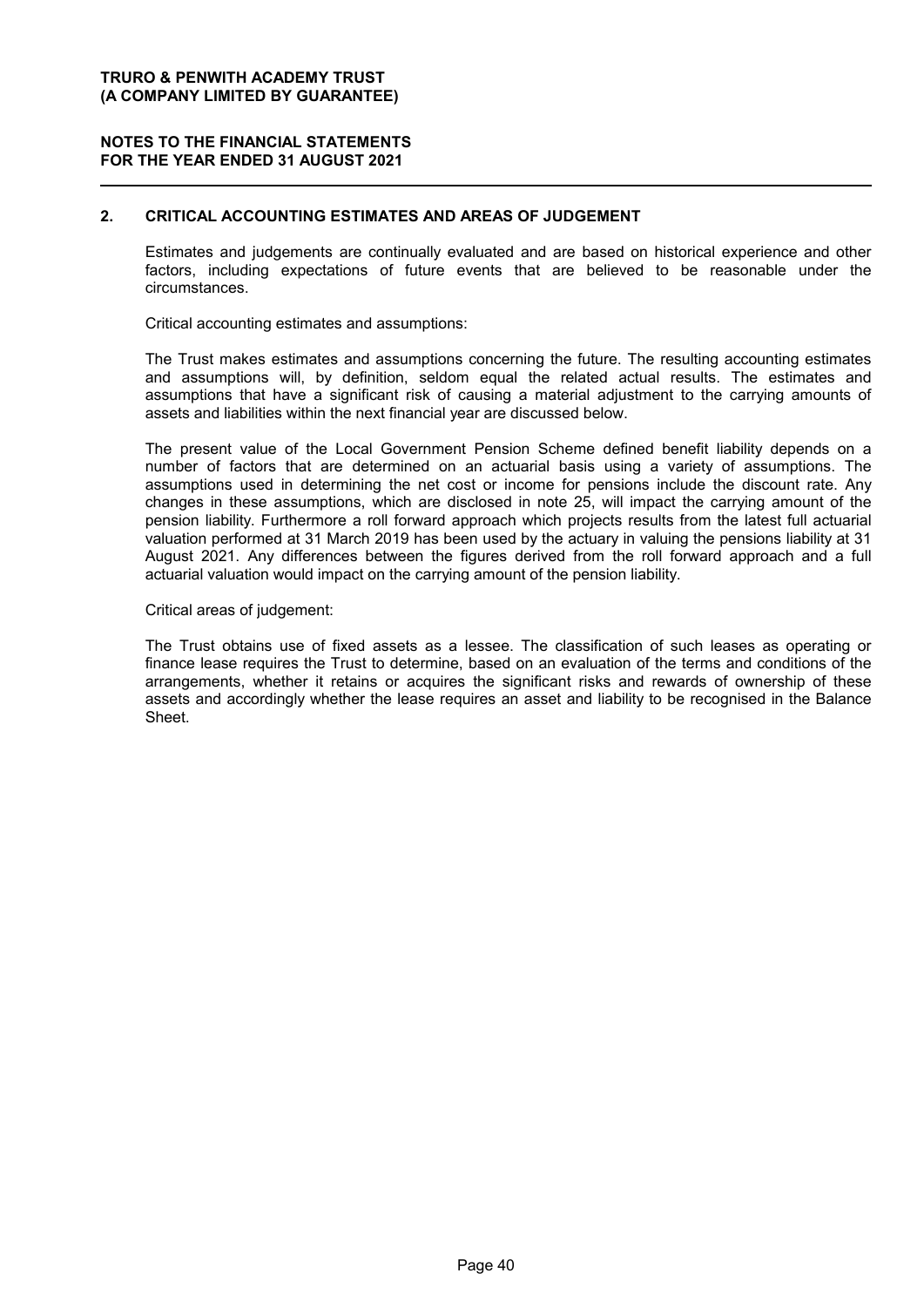#### **NOTES TO THE FINANCIAL STATEMENTS FOR THE YEAR ENDED 31 AUGUST 2021**

### **3. INCOME FROM DONATIONS AND CAPITAL GRANTS**

|                                                            | <b>Unrestricted</b><br>funds<br>2021<br>£000 | <b>Restricted</b><br>funds<br>2021<br>£000 | <b>Restricted</b><br>fixed asset<br>funds<br>2021<br>£000 | <b>Total</b><br>funds<br>2021<br>£000 |
|------------------------------------------------------------|----------------------------------------------|--------------------------------------------|-----------------------------------------------------------|---------------------------------------|
| Donations - transfer of existing Academy into<br>the Trust | 400                                          | (1,091)                                    | 2,286                                                     | 1,595                                 |
| Other grants & donations                                   | 172                                          |                                            | 327                                                       | 499                                   |
| <b>Capital Grants</b>                                      | $\overline{\phantom{0}}$                     | ۰                                          | 2,570                                                     | 2,570                                 |
|                                                            | 572                                          | (1,091)                                    | 5,183                                                     | 4,664                                 |

|                          |              | Restricted  |       |
|--------------------------|--------------|-------------|-------|
|                          | Unrestricted | fixed asset | Total |
|                          | funds        | funds       | funds |
|                          | 2020         | 2020        | 2020  |
|                          | £000         | £000        | £000  |
| Other grants & donations | 165          | 479         | 644   |
| <b>Capital Grants</b>    | ۰            | 1,688       | 1,688 |
|                          | 165          | 2,167       | 2,332 |
|                          |              |             |       |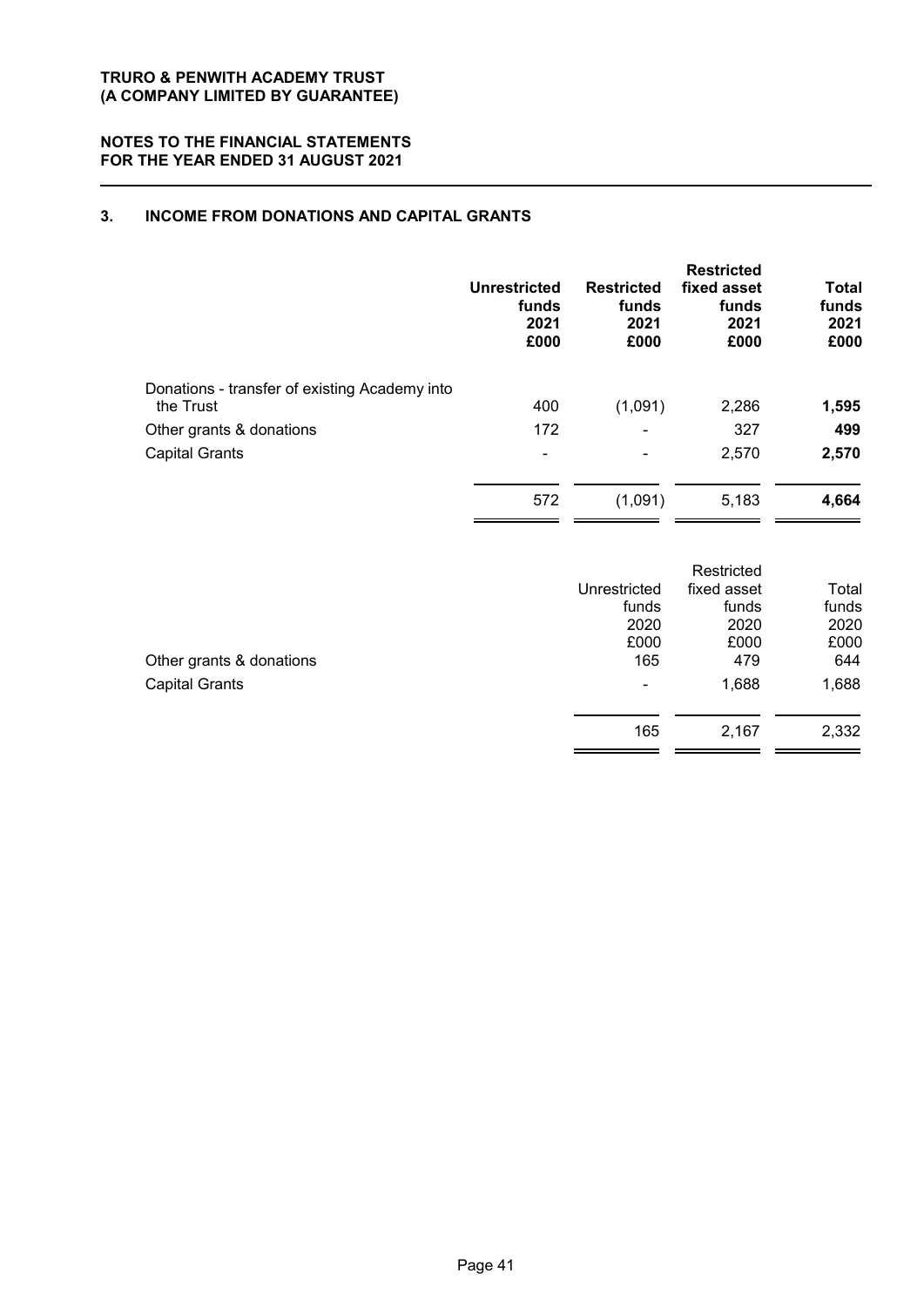### **4. FUNDING FOR THE TRUST'S EDUCATIONAL OPERATIONS**

|                                                                   | <b>Unrestricted</b><br>funds<br>2021<br>£000 | <b>Restricted</b><br>funds<br>2021<br>£000 | <b>Total</b><br>funds<br>2021<br>£000 |
|-------------------------------------------------------------------|----------------------------------------------|--------------------------------------------|---------------------------------------|
| <b>DFE/ESFA GRANTS</b>                                            |                                              |                                            |                                       |
| <b>General Annual Grant</b>                                       |                                              | 27,616                                     | 27,616                                |
| OTHER DFE/ESFA GRANTS                                             |                                              |                                            |                                       |
| Start up grants                                                   |                                              | 23                                         | 23                                    |
| Pupil Premium                                                     |                                              | 1,971                                      | 1,971                                 |
| Teachers pay and pension grants                                   |                                              | 1,262                                      | 1,262                                 |
| Universal Infant Free School Meals                                |                                              | 781                                        | 781                                   |
| Other DfE/ESFA grants                                             |                                              | 773                                        | 773                                   |
|                                                                   |                                              |                                            | 32,426                                |
| <b>OTHER GOVERNMENT GRANTS</b>                                    |                                              |                                            |                                       |
| <b>High Needs</b>                                                 |                                              | 754                                        | 754                                   |
| Other government grants non capital                               | 486                                          | 497                                        | 983                                   |
|                                                                   | 486                                          | 1,251                                      | 1,737                                 |
| Other income from the Academy Trust's educational<br>operations   | 564                                          |                                            | 564                                   |
| <b>COVID-19 ADDITIONAL FUNDING (DFE/ESFA)</b><br>Catch-up Premium |                                              | 492                                        | 492                                   |
|                                                                   |                                              | 492                                        | 492                                   |
|                                                                   | 1,050                                        | 34,169                                     | 35,219                                |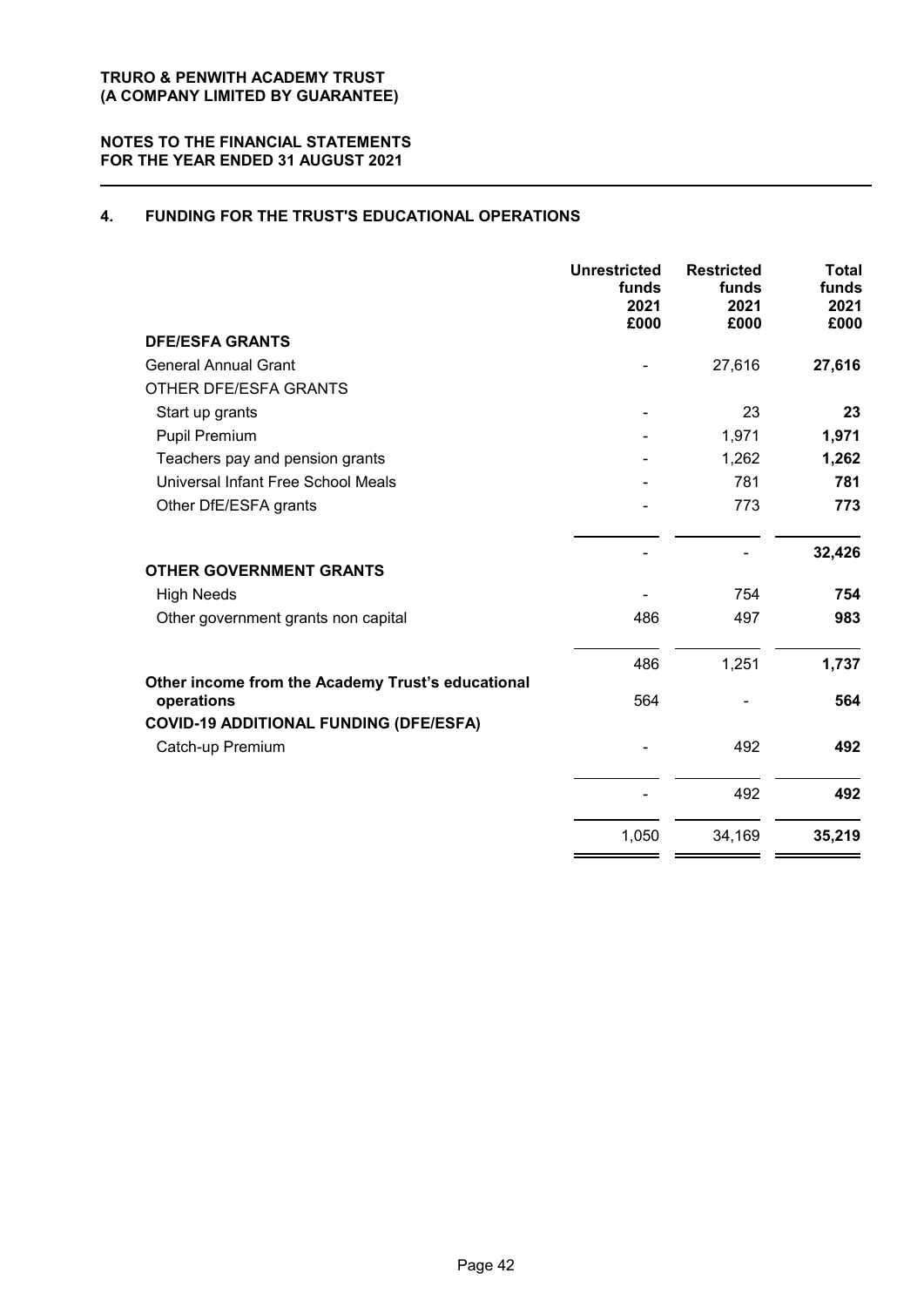### **4. FUNDING FOR THE TRUST'S EDUCATIONAL OPERATIONS (CONTINUED)**

|                                                                 | Unrestricted<br>funds<br>2020<br>£000 | Restricted<br>funds<br>2020<br>£000 | Total<br>funds<br>2020<br>£000 |
|-----------------------------------------------------------------|---------------------------------------|-------------------------------------|--------------------------------|
| <b>DFE/ESFA GRANTS</b>                                          |                                       |                                     |                                |
| <b>General Annual Grant</b>                                     |                                       | 26,103                              | 26,103                         |
| OTHER DFE/ESFA GRANTS                                           |                                       |                                     |                                |
| Start up grants                                                 |                                       | 23                                  | 23                             |
| Pupil Premium                                                   |                                       | 1,925                               | 1,925                          |
| Teachers pay and pension grants                                 |                                       | 1,260                               | 1,260                          |
| Universal Infant Free School Meals                              |                                       | 734                                 | 734                            |
| Other DfE/ESFA grants                                           |                                       | 596                                 | 596                            |
|                                                                 |                                       |                                     | 30,641                         |
| <b>OTHER GOVERNMENT GRANTS</b>                                  |                                       |                                     |                                |
| <b>High Needs</b>                                               |                                       | 791                                 | 791                            |
| Other government grants non capital                             | 398                                   | 374                                 | 772                            |
|                                                                 | 398                                   | 1,165                               | 1,563                          |
| Other income from the Academy Trust's educational<br>operations | 631                                   |                                     | 631                            |
|                                                                 | 1,029                                 | 31,806                              | 32,835                         |

Following the reclassification in the Academies Accounts Direction 2020/21 of some grants received from the Department of Education and ESFA, the trust's funding for Universal Infant Free School Meals, Pupil Premium and Teachers pay and pension grants is no longer reported under the Other DfE Group grants heading, but as separate lines under the Other DfE/ESFA grants heading. The prior year numbers have been reclassified.

During 2020/21 the Trust received additional catch up premium in relation to Covid-19 of £492,078, as disclosed separately above, £478,960 of which was spent during the year.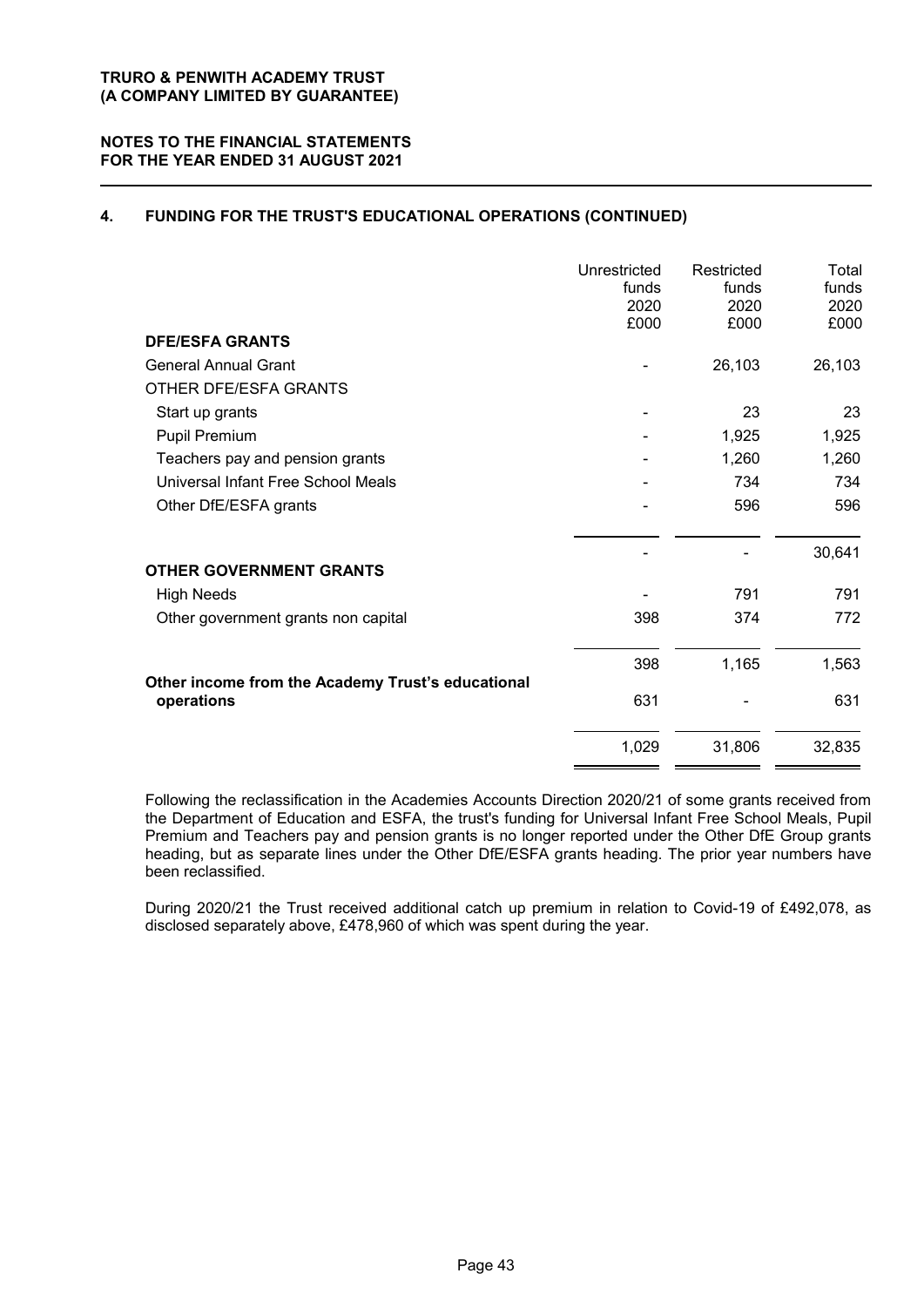### **5. INCOME FROM OTHER TRADING ACTIVITIES**

| <b>Unrestricted</b><br>funds<br>2021<br>£000 | <b>Total</b><br>funds<br>2021<br>£000 | Total<br>funds<br>2020<br>£000 |
|----------------------------------------------|---------------------------------------|--------------------------------|
| 41                                           | 41                                    | 59                             |
| 205                                          | 205                                   | 271                            |
| 186                                          | 186                                   | 176                            |
| 432                                          | 432                                   | 506                            |
|                                              |                                       |                                |

All 2020 amounts relate to unrestricted funds.

#### **6. INVESTMENT INCOME**

|                      | <b>Unrestricted</b> | <b>Total</b> | Total |
|----------------------|---------------------|--------------|-------|
|                      | funds               | funds        | funds |
|                      | 2021                | 2021         | 2020  |
|                      | £000                | £000         | £000  |
| <b>Bank interest</b> | 2                   | 2            | 9     |

All 2020 amounts relate to unrestricted funds.

#### **7. EXPENDITURE**

|                                                | <b>Staff Costs</b><br>2021<br>£000 | <b>Premises</b><br>2021<br>£000 | <b>Other</b><br>2021<br>£000 | <b>Total</b><br>2021<br>£000 |
|------------------------------------------------|------------------------------------|---------------------------------|------------------------------|------------------------------|
| Expenditure on fundraising trading activities: |                                    |                                 |                              |                              |
| Direct costs<br>Education:                     | 161                                | ۰                               | ۰                            | 161                          |
| Direct costs                                   | 24,110                             | 1,272                           | 2,271                        | 27,653                       |
| Allocated support costs                        | 5,191                              | 2,285                           | 3,289                        | 10,765                       |
|                                                | 29,462                             | 3,557                           | 5,560                        | 38,579                       |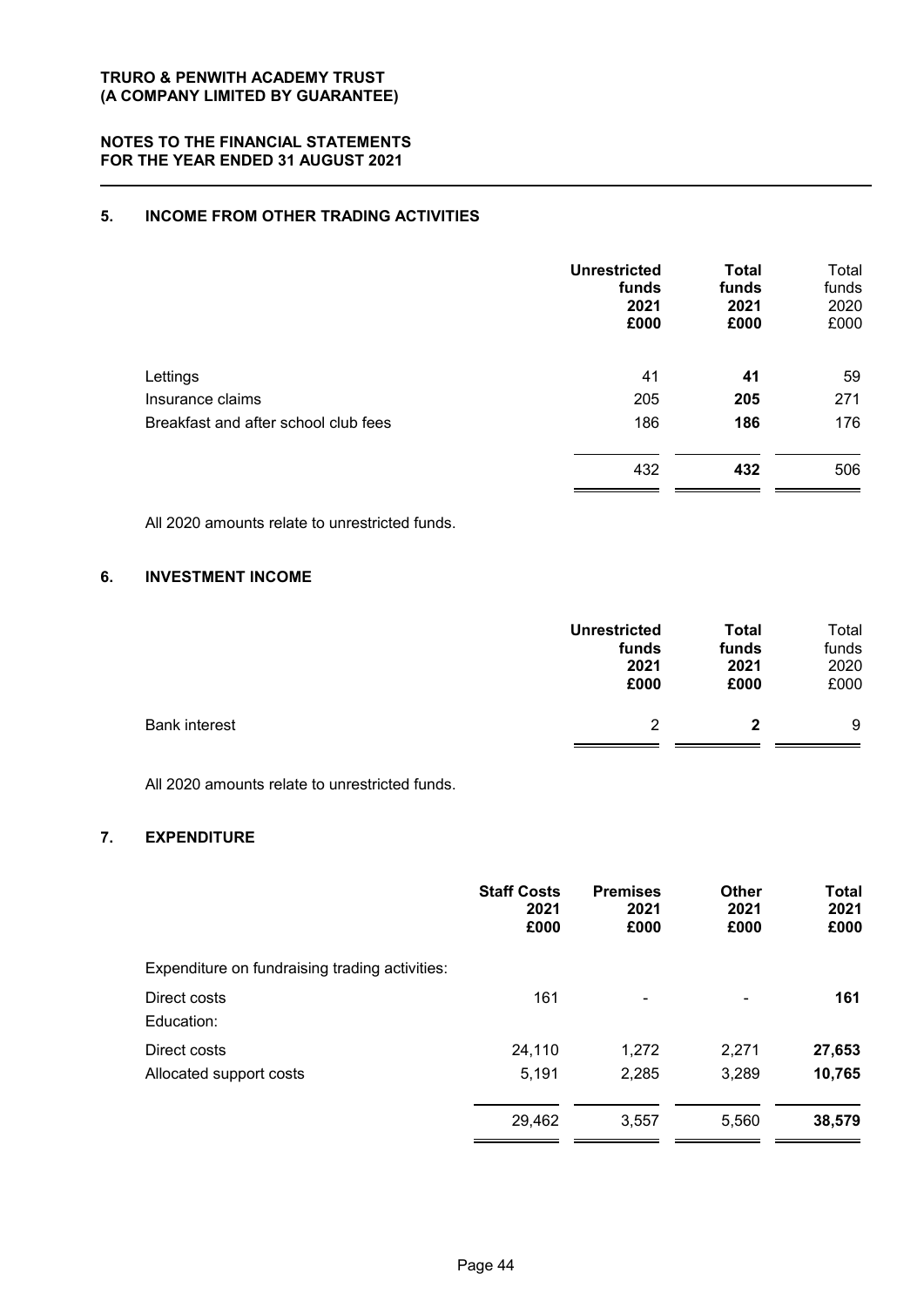# **7. EXPENDITURE (CONTINUED)**

|                                                | <b>Staff Costs</b><br>2020<br>£000 | Premises<br>2020<br>£000 | Other<br>2020<br>£000 | Total<br>2020<br>£000 |
|------------------------------------------------|------------------------------------|--------------------------|-----------------------|-----------------------|
| Expenditure on fundraising trading activities: |                                    |                          |                       |                       |
| Direct costs<br>Education:                     | 150                                |                          |                       | 150                   |
| Direct costs                                   | 23,316                             | 1,275                    | 2,136                 | 26,727                |
| Allocated support costs                        | 4,766                              | 2,039                    | 2,992                 | 9,797                 |
|                                                | 28,232                             | 3,314                    | 5,128                 | 36,674                |

### **8. ANALYSIS OF EXPENDITURE BY ACTIVITIES**

|           | <b>Activities</b><br>undertaken<br>directly<br>2021<br>£000 | <b>Support</b><br>costs<br>2021<br>£000 | <b>Total</b><br>funds<br>2021<br>£000 |
|-----------|-------------------------------------------------------------|-----------------------------------------|---------------------------------------|
| Education | 27,653                                                      | 10,765                                  | 38,418                                |
|           |                                                             |                                         |                                       |

|           | Activities<br>undertaken<br>directly<br>2020<br>£000 | Support<br>costs<br>2020<br>£000 | Total<br>funds<br>2020<br>£000 |
|-----------|------------------------------------------------------|----------------------------------|--------------------------------|
| Education | 26,727                                               | 9,797                            | 36,524                         |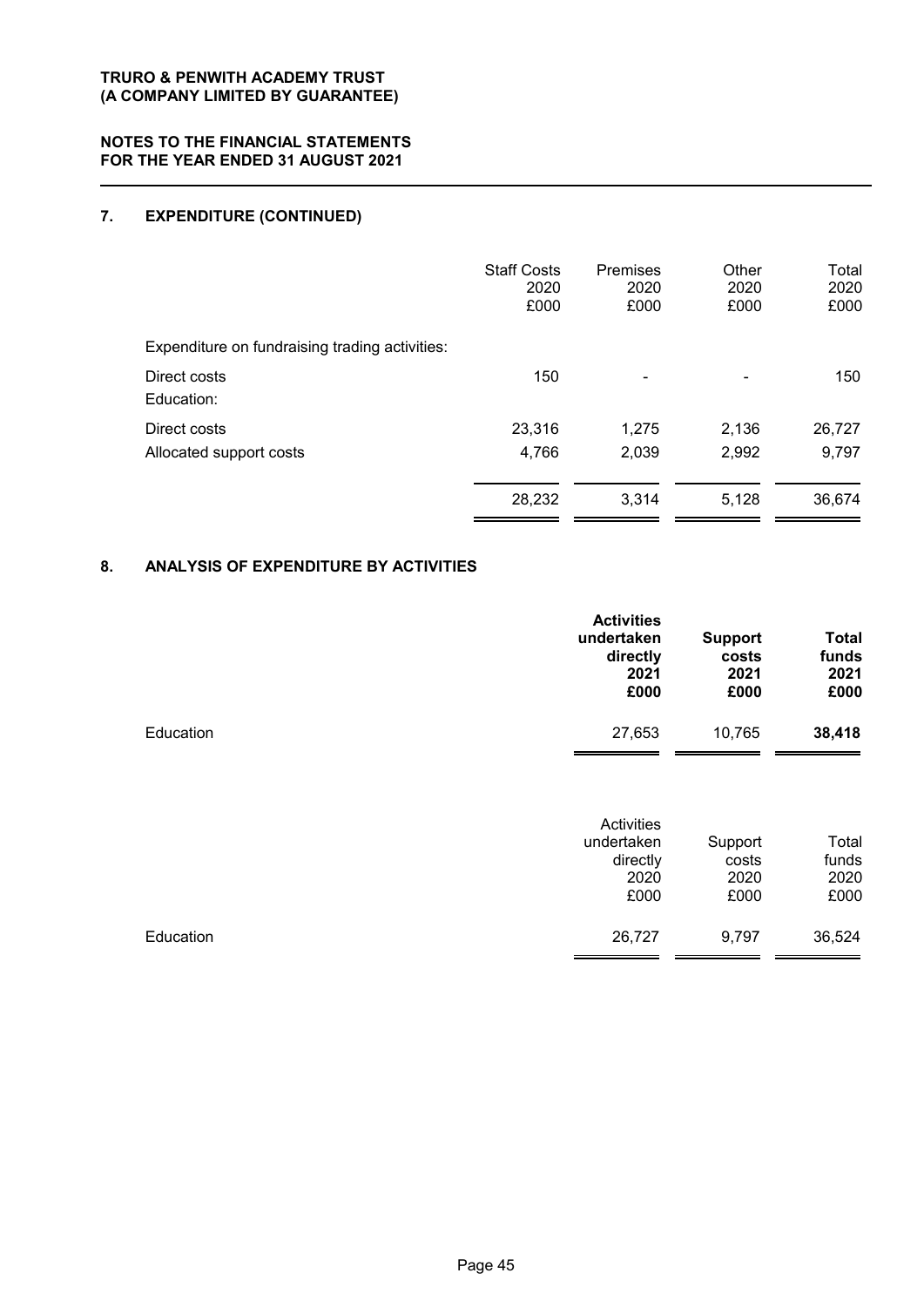## **8. ANALYSIS OF EXPENDITURE BY ACTIVITIES (CONTINUED)**

### **ANALYSIS OF SUPPORT COSTS**

|                                       | <b>Total</b><br>funds<br>2021<br>£000 | Total<br>funds<br>2020<br>£000 |
|---------------------------------------|---------------------------------------|--------------------------------|
| Pension finance costs                 | 130                                   | 108                            |
| Staff costs                           | 5,191                                 | 4,766                          |
| Depreciation                          | 255                                   | 218                            |
| Other costs                           | 55                                    | 74                             |
| Recruitment and support               | 65                                    | 66                             |
| Maintenance of premises and equipment | 734                                   | 669                            |
| Cleaning                              | 612                                   | 567                            |
| Rent and rates                        | 294                                   | 270                            |
| Energy costs                          | 390                                   | 358                            |
| Insurance                             | 348                                   | 344                            |
| Security and transport                | 177                                   | 199                            |
| Catering                              | 1,214                                 | 966                            |
| Technology costs                      | 616                                   | 489                            |
| Office overheads                      | 200                                   | 232                            |
| Legal and professional                | 277                                   | 321                            |
| <b>Bank charges</b>                   |                                       | 1                              |
| PFI charges                           | 79                                    | 72                             |
| Governance                            | 128                                   | 77                             |
| <b>TOTAL 2021</b>                     | 10,765                                | 9,797                          |

### **9. NET INCOME/(EXPENDITURE)**

Net income/(expenditure) for the year includes:

|                                       | 2021  | 2020  |
|---------------------------------------|-------|-------|
|                                       | £000  | £000  |
| Operating lease rentals               | 179   | 159   |
| Depreciation of tangible fixed assets | 1,634 | 1,454 |
| Fees paid to auditors for:            |       |       |
| - audit                               | 22    | 22    |
| - other services                      | 6     | 6     |
|                                       |       |       |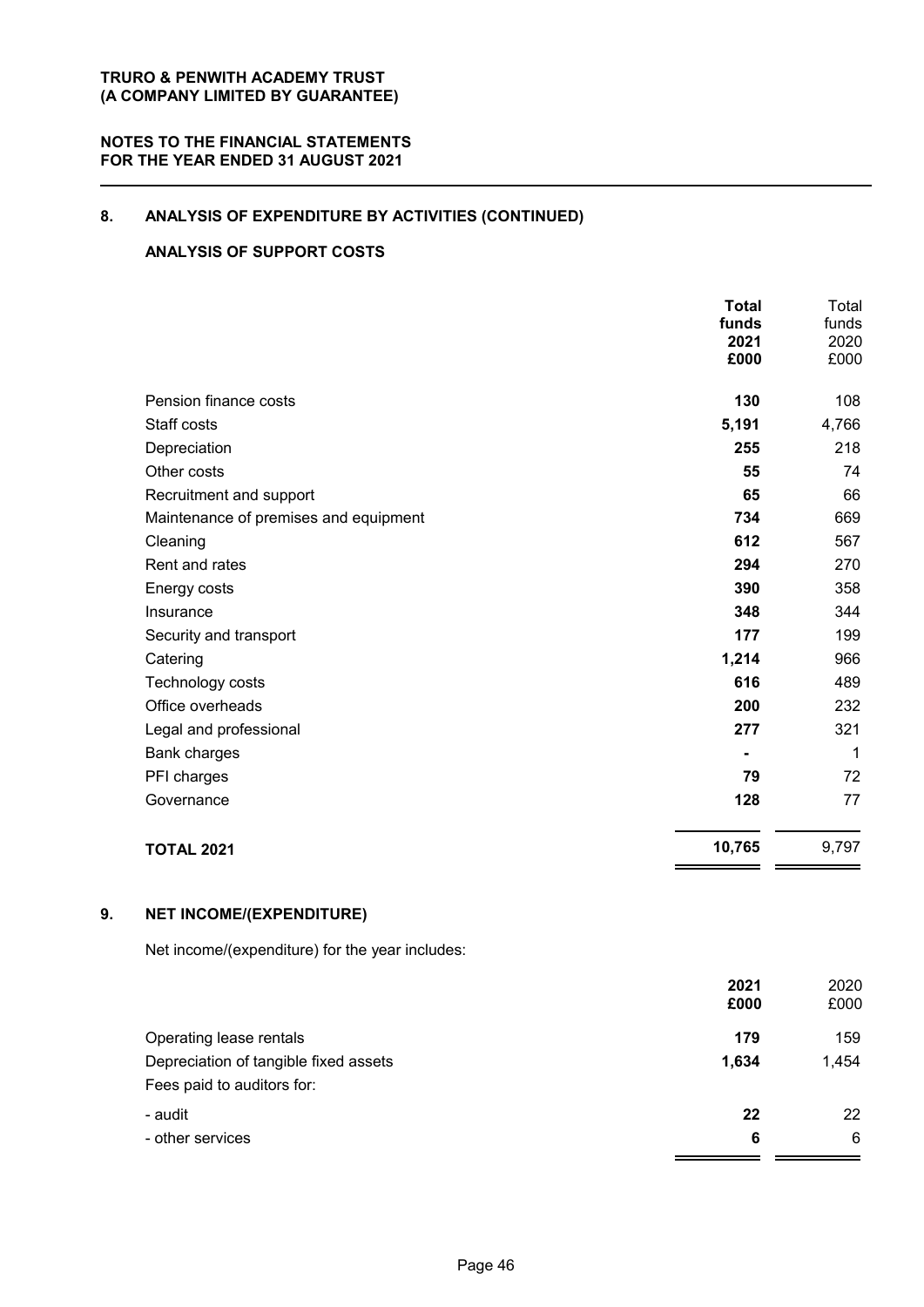#### **NOTES TO THE FINANCIAL STATEMENTS FOR THE YEAR ENDED 31 AUGUST 2021**

#### **10. STAFF**

#### **a. STAFF COSTS**

Staff costs during the year were as follows:

|                                     | 2021   | 2020   |
|-------------------------------------|--------|--------|
|                                     | £000   | £000   |
| Wages and salaries                  | 20,722 | 19,964 |
| Social security costs               | 1,847  | 1,737  |
| Pension costs                       | 6,251  | 5,934  |
|                                     | 28,820 | 27,635 |
| Agency staff costs                  | 552    | 447    |
| Staff restructuring costs           | 90     | 157    |
|                                     | 29,462 | 28,239 |
| Staff restructuring costs comprise: |        |        |
|                                     | 2021   | 2020   |
|                                     | £000   | £000   |

| Severance payments<br>Other costs | $\blacksquare$<br>$\blacksquare$ | 20  |
|-----------------------------------|----------------------------------|-----|
|                                   |                                  |     |
|                                   | 90                               | 157 |

### **b. NON-STATUTORY/NON-CONTRACTUAL STAFF SEVERANCE PAYMENTS**

Included in staff restructuring costs are non-statutory/non contractual severance payments totalling £nil (2020: £20,000). This amount relates to one individual payment.

#### **c. STAFF NUMBERS**

The average number of persons employed by the Trust during the year was as follows:

|                            | 2021<br>No. | 2020<br>No. |
|----------------------------|-------------|-------------|
| Teachers                   | 327         | 318         |
| Administration and support | 602         | 602         |
| Management                 | 33          | 34          |
|                            | 962         | 954         |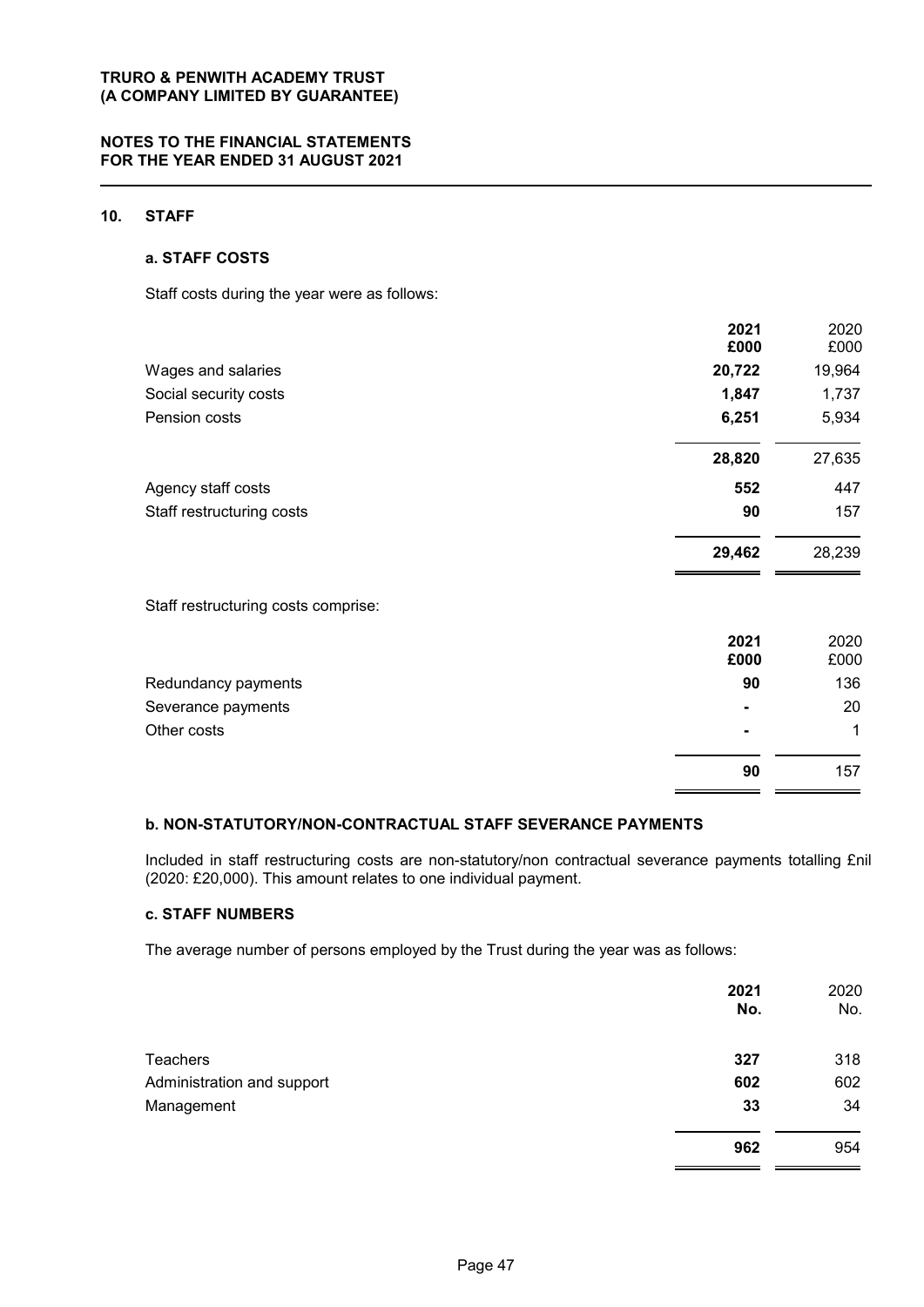#### **10. STAFF (CONTINUED)**

#### **d. HIGHER PAID STAFF**

The number of employees whose employee benefits (excluding employer pension costs) exceeded £60,000 was:

|                                 | 2021<br>No. | 2020<br>No. |
|---------------------------------|-------------|-------------|
| In the band £60,001 - £70,000   | 20          | 15          |
| In the band £70,001 - £80,000   | 3           | 2           |
| In the band £100,001 - £110,000 |             | 1           |
| In the band £110,001 - £120,000 |             |             |

#### **e. KEY MANAGEMENT PERSONNEL**

The key management personnel of the Trust comprise the Trustees (who do not receive remuneration for their role as Trustees) and the Senior Management Team as listed on page 1. The total amount of employee benefits (including employer pension contributions and employer National Insurance contributions) received by key management personnel for their services to the Trust was £411,243 (2020*:* £401,515).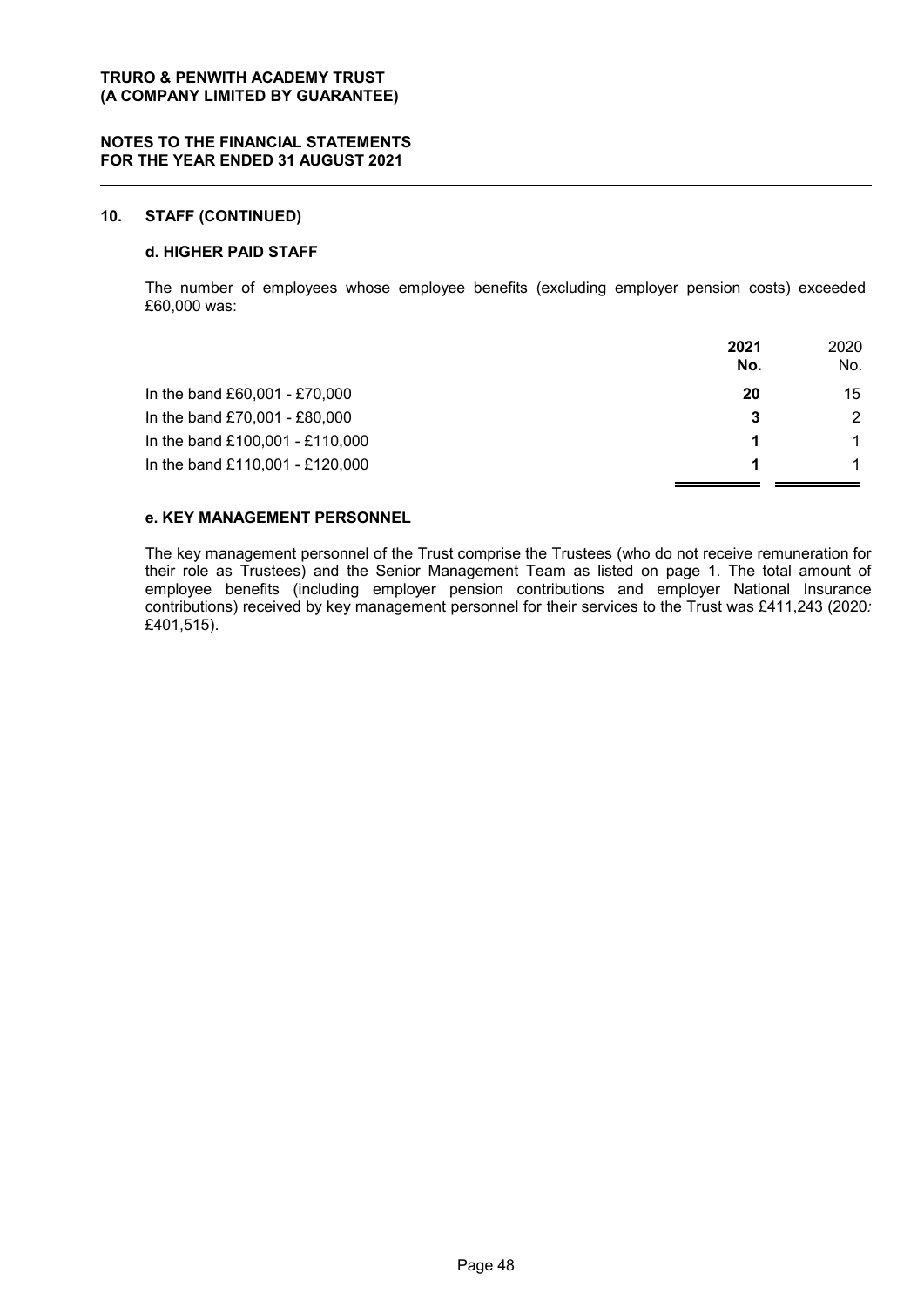#### **NOTES TO THE FINANCIAL STATEMENTS FOR THE YEAR ENDED 31 AUGUST 2021**

### **11. CENTRAL SERVICES**

The Trust has provided the following central services to its academies during the year:

- finance including central payments system and budget and management accounts preparation;
- insurance;
- payroll and HR services;
- legal services;
- audit and accountancy;
- support from the Trust Chief Executive Officer;
- school improvement: assessment & support;
- estates: health and safety; and
- procurement advice

The Trust charges for these services on the following basis: 4.5% of GAG (2020: 4.5% of GAG).

The actual amounts charged during the year were as follows:

|                                            | 2021<br>£000 | 2020<br>£000 |
|--------------------------------------------|--------------|--------------|
| Pendeen School                             | 23           | 21           |
| St Ives School                             | 134          | 120          |
| St Dennis Primary Academy                  | 34           | 34           |
| <b>Blackwater Community Primary School</b> | 21           | 20           |
| Mithian School                             | 21           | 19           |
| St Just Primary School                     | 35           | 32           |
| Kehelland Village School                   | 19           | 17           |
| Perranporth Community Primary School       | 35           | 34           |
| <b>Chacewater Community Primary School</b> | 33           | 30           |
| <b>Threemilestone School</b>               | 72           | 65           |
| Roche Community Primary School             | 41           | 36           |
| St Erth Community Primary School           | 21           | 21           |
| Nancledra School                           | 22           | 20           |
| Kennall Vale School                        | 25           | 23           |
| <b>Alverton Primary School</b>             | 55           | 52           |
| Newlyn School                              | 29           | 31           |
| Pensans Primary School                     | 49           | 49           |
| <b>Sennen Community Primary School</b>     | 16           | 16           |
| Hayle Academy                              | 130          | 133          |
| <b>Mousehole Community Primary School</b>  | 23           | 20           |
| Berrycoombe School                         | 46           | 44           |
| Cardinham School                           | 15           | 15           |
| <b>Lanivet Community Primary School</b>    | 32           | 29           |
| Bodriggy Academy                           | 57           | 56           |
| <b>Cape Cornwall School</b>                | 80           | 80           |
| <b>Gulval Primary School</b>               | 32           | 30           |
| <b>Liskeard Hillfort Primary School</b>    | 69           | 66           |
| <b>Tywardreath Primary School</b>          | 50           | 47           |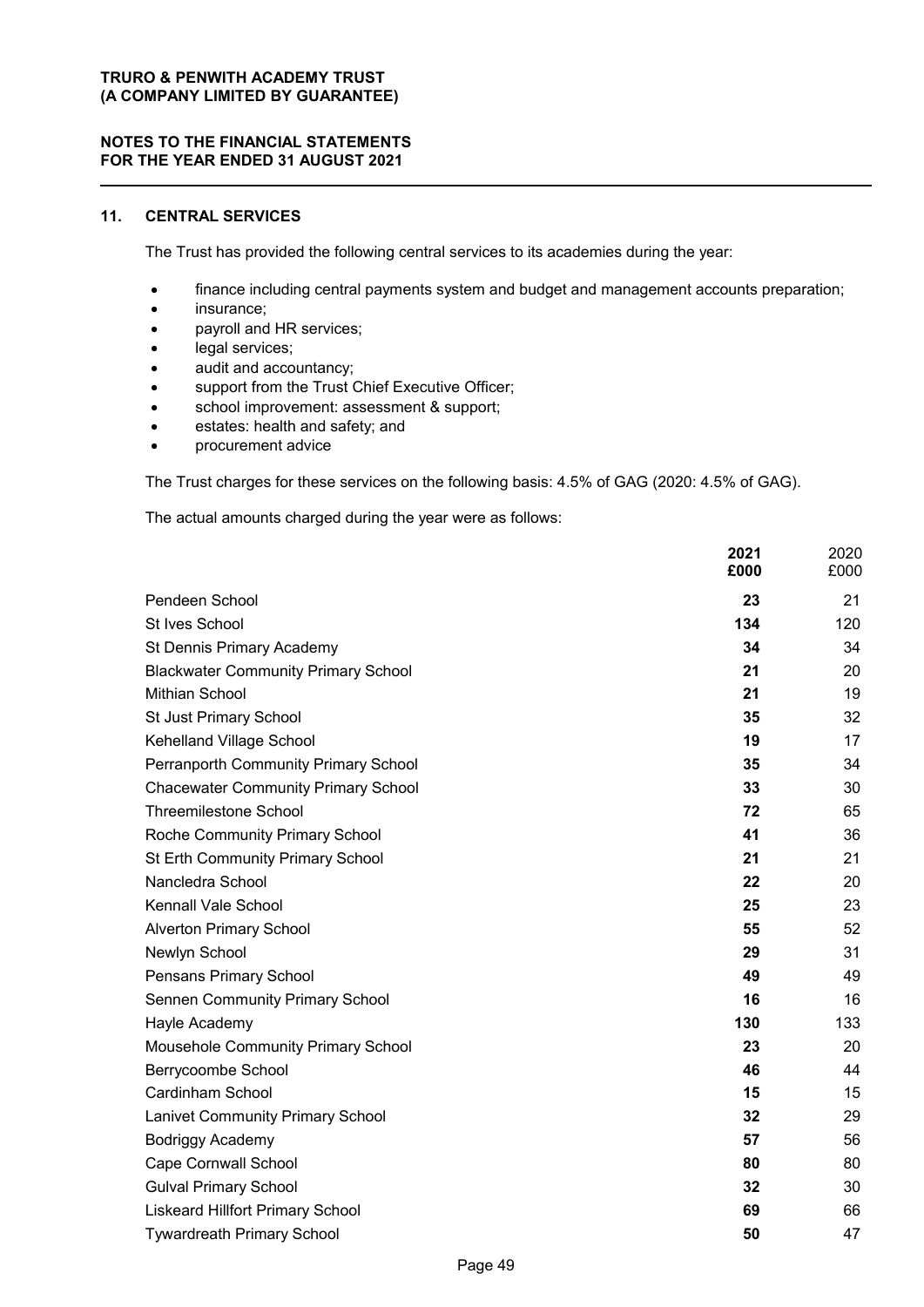#### **11. CENTRAL SERVICES (CONTINUED)**

| <b>Trewirgie Infants School</b> | 12    | ۰     |
|---------------------------------|-------|-------|
| <b>TOTAL</b>                    | 1,231 | 1,160 |

#### **12. TRUSTEES' REMUNERATION AND EXPENSES**

The CEO only receives remuneration in respect of services they provide undertaking the role of CEO under their contract of employment, and not in respect of their services as a Trustee. Other Trustees did not receive any payments, other than expenses, from the Trust in respect of their role as Trustees. The value of Trustees' remuneration and other benefits was as follows: Dr J Blunden (CEO): Remuneration £110,000 - £115,000 (2020: £110,000 - £115,000), Employer's pension contributions £25,000 - £30,000 (2020: £25,000 - £30,000).

During the year ended 31 August 2021, expenses totalling £381 were reimbursed or paid directly to 1 Trustee (2020 - £292 to 3 Trustees). These expenses covered mileage, expenses and subsistence.

#### **13. TRUSTEES' AND OFFICERS' INSURANCE**

The Trust has opted into the Department for Education's risk protection arrangement (RPA), an alternative to insurance where UK government funds cover losses that arise. This scheme protects Trustees and officers from claims arising from negligent acts, errors or omissions occurring whilst on Academy business, and provides cover up to £10,000,000. It is not possible to quantify the Trustees and officers indemnity element from the overall cost of the RPA scheme membership.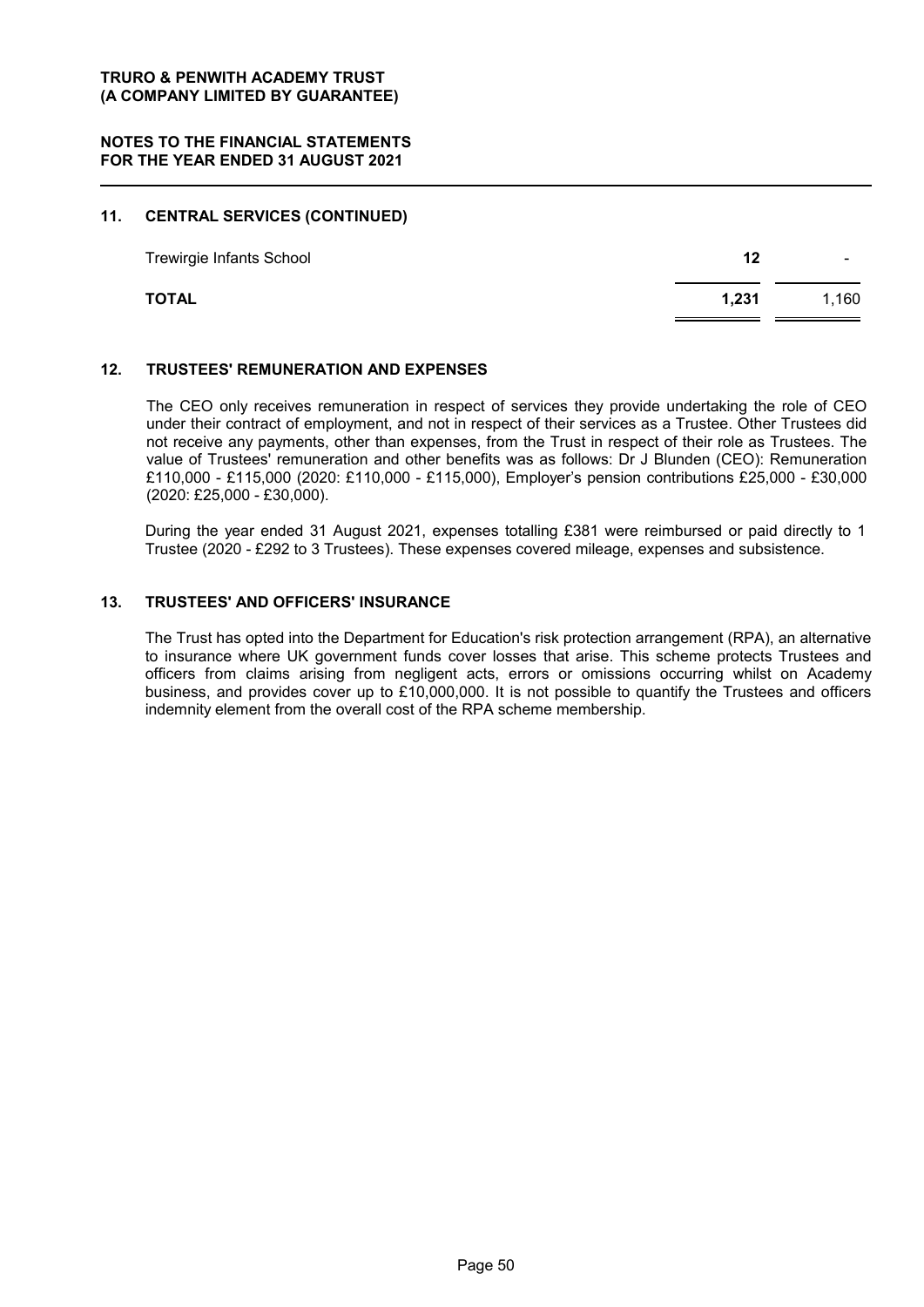#### **NOTES TO THE FINANCIAL STATEMENTS FOR THE YEAR ENDED 31 AUGUST 2021**

#### **14. TANGIBLE FIXED ASSETS**

|                           | Freehold<br>property<br>£000 | Long-term<br>leasehold<br>property<br>£000 | <b>Furniture</b><br>and<br>equipment<br>£000 | Computer<br>equipment<br>£000 | <b>Motor</b><br>vehicles<br>£000 | <b>Total</b><br>£000 |
|---------------------------|------------------------------|--------------------------------------------|----------------------------------------------|-------------------------------|----------------------------------|----------------------|
| <b>COST</b>               |                              |                                            |                                              |                               |                                  |                      |
| At 1 September 2020       | 19,212                       | 37,371                                     | 4,274                                        | 707                           | 84                               | 61,648               |
| Additions                 | 512                          | 164                                        | 1,868                                        | 188                           |                                  | 2,732                |
| Acquired on transfer      |                              | 2,267                                      | 9                                            | 247                           |                                  | 2,523                |
| Transfers between classes | (53)                         | 53                                         |                                              |                               |                                  |                      |
| At 31 August 2021         | 19,671                       | 39,855                                     | 6,151                                        | 1,142                         | 84                               | 66,903               |
| <b>DEPRECIATION</b>       |                              |                                            |                                              |                               |                                  |                      |
| At 1 September 2020       | 889                          | 2,720                                      | 630                                          | 478                           | 41                               | 4,758                |
| Charge for the year       | 265                          | 756                                        | 394                                          | 203                           | 16                               | 1,634                |
| At 31 August 2021         | 1,154                        | 3,476                                      | 1,024                                        | 681                           | 57                               | 6,392                |
| <b>NET BOOK VALUE</b>     |                              |                                            |                                              |                               |                                  |                      |
| At 31 August 2021         | 18,517                       | 36,379                                     | 5,127                                        | 461                           | 27                               | 60,511               |
| At 31 August 2020         | 18,323                       | 34,651                                     | 3,644                                        | 229                           | 42                               | 56,889               |

Included in freehold property is land of £5,943,000 (2020: £5,943,000) that is not depreciated.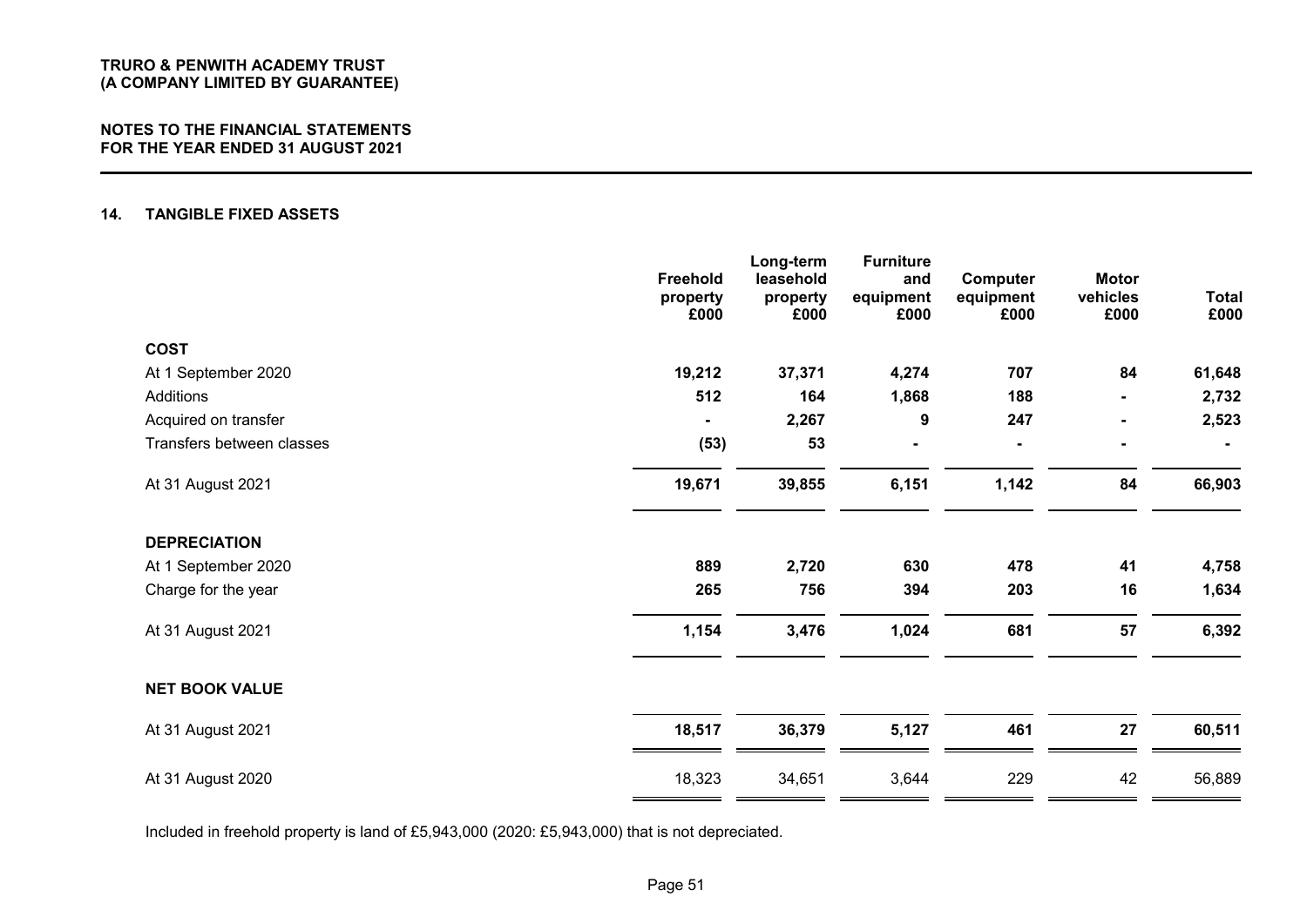### **15. DEBTORS**

|                                | 2021<br>£000 | 2020<br>£000 |
|--------------------------------|--------------|--------------|
| DUE WITHIN ONE YEAR            |              |              |
| Trade debtors                  | 21           | 74           |
| Other debtors                  | 506          | ۰            |
| Prepayments and accrued income | 1,092        | 998          |
| VAT recoverable                | 410          | 285          |
|                                | 2,029        | 1,357        |

#### **16. CREDITORS: AMOUNTS FALLING DUE WITHIN ONE YEAR**

|                                        | 2021<br>£000 | 2020<br>£000 |
|----------------------------------------|--------------|--------------|
| Salix loans                            | 6            | 6            |
| Trade creditors                        | 805          | 611          |
| Other taxation and social security     | 461          | 406          |
| Other creditors                        | 524          | 488          |
| Accruals and deferred income           | 1,242        | 818          |
|                                        | 3,038        | 2,329        |
|                                        | 2021<br>£000 | 2020<br>£000 |
| Deferred income at 1 September 2020    | 493          | 438          |
| Resources deferred during the year     | 473          | 493          |
| Amounts released from previous periods | (493)        | (438)        |
| Deferred income at 31 August 2021      | 473          | 493          |

At the Balance Sheet date the Academy was holding funds received in advance for Universal Infant Free School Meals, Rates Relief, funds received in advance for trips occuring in 2021/22 and nursery funding received in advance relating to the Autumn term.

#### **17. CREDITORS: AMOUNTS FALLING DUE AFTER MORE THAN ONE YEAR**

|             | 2021<br>£000 | 2020<br>£000 |
|-------------|--------------|--------------|
| Salix Ioans | 11           | 6            |

Included within Salix loans are 4 individual Salix loans totalling £17,000 repayable in six-monthly installments over a period of 4 - 5 years, all loans are interest free.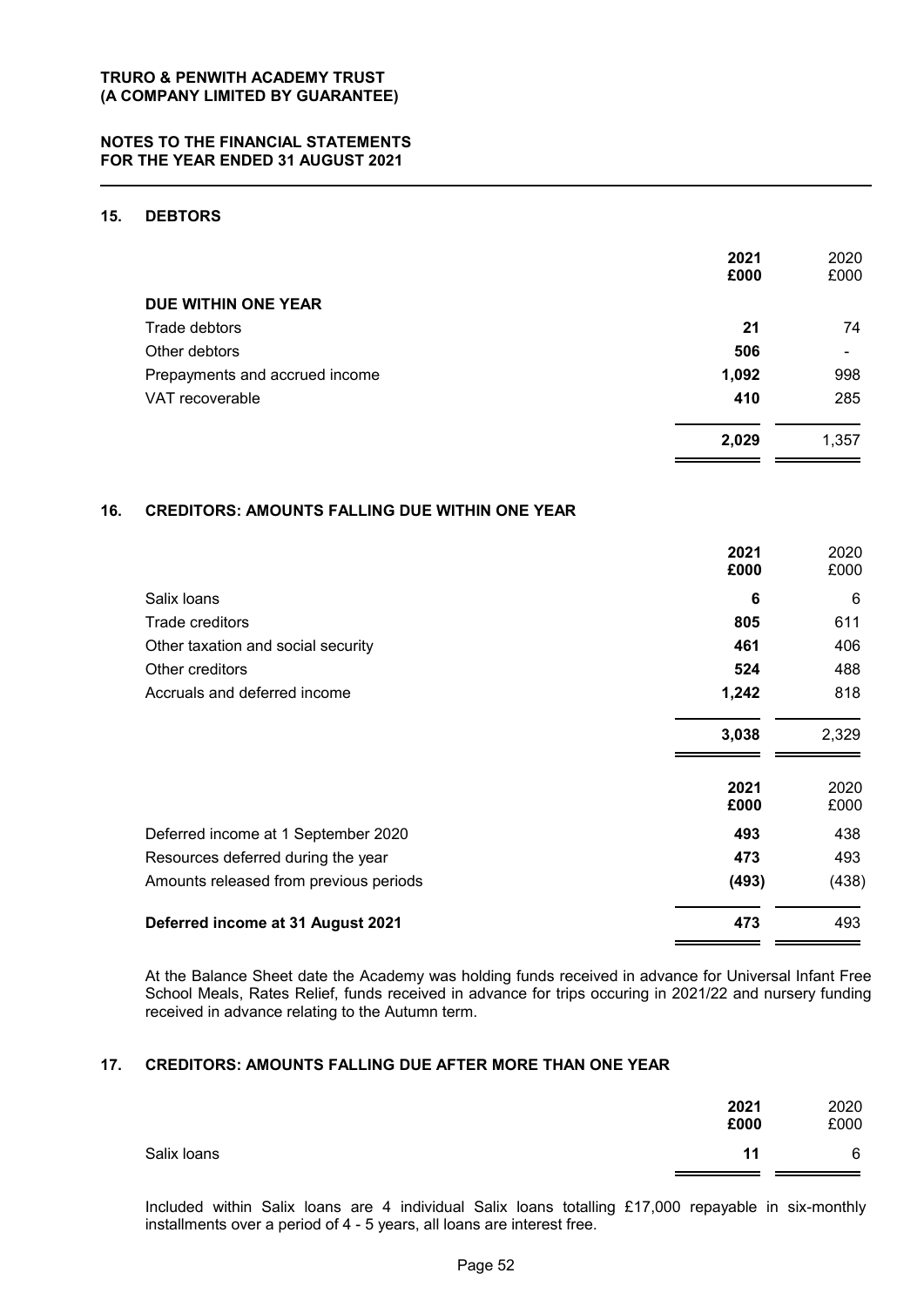#### **18. STATEMENT OF FUNDS**

|                                                     | <b>Balance at 1</b><br>September<br>2020<br>£000 | £000     | Income Expenditure<br>£000 | <b>Transfers</b><br>in/out<br>£000 | Gains/<br>(Losses)<br>£000 | <b>Balance</b> at<br>31 August<br>2021<br>£000 |
|-----------------------------------------------------|--------------------------------------------------|----------|----------------------------|------------------------------------|----------------------------|------------------------------------------------|
| <b>UNRESTRICTED</b><br><b>FUNDS</b>                 |                                                  |          |                            |                                    |                            |                                                |
| <b>General Funds</b>                                | 3,176                                            | 2,057    | (361)                      | (790)                              |                            | 4,082                                          |
| <b>RESTRICTED</b><br><b>GENERAL</b><br><b>FUNDS</b> |                                                  |          |                            |                                    |                            |                                                |
| <b>General Annual</b><br>Grant (GAG)                | (13)                                             | 27,616   | (27, 926)                  | 477                                |                            | 154                                            |
| Start up grant                                      |                                                  | 23       | (23)                       |                                    |                            |                                                |
| <b>Pupil Premium</b>                                | 3                                                | 1,971    | (1, 957)                   |                                    |                            | 17                                             |
| Teachers pay and<br>pension grants                  |                                                  | 1,262    | (1, 262)                   |                                    |                            |                                                |
| Universal Infant<br>Free School                     |                                                  |          |                            |                                    |                            |                                                |
| Meals                                               |                                                  | 781      | (781)                      |                                    |                            |                                                |
| Catch Up<br>Premium                                 |                                                  | 492      | (474)                      |                                    |                            | 18                                             |
| Other DfE/ESFA<br>grants                            | 68                                               | 884      | (841)                      | (1)                                |                            | 110                                            |
| Other<br>Government                                 |                                                  |          |                            |                                    |                            |                                                |
| grants                                              | 144                                              | 1,246    | (1, 285)                   |                                    |                            | 105                                            |
| Pension reserve                                     | (14, 230)                                        | (1, 197) | (2,037)                    |                                    | (5, 165)                   | (22, 629)                                      |
|                                                     | (14, 028)                                        | 33,078   | (36, 586)                  | 476                                | (5, 165)                   | (22, 225)                                      |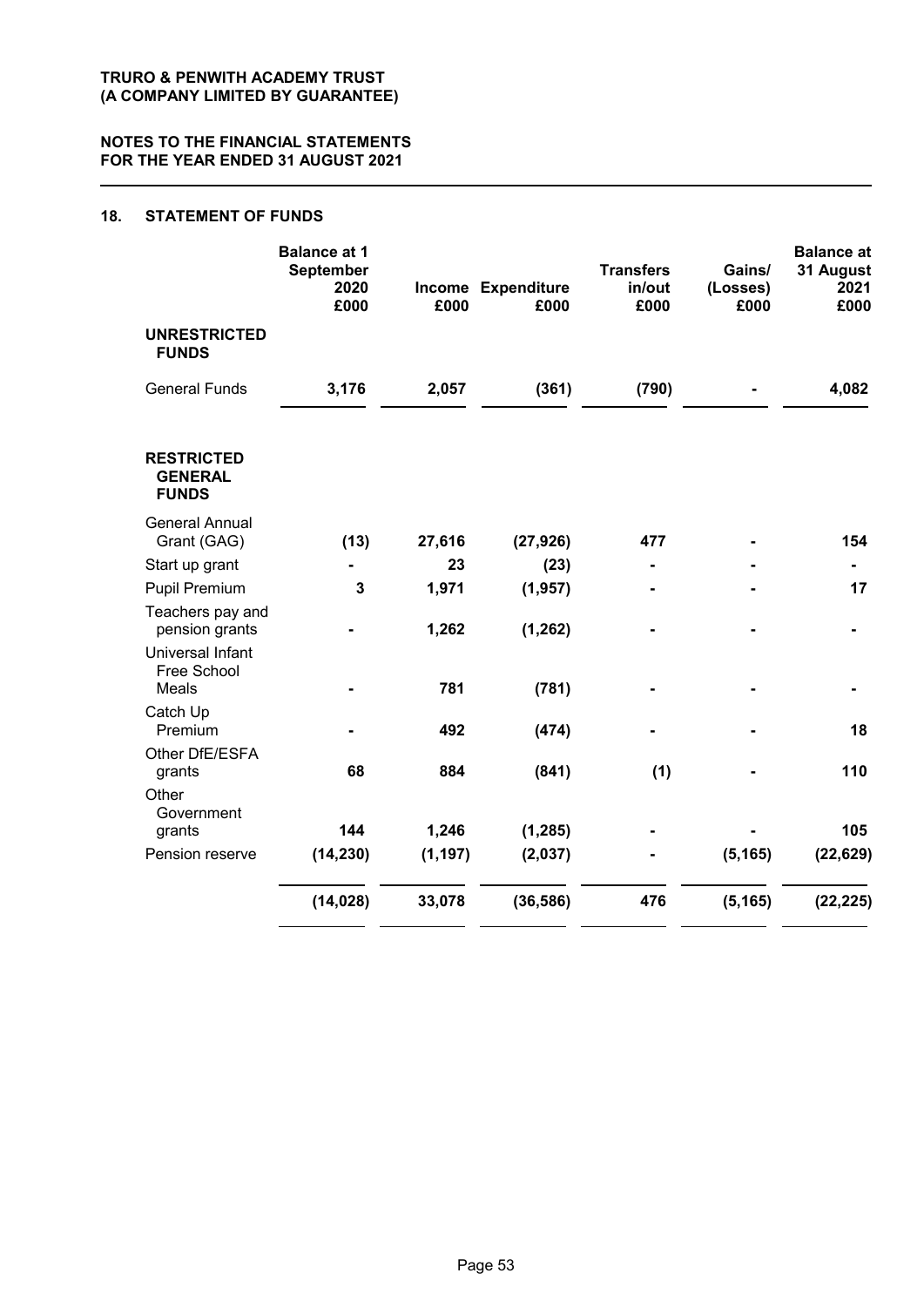### **18. STATEMENT OF FUNDS (CONTINUED)**

|                                                         | <b>Balance at 1</b><br>September<br>2020<br>£000 | £000   | Income Expenditure<br>£000 | <b>Transfers</b><br>in/out<br>£000 | Gains/<br>(Losses)<br>£000 | <b>Balance</b> at<br>31 August<br>2021<br>£000 |
|---------------------------------------------------------|--------------------------------------------------|--------|----------------------------|------------------------------------|----------------------------|------------------------------------------------|
| <b>RESTRICTED</b><br><b>FIXED ASSET</b><br><b>FUNDS</b> |                                                  |        |                            |                                    |                            |                                                |
| <b>Fixed assets</b><br>transferred on<br>conversion     | 50,596                                           | 2,286  | (1, 430)                   |                                    |                            | 51,452                                         |
| <b>Fixed assets</b><br>funded from<br>GAG/DfE/ESFA      |                                                  |        |                            |                                    |                            |                                                |
| funds                                                   | 5,575                                            |        | (178)                      | 1,243                              |                            | 6,640                                          |
| DfE/ESFA capital<br>grants unspent                      | 927                                              | 992    |                            | (731)                              |                            | 1,188                                          |
| <b>ESFA Specific</b><br><b>Capital Grants</b>           | 124                                              | 840    |                            |                                    |                            | 964                                            |
| Devolved<br>Formula Capital<br>unspent                  | 204                                              | 195    |                            | (209)                              |                            | 190                                            |
| LA unspent<br>capital grants                            | 30                                               | 500    |                            | (485)                              |                            | 45                                             |
| Sport England<br>Capital grants                         | 4                                                |        | (1)                        |                                    |                            | $\mathbf{3}$                                   |
| Other capital<br>grants and<br>donations                | 654                                              | 370    | (23)                       | 496                                |                            | 1,497                                          |
| <b>Big Lottery</b><br>funded assets                     | 10                                               |        | (1)                        | $\blacksquare$                     |                            | 9                                              |
|                                                         | 58,124                                           | 5,183  | (1,633)                    | 314                                |                            | 61,988                                         |
| <b>TOTAL</b><br><b>RESTRICTED</b><br><b>FUNDS</b>       | 44,096                                           | 38,261 | (38, 219)                  | 790                                | (5, 165)                   | 39,763                                         |
| <b>TOTAL FUNDS</b>                                      | 47,272                                           | 40,318 | (38, 580)                  |                                    | (5, 165)                   | 43,845                                         |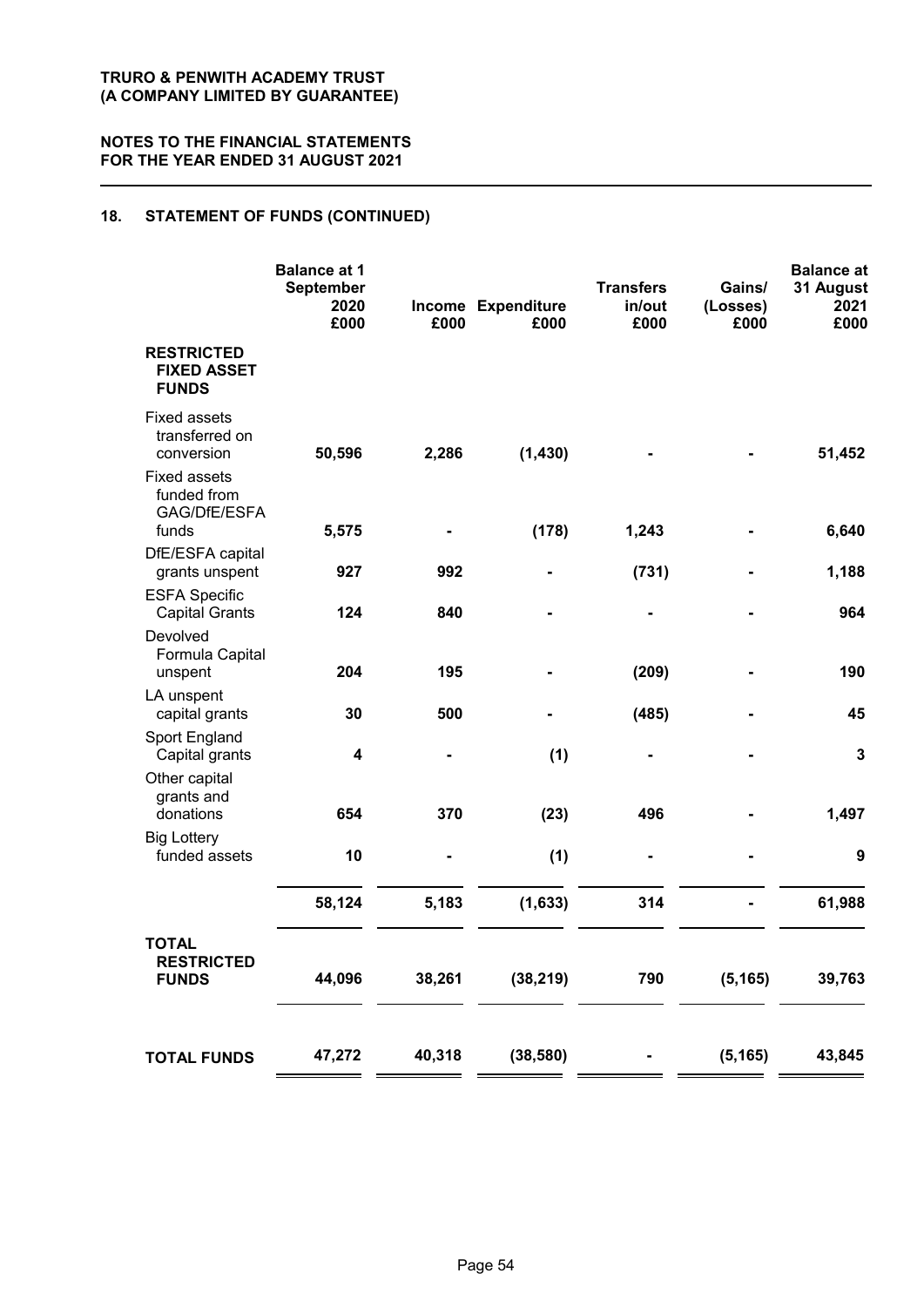#### **NOTES TO THE FINANCIAL STATEMENTS FOR THE YEAR ENDED 31 AUGUST 2021**

#### **18. STATEMENT OF FUNDS (CONTINUED)**

The specific purposes for which the funds are to be applied are as follows:

General Annual Grant - Income from the ESFA which is to be used for the normal running costs of the Academy, including education and support costs.

Start up grant - Funding from the ESFA to contribute to the cost of converting from a school to an academy.

Pupil Premium - Income from the ESFA to tackle disadvantage.

Teaches pay and pension grants - Funding from the ESFA to cover teachers pay and pension increases.

Universal Infant Free School Meals - Funding received from the ESFA to support eligible pupils.

Catch Up Premium - Funding recieved from the ESFA towards additional costs incurred due to Covid-19 catch up needs of students.

Other DfE/ESFA grants - Includes grants receivable from the Education and Skills Funding Agency and the Department of Education towards the principal activity of the Trust, being the provision of education.

Other government grants - Funding received by the Local Authority to fund further support for students with additional needs as well as other Local Authority grants.

Pension reserve – This represents the Academy's share of the assets and liabilities in the Local Government Pension Scheme. As with most pension schemes this is currently in deficit due to an excess of scheme liabilities over scheme assets which was inherited on conversion to an Academy.

Fixed assets transferred on conversion – This represent the buildings and equipment donated to the School from the Local Authority on conversion to an Academy.

DfE/ESFA Capital grants - This fund represents the net book value of assets funded from Devolved Formula Capital, Condition Improvement Funds and other DfE/ESFA capital funds and any unspent funding from these grants at the Balance Sheet date.

Big Lottery Grants - This fund represents the net book value of assets funded from Big Lottery grants.

Local Authority Capital grants - This fund represents the net book value of assets funded from Local Authority grants.

Sport England capital grants - This fund represents the net book value of assets funded from Sport England grants.

Other capital grants - This fund represents the net book value of assets funded from other capital grants.

#### **OTHER INFORMATION**

Under the funding agreement with the Secretary of State, the Trust was not subject to a limit on the amount of GAG it could carry forward at 31 August 2021.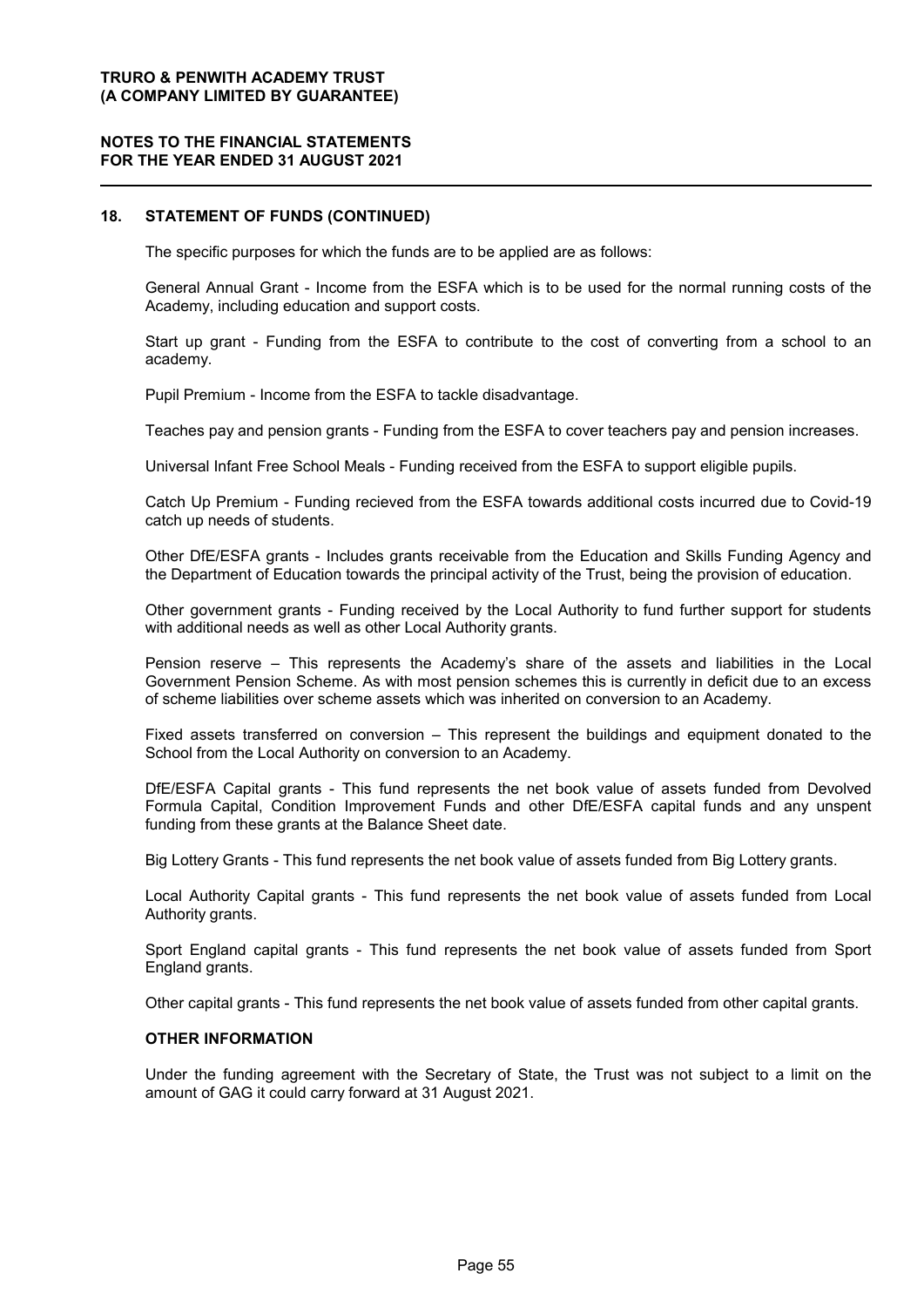## **18. STATEMENT OF FUNDS (CONTINUED)**

Comparative information in respect of the preceding year is as follows:

|                                                     | <b>Balance</b> at<br>1 September<br>2019<br>£000 | Income<br>£000 | Expenditure<br>£000 | <b>Transfers</b><br>in/out<br>£000 | Gains/<br>(Losses)<br>£000 | Balance at<br>31 August<br>2020<br>£000 |
|-----------------------------------------------------|--------------------------------------------------|----------------|---------------------|------------------------------------|----------------------------|-----------------------------------------|
| <b>UNRESTRICTED</b><br><b>FUNDS</b>                 |                                                  |                |                     |                                    |                            |                                         |
| <b>General Funds</b>                                | 3,129                                            | 1,709          | (632)               | (1,030)                            |                            | 3,176                                   |
| <b>RESTRICTED</b><br><b>GENERAL</b><br><b>FUNDS</b> |                                                  |                |                     |                                    |                            |                                         |
| <b>General Annual</b><br>Grant (GAG)                |                                                  | 26,103         | (27, 047)           | 931                                |                            | (13)                                    |
| Other DfE/ESFA<br>grants                            |                                                  | 4,520          | (4, 449)            |                                    |                            | 71                                      |
| Other<br>Government<br>grants                       | 173                                              | 1,183          | (1,212)             |                                    |                            | 144                                     |
| Pension reserve                                     | (10, 493)                                        |                | (1,879)             |                                    | (1,858)                    | (14, 230)                               |
|                                                     | (10, 320)                                        | 31,806         | (34, 587)           | 931                                | (1,858)                    | (14, 028)                               |
|                                                     |                                                  |                |                     |                                    |                            |                                         |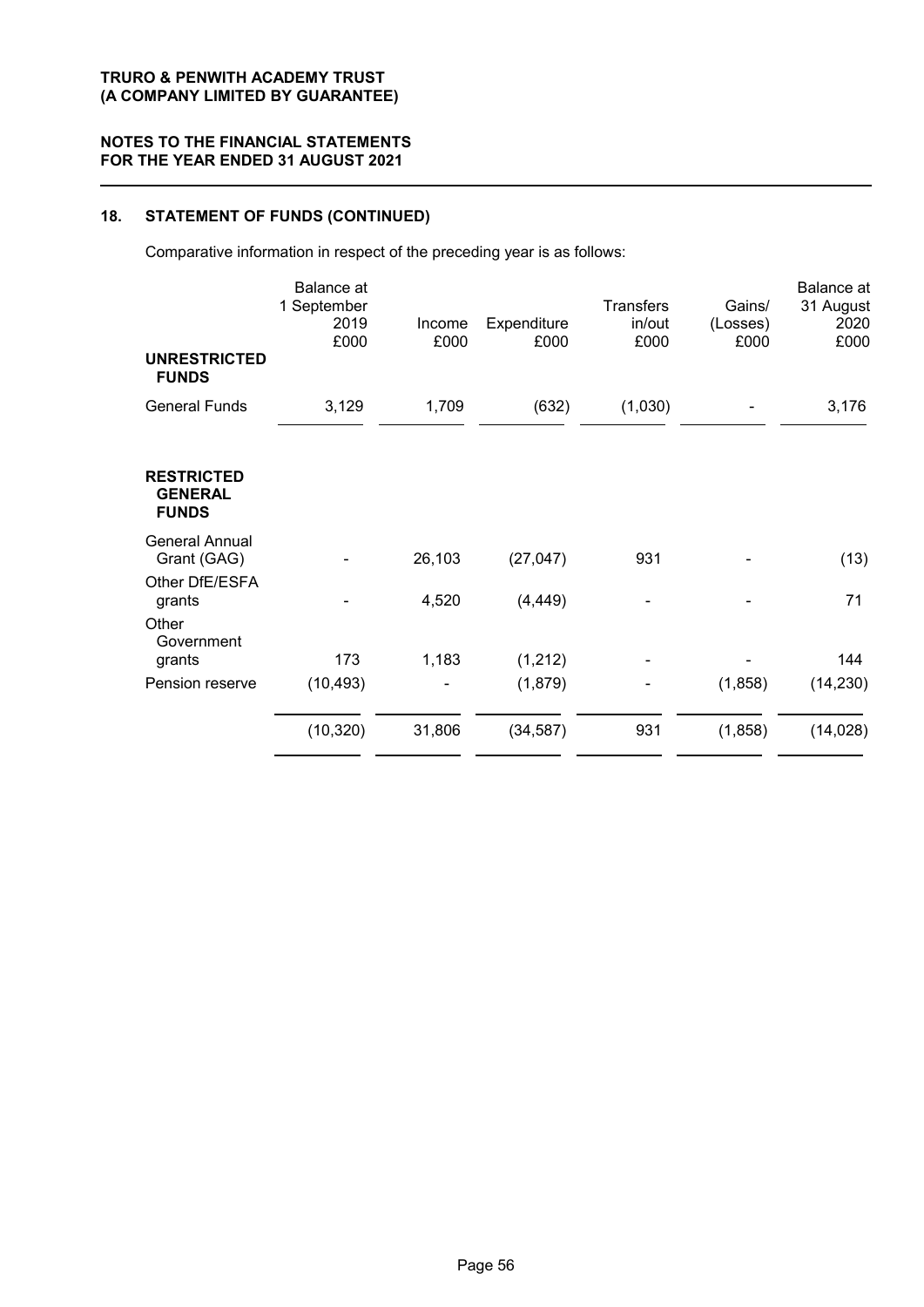### **18. STATEMENT OF FUNDS (CONTINUED)**

|                                                              | <b>Balance</b> at<br>1 September<br>2019<br>£000 | Income<br>£000 | Expenditure<br>£000 | <b>Transfers</b><br>in/out<br>£000 | Gains/<br>(Losses)<br>£000 | Balance at<br>31 August<br>2020<br>£000 |
|--------------------------------------------------------------|--------------------------------------------------|----------------|---------------------|------------------------------------|----------------------------|-----------------------------------------|
| <b>RESTRICTED</b><br><b>FIXED ASSET</b><br><b>FUNDS</b>      |                                                  |                |                     |                                    |                            |                                         |
| <b>Fixed assets</b><br>transferred on<br>conversion          | 51,893                                           |                | (1, 297)            |                                    |                            | 50,596                                  |
| <b>Fixed assets</b><br>funded from<br>GAG/DfE/ESF<br>A funds | 4,747                                            |                | (144)               | 972                                |                            | 5,575                                   |
| DfE/ESFA<br>capital grants<br>unspent                        | 243                                              | 1,295          |                     | (611)                              |                            | 927                                     |
| <b>ESFA Specific</b><br><b>Capital Grants</b>                | 5                                                | 120            |                     | (1)                                |                            | 124                                     |
| Devolved<br>Formula<br>Capital                               |                                                  |                |                     |                                    |                            |                                         |
| unspent                                                      | 277                                              | 188            |                     | (261)                              |                            | 204                                     |
| LA unspent<br>capital grants                                 | 35                                               | 85             |                     | (90)                               |                            | 30                                      |
| Sport England<br>Capital grants                              | 9                                                |                | (5)                 | -                                  |                            | $\overline{4}$                          |
| Other capital<br>grants and<br>donations                     | 93                                               | 479            | (8)                 | 90                                 |                            | 654                                     |
| <b>Big Lottery</b><br>funded assets                          | 11                                               | ۰              | (1)                 | -                                  |                            | 10                                      |
|                                                              | 57,313                                           | 2,167          | (1, 455)            | 99                                 |                            | 58,124                                  |
| <b>TOTAL</b><br><b>RESTRICTED</b><br><b>FUNDS</b>            | 46,993                                           | 33,973         | (36, 042)           | 1,030                              | (1,858)                    | 44,096                                  |
| <b>TOTAL FUNDS</b>                                           | 50,122                                           | 35,682         | (36, 674)           |                                    | (1,858)                    | 47,272                                  |
|                                                              |                                                  |                |                     |                                    |                            |                                         |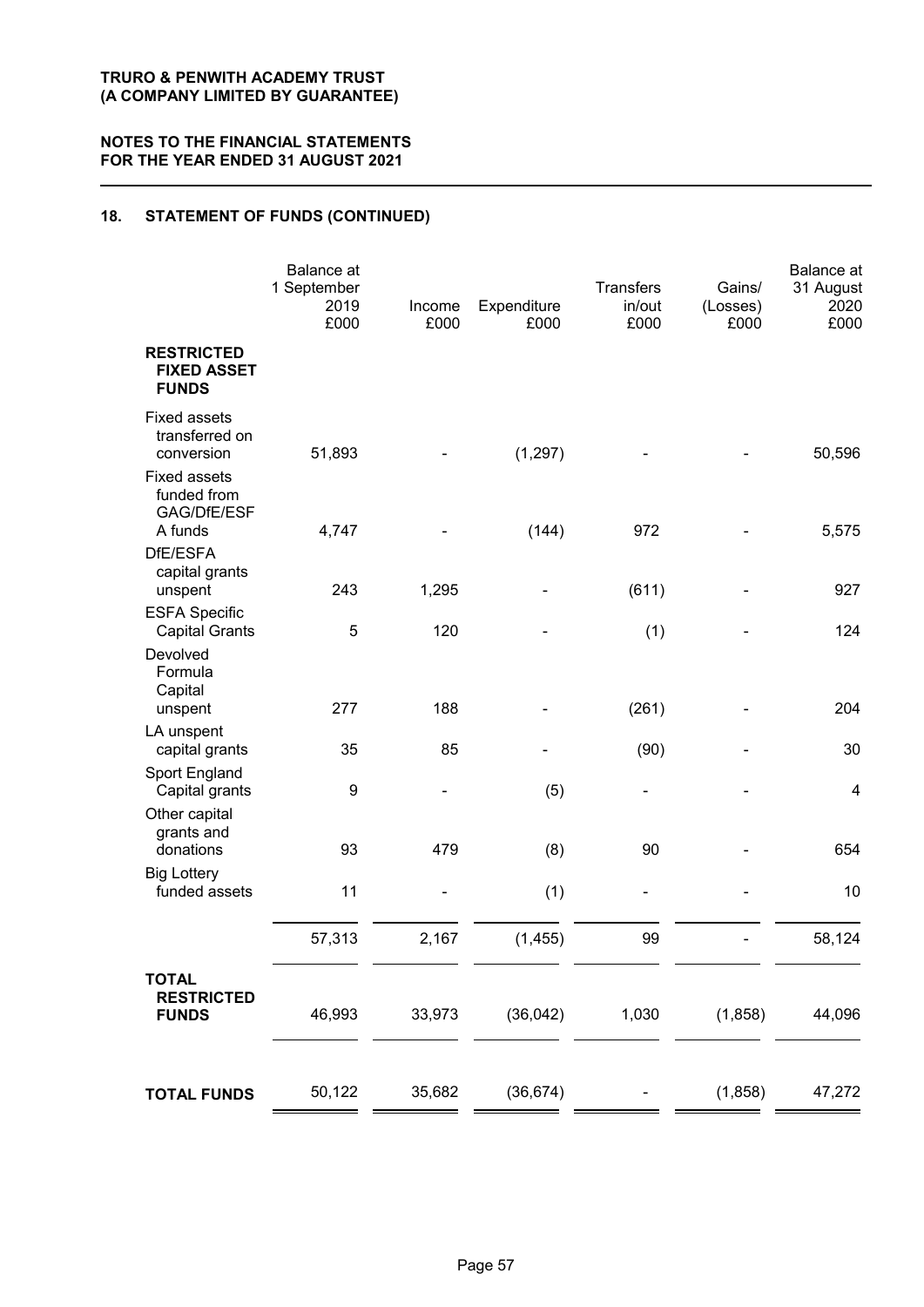## **18. STATEMENT OF FUNDS (CONTINUED)**

#### **Total funds analysis by Academy**

Fund balances at 31 August 2021 were allocated as follows:

|                                                    | 2021<br>£000 | 2020<br>£000 |
|----------------------------------------------------|--------------|--------------|
| <b>Alverton Primary School</b>                     | 182          | 174          |
| Berrycoombe School                                 | 71           | 37           |
| <b>Blackwater Community Primary School</b>         | 71           | 57           |
| <b>Bodriggy Academy</b>                            | 245          | 244          |
| <b>Cape Cornwall School</b>                        | 30           | 51           |
| Cardinham School                                   | 134          | 152          |
| <b>Chacewater Community Primary School</b>         | 65           | 67           |
| <b>Gulval Primary School</b>                       | 91           | 68           |
| Hayle Academy                                      | 490          | 273          |
| Kehelland Village School                           | 114          | 95           |
| Kennall Vale School                                | 105          | 91           |
| <b>Lanivet Community Primary School</b>            | 80           | 68           |
| <b>Liskeard Hillfort Primary School</b>            | 151          | 76           |
| <b>Mithian School</b>                              | 123          | 124          |
| Mousehole Community Primary School                 | 93           | 67           |
| Nancledra School                                   | 87           | 57           |
| Newlyn School                                      | 91           | 28           |
| Pendeen School                                     | 121          | 46           |
| Pensans Primary School                             | (17)         | (47)         |
| Perranporth Community Primary School               | 58           | 68           |
| Roche Community Primary School                     | 380          | 333          |
| <b>Sennen Community Primary School</b>             | 34           | 38           |
| St Dennis Primary Academy                          | 278          | 432          |
| St Erth Community Primary School                   | 58           | 74           |
| St Ives School                                     | (3)          | 3            |
| St Just Primary School                             | (1)          | (39)         |
| <b>Threemilestone School</b>                       | 211          | 138          |
| <b>Tywardreath Primary School</b>                  | 162          | 101          |
| <b>Trewirgie Primary School</b>                    | 504          |              |
| Cape Cornwall School Improvement Grant             | 106          | 144          |
| <b>Central Services</b>                            | 372          | 358          |
| Total before fixed asset funds and pension reserve | 4,486        | 3,378        |
| Restricted fixed asset fund                        | 61,988       | 58,124       |
| Pension reserve                                    | (22, 629)    | (14, 230)    |
| <b>TOTAL</b>                                       | 43,845       | 47,272       |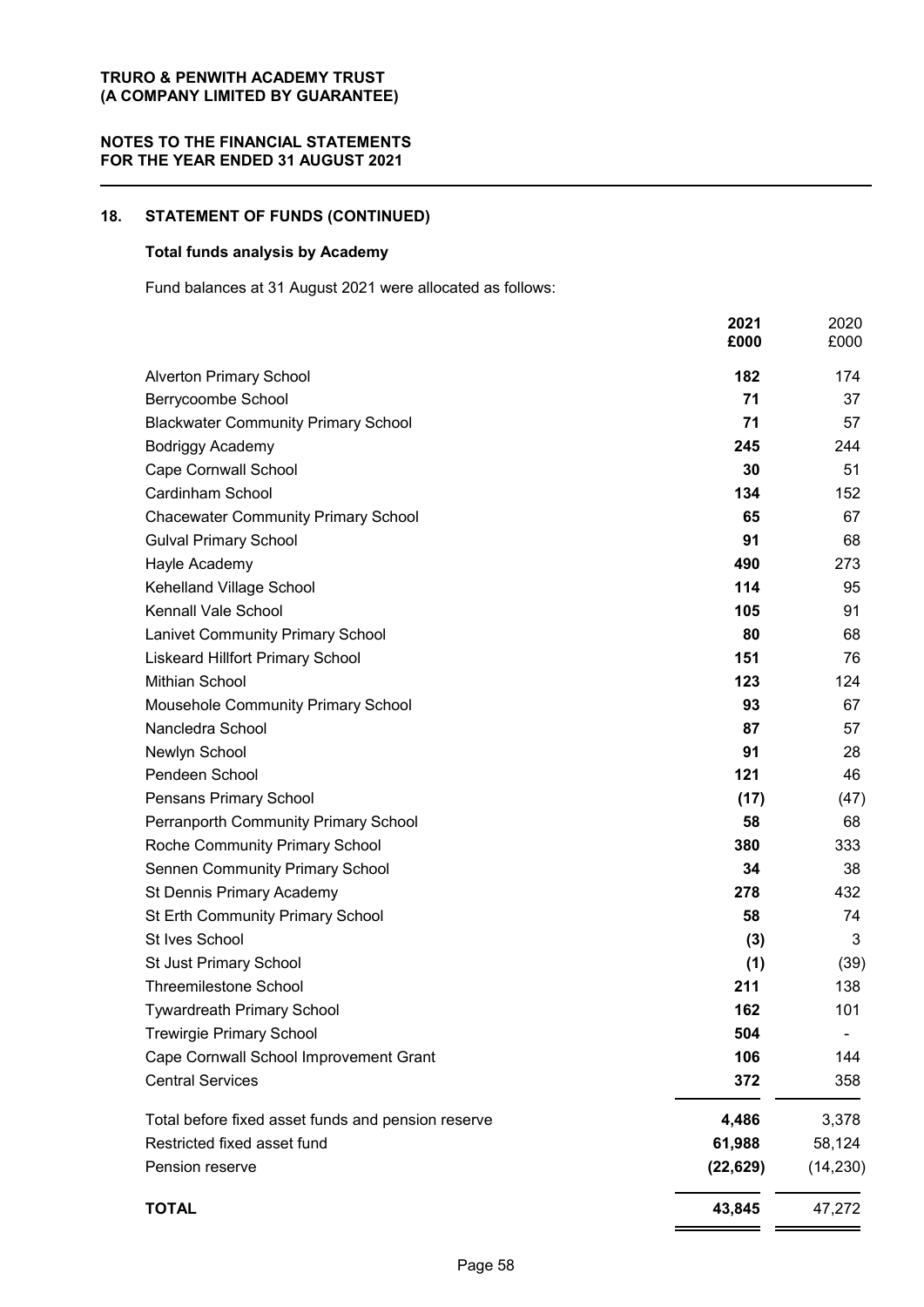#### **NOTES TO THE FINANCIAL STATEMENTS FOR THE YEAR ENDED 31 AUGUST 2021**

#### **18. STATEMENT OF FUNDS (CONTINUED)**

The following academies are carrying a net deficit on their portion of the funds as follows:

|                        | <b>Deficit</b><br>£000 |
|------------------------|------------------------|
| Pensans Primary School | 17                     |
| St Just Primary School |                        |
| St Ives School         | 3                      |

Pensans Primary School is carrying a net deficit of £17k (2020: £47k) and St Just Primary School is carrying a net deficit of £1k (2020: £39k) as a result of a drop in pupil numbers. and St Ives Schoool is carrying a deficit of £3k (2020: surplus of £3k) as a result of additional building repairs.

The Trust is taking the following action to return the academies to surplus:

Action plans have been implemented at the three schools in order to return them all to a surplus position. This includes carefully monitoring future forecasts and budgets and monitoring expenditure throughout the year.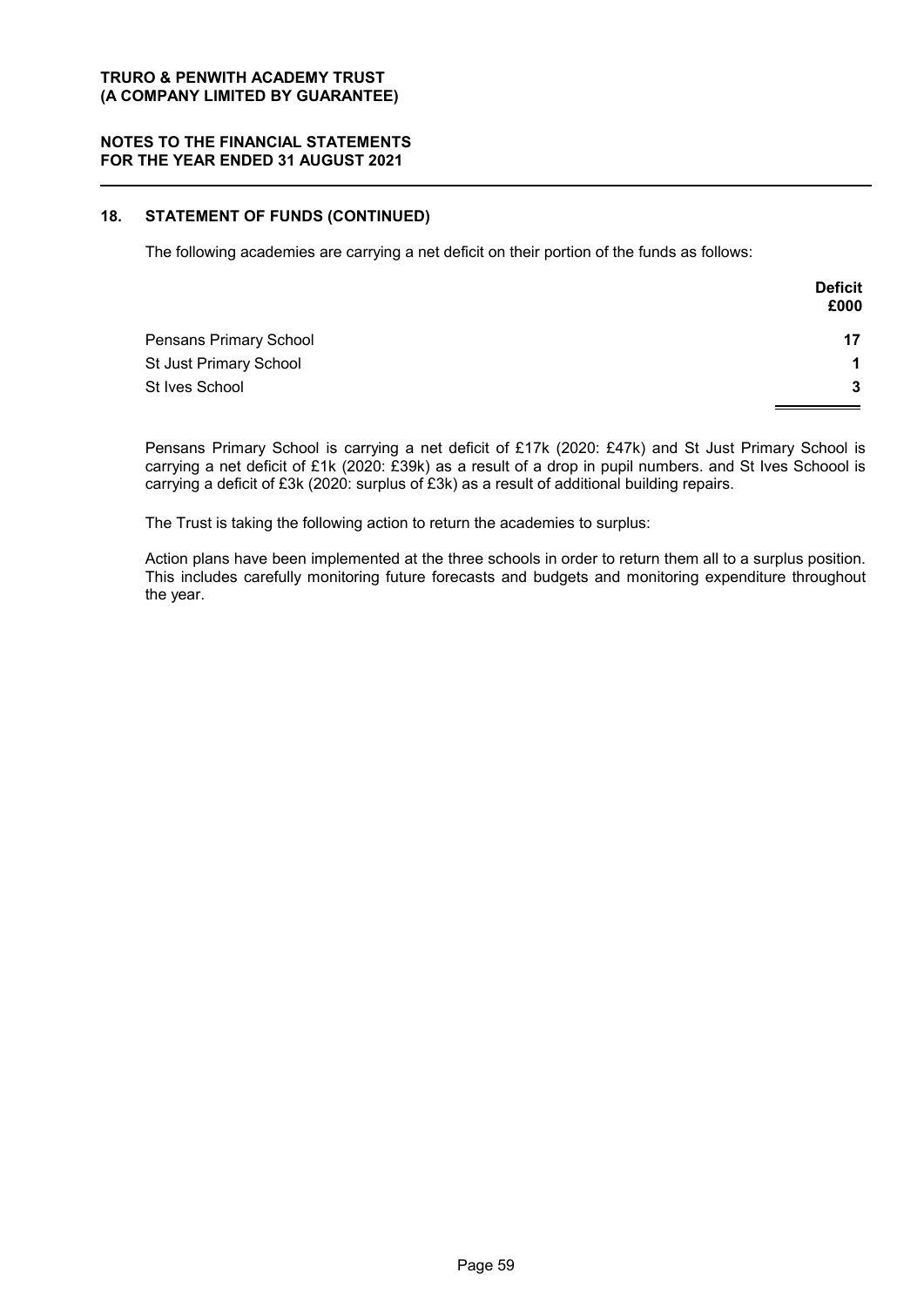### **18. STATEMENT OF FUNDS (CONTINUED)**

### **Total cost analysis by Academy**

Expenditure incurred by each academy during the year was as follows:

|                                                       | <b>Teaching</b><br>and<br>educational<br>support<br>staff costs<br>£000 | <b>Other</b><br>staff costs<br>£000 | support Educational<br>supplies<br>£000 | <b>Other costs</b><br>excluding<br>depreciation<br>and pension<br>£000 | Total<br>2021<br>£000 |
|-------------------------------------------------------|-------------------------------------------------------------------------|-------------------------------------|-----------------------------------------|------------------------------------------------------------------------|-----------------------|
| <b>Alverton Primary School</b>                        | 1,125                                                                   | 133                                 | 56                                      | 223                                                                    | 1,537                 |
| Berrycoombe School                                    | 1,203                                                                   | 208                                 | 47                                      | 231                                                                    | 1,689                 |
| <b>Blackwater Community Primary</b><br>School         | 417                                                                     | 47                                  | 45                                      | 137                                                                    | 646                   |
| Bodriggy Academy                                      | 911                                                                     | 114                                 | 69                                      | 211                                                                    | 1,305                 |
| <b>Cape Cornwall School</b>                           | 1,325                                                                   | 303                                 | 123                                     | 337                                                                    | 2,088                 |
| Cardinham School                                      | 310                                                                     | 28                                  | 24                                      | 94                                                                     | 456                   |
| <b>Chacewater Community</b><br><b>Primary School</b>  | 648                                                                     | 80                                  | 46                                      | 216                                                                    | 990                   |
| <b>Gulval Primary School</b>                          | 578                                                                     | 111                                 | 59                                      | 151                                                                    | 899                   |
| Hayle Academy                                         | 2,204                                                                   | 335                                 | 107                                     | 483                                                                    | 3,129                 |
| Kehelland Village School                              | 355                                                                     | 40                                  | 40                                      | 86                                                                     | 521                   |
| Kennall Vale School                                   | 445                                                                     | 26                                  | 42                                      | 146                                                                    | 659                   |
| <b>Lanivet Community Primary</b>                      |                                                                         |                                     |                                         |                                                                        |                       |
| School                                                | 633                                                                     | 69                                  | 44                                      | 140                                                                    | 886                   |
| <b>Liskeard Hillfort Primary School</b>               | 1,304                                                                   | 208                                 | 78                                      | 290                                                                    | 1,880                 |
| Mithian School                                        | 406                                                                     | 47                                  | 18                                      | 123                                                                    | 594                   |
| <b>Mousehole Community Primary</b><br>School          | 424                                                                     | 47                                  | 30                                      | 135                                                                    | 636                   |
| Nancledra School                                      | 406                                                                     | 39                                  | 34                                      | 127                                                                    | 606                   |
| Newlyn School                                         | 515                                                                     | 87                                  | 32                                      | 133                                                                    | 767                   |
| Pendeen School                                        | 354                                                                     | 59                                  | 36                                      | 90                                                                     | 539                   |
| Pensans Primary School                                | 1,042                                                                   | 238                                 | 32                                      | 230                                                                    | 1,542                 |
| <b>Perranporth Community</b><br><b>Primary School</b> | 631                                                                     | 111                                 | 49                                      | 135                                                                    | 926                   |
| <b>Roche Community Primary</b><br>School              | 813                                                                     | 119                                 | 45                                      | 124                                                                    | 1,101                 |
| <b>Sennen Community Primary</b><br>School             | 331                                                                     | 25                                  | 36                                      | 85                                                                     | 477                   |
| St Dennis Primary Academy                             | 761                                                                     | 103                                 | 35                                      | 189                                                                    | 1,088                 |
| St Erth Community Primary<br>School                   | 430                                                                     | 45                                  | 29                                      | 104                                                                    | 608                   |
| St Ives School                                        | 2,567                                                                   | 292                                 | 149                                     | 493                                                                    | 3,501                 |
| St Just Primary School                                | 664                                                                     | 71                                  | 32                                      | 127                                                                    | 894                   |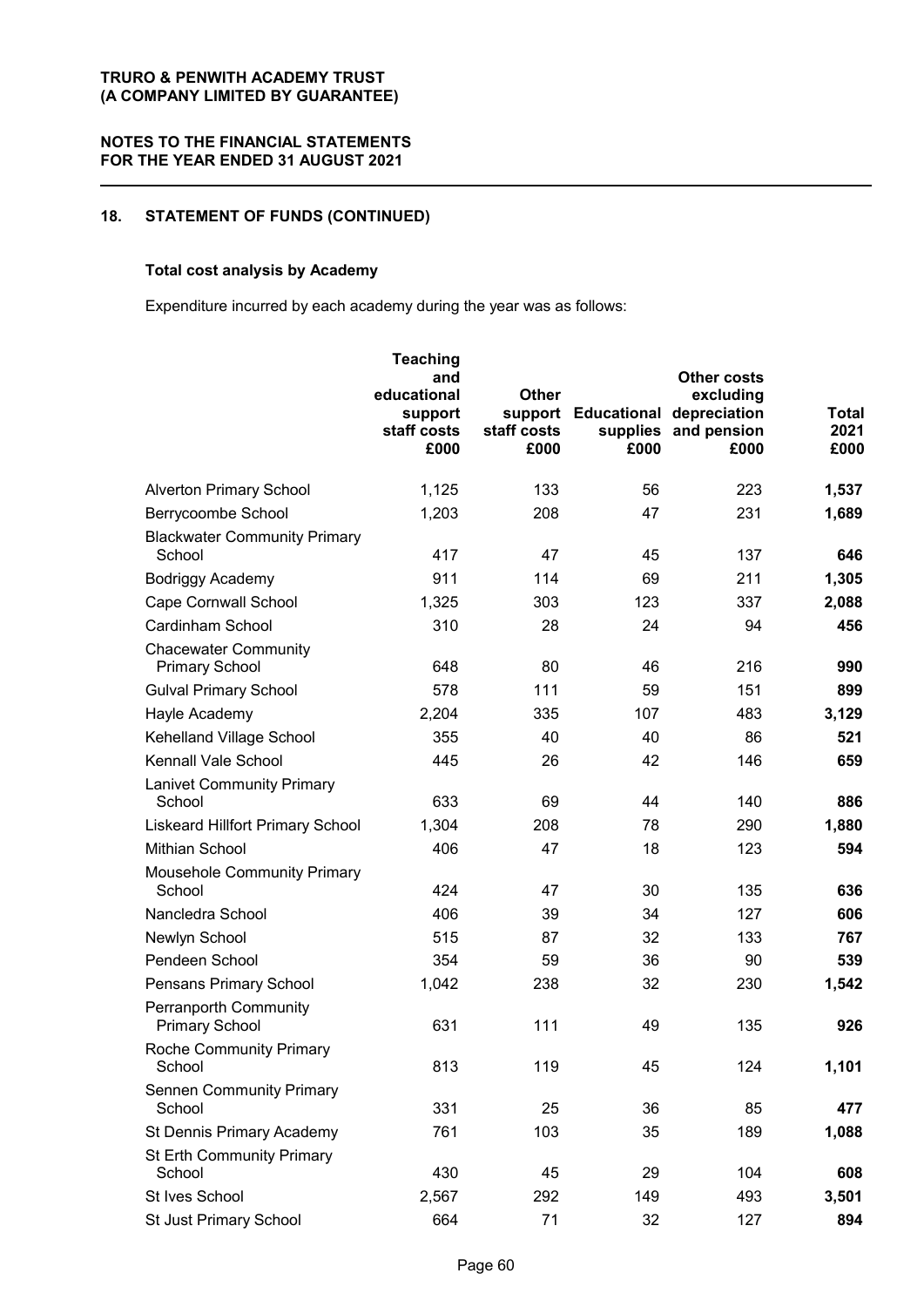#### **NOTES TO THE FINANCIAL STATEMENTS FOR THE YEAR ENDED 31 AUGUST 2021**

### **18. STATEMENT OF FUNDS (CONTINUED)**

| <b>Teaching</b><br>and<br>educational<br>support<br>staff costs<br>£000 | Other<br>support<br>staff costs<br>£000 | £000  | Other costs<br>excluding<br>depreciation<br>£000 | Total<br>2021<br>£000               |
|-------------------------------------------------------------------------|-----------------------------------------|-------|--------------------------------------------------|-------------------------------------|
| 1,375                                                                   | 166                                     | 86    | 374                                              | 2,001                               |
| 928                                                                     | 154                                     | 33    | 188                                              | 1,303                               |
| 251                                                                     | 61                                      | 12    | 45                                               | 369                                 |
| 54                                                                      | 1,089                                   | 27    | 102                                              | 1,272                               |
| 23,410                                                                  | 4.455                                   | 1,495 | 5,549                                            | 34,909                              |
|                                                                         |                                         |       |                                                  | Educational<br>supplies and pension |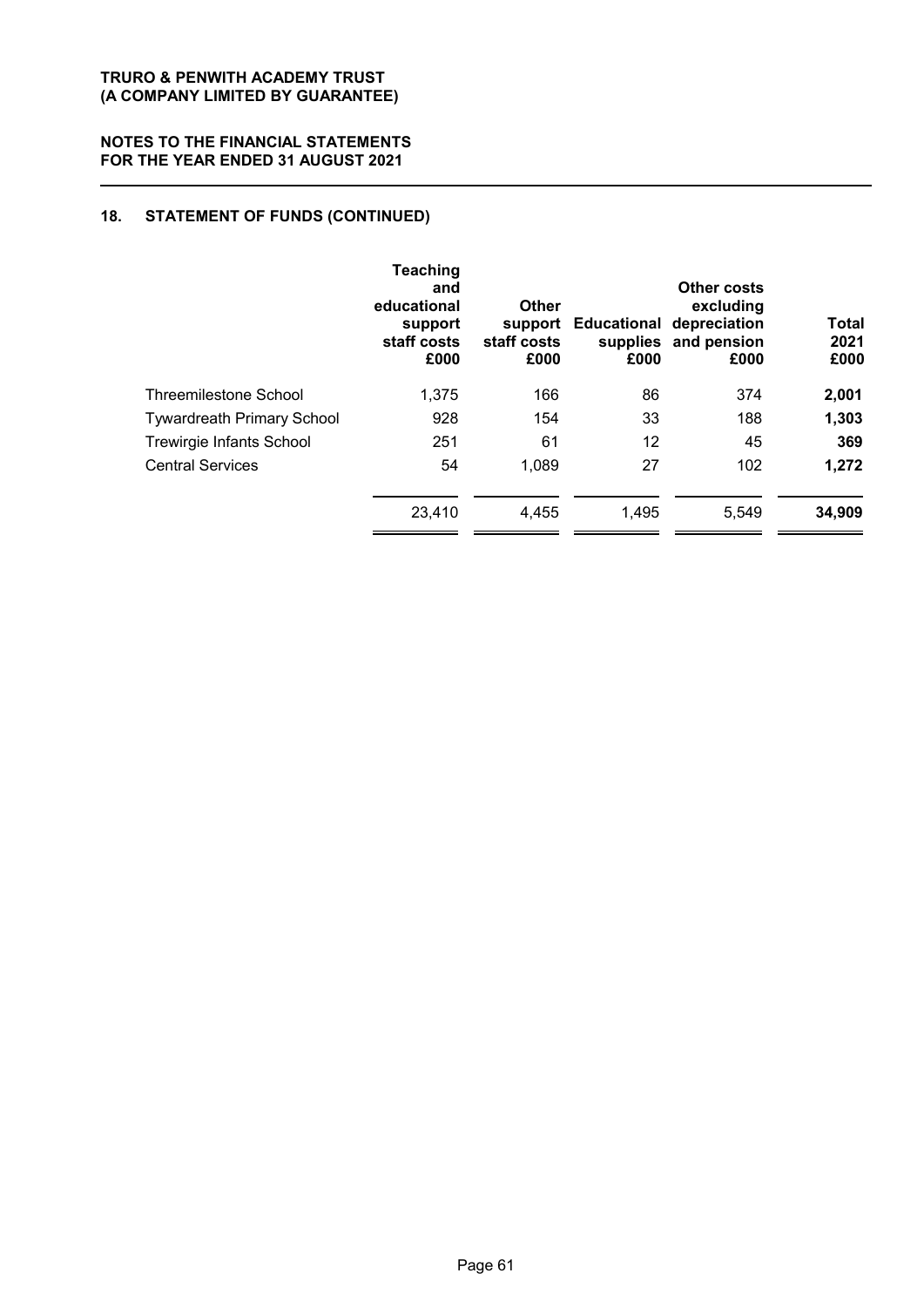#### **NOTES TO THE FINANCIAL STATEMENTS FOR THE YEAR ENDED 31 AUGUST 2021**

## **18. STATEMENT OF FUNDS (CONTINUED)**

Comparative information in respect of the preceding year is as follows:

|                                                | Teaching               |                        |                         |                             |               |
|------------------------------------------------|------------------------|------------------------|-------------------------|-----------------------------|---------------|
|                                                | and                    |                        |                         | Other costs                 |               |
|                                                | educational            | Other                  |                         | excluding                   |               |
|                                                | support staff<br>costs | support staff<br>costs | Educational<br>supplies | depreciation<br>and pension | Total<br>2020 |
|                                                | £000                   | £000                   | £000                    | £000                        | £000          |
|                                                |                        |                        |                         |                             |               |
| <b>Alverton Primary School</b>                 | 1,070                  | 125                    | 49                      | 189                         | 1,433         |
| Berrycoombe School                             | 1,179                  | 203                    | 84                      | 196                         | 1,662         |
| <b>Blackwater Community Primary</b><br>School  | 415                    | 38                     | 30                      | 131                         | 614           |
| <b>Bodriggy Academy</b>                        | 885                    | 94                     | 47                      | 161                         | 1,187         |
| <b>Cape Cornwall School</b>                    | 1,448                  | 260                    | 155                     | 343                         | 2,206         |
| Cardinham School                               | 260                    | 32                     | 22                      | 75                          | 389           |
| <b>Chacewater Community</b>                    |                        |                        |                         |                             |               |
| <b>Primary School</b>                          | 643                    | 70                     | 37                      | 203                         | 953           |
| <b>Gulval Primary School</b>                   | 600                    | 100                    | 47                      | 125                         | 872           |
| Hayle Academy                                  | 2,431                  | 299                    | 139                     | 451                         | 3,320         |
| Kehelland Village School                       | 358                    | 43                     | 27                      | 91                          | 519           |
| Kennall Vale School                            | 420                    | 22                     | 41                      | 141                         | 624           |
| <b>Lanivet Community Primary</b>               |                        |                        |                         |                             |               |
| School                                         | 572                    | 58                     | 52                      | 109                         | 791           |
| <b>Liskeard Hillfort Primary School</b>        | 1,263                  | 196                    | 82                      | 252                         | 1,793         |
| Mithian School                                 | 390                    | 42                     | 25                      | 115                         | 572           |
| Mousehole Community Primary<br>School          | 362                    | 44                     | 23                      | 103                         | 532           |
| Nancledra School                               | 390                    | 35                     | 28                      | 81                          | 534           |
| Newlyn School                                  | 582                    | 86                     | 43                      | 138                         | 849           |
| Pendeen School                                 | 340                    | 50                     | 33                      | 106                         | 529           |
| Pensans Primary School                         | 1,082                  | 256                    | 48                      | 182                         | 1,568         |
| Perranporth Community<br><b>Primary School</b> | 630                    | 100                    | 36                      | 119                         | 885           |
| <b>Roche Community Primary</b><br>School       | 717                    | 113                    | 47                      | 109                         | 986           |
| <b>Sennen Community Primary</b>                |                        |                        |                         |                             |               |
| School                                         | 311                    | 28                     | 21                      | 77                          | 437           |
| St Dennis Primary Academy                      | 670                    | 117                    | 43                      | 152                         | 982           |
| <b>St Erth Community Primary</b><br>School     | 428                    | 43                     | 27                      | 84                          | 582           |
| St Ives School                                 | 2,290                  | 259                    | 161                     | 406                         | 3,116         |
| St Just Primary School                         | 657                    | 67                     | 29                      | 123                         | 876           |
| <b>Threemilestone School</b>                   | 1,354                  | 151                    | 85                      | 343                         | 1,933         |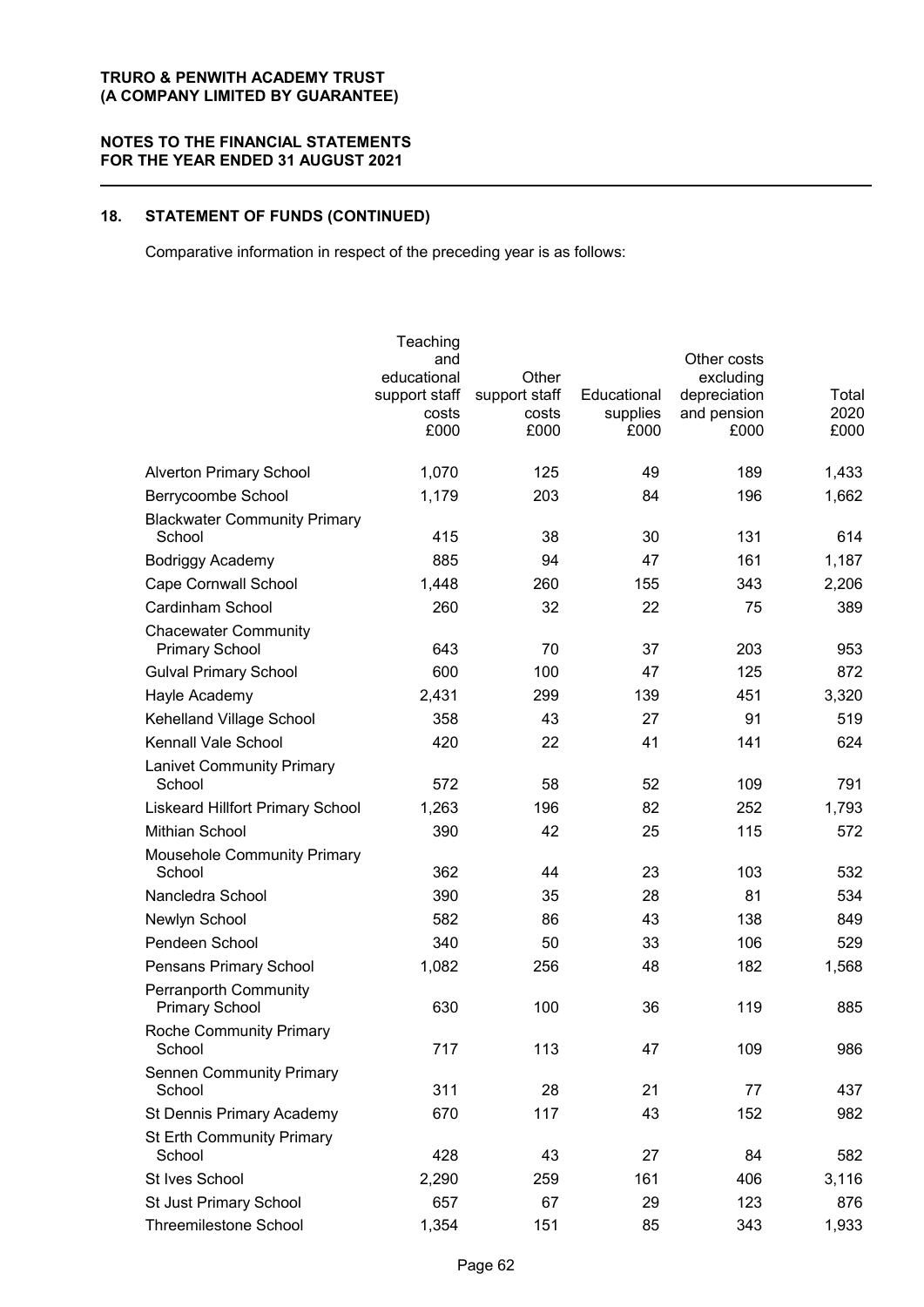#### **NOTES TO THE FINANCIAL STATEMENTS FOR THE YEAR ENDED 31 AUGUST 2021**

### **18. STATEMENT OF FUNDS (CONTINUED)**

|                                   | Teaching<br>and<br>educational<br>support staff<br>costs<br>£000 | Other<br>support staff<br>costs<br>£000 | Educational<br>supplies<br>£000 | Other costs<br>excluding<br>depreciation<br>and pension<br>£000 | <b>Total</b><br>2020<br>£000 |
|-----------------------------------|------------------------------------------------------------------|-----------------------------------------|---------------------------------|-----------------------------------------------------------------|------------------------------|
| <b>Tywardreath Primary School</b> | 880                                                              | 165                                     | 37                              | 158                                                             | 1,240                        |
| <b>Central Services</b>           | 40                                                               | 1.011                                   | 15                              | 288                                                             | 1,354                        |
|                                   | 22,667                                                           | 4,107                                   | 1.513                           | 5,051                                                           | 33,338                       |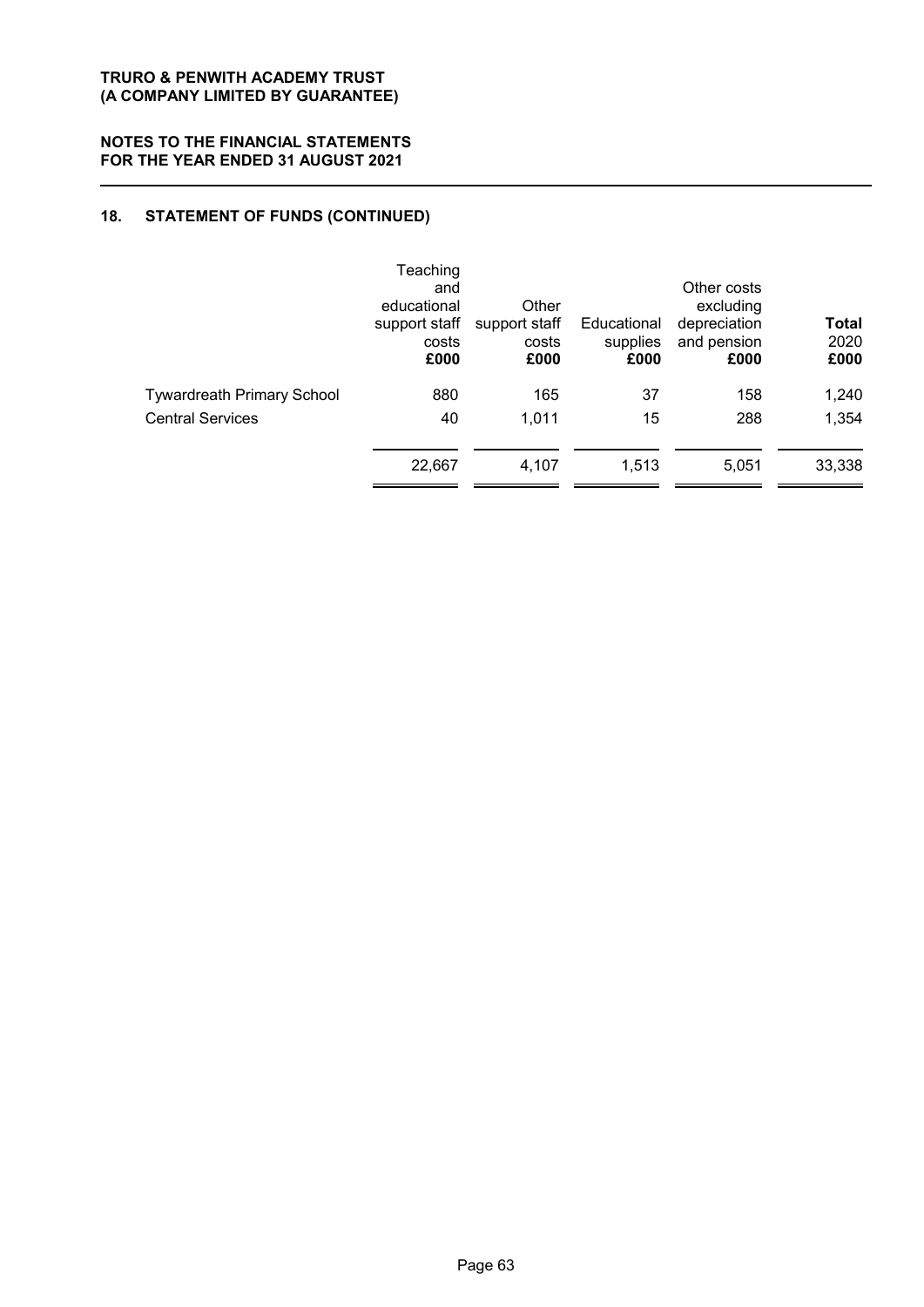### **19. ANALYSIS OF NET ASSETS BETWEEN FUNDS**

### **ANALYSIS OF NET ASSETS BETWEEN FUNDS - CURRENT YEAR**

|                                        | Unrestricted<br>funds<br>2021<br>£000 | <b>Restricted</b><br>funds<br>2021<br>£000 | <b>Restricted</b><br>fixed asset<br>funds<br>2021<br>£000 | <b>Total</b><br>funds<br>2021<br>£000 |
|----------------------------------------|---------------------------------------|--------------------------------------------|-----------------------------------------------------------|---------------------------------------|
| Tangible fixed assets                  |                                       |                                            | 60,511                                                    | 60,511                                |
| <b>Current assets</b>                  | 6,735                                 | 800                                        | 1,477                                                     | 9,012                                 |
| Creditors due within one year          | (2,643)                               | (396)                                      | $\overline{\phantom{a}}$                                  | (3,039)                               |
| Creditors due in more than one year    | (11)                                  |                                            | -                                                         | (11)                                  |
| Provisions for liabilities and charges |                                       | (22, 629)                                  |                                                           | (22, 629)                             |
| <b>TOTAL</b>                           | 4,081                                 | (22, 225)                                  | 61,988                                                    | 43,844                                |

#### **ANALYSIS OF NET ASSETS BETWEEN FUNDS - PRIOR YEAR**

|                                        |              |            | Restricted  |           |
|----------------------------------------|--------------|------------|-------------|-----------|
|                                        | Unrestricted | Restricted | fixed asset | Total     |
|                                        | funds        | funds      | funds       | funds     |
|                                        | 2020         | 2020       | 2020        | 2020      |
|                                        | £000         | £000       | £000        | £000      |
| Tangible fixed assets                  |              |            | 56,889      | 56,889    |
| Current assets                         | 5,040        | 660        | 1,247       | 6,947     |
| Creditors due within one year          | (1,864)      | (458)      | (6)         | (2,328)   |
| Creditors due in more than one year    |              |            | (6)         | (6)       |
| Provisions for liabilities and charges |              | (14, 230)  | -           | (14, 230) |
| <b>TOTAL</b>                           | 3,176        | (14, 028)  | 58,124      | 47,272    |
|                                        |              |            |             |           |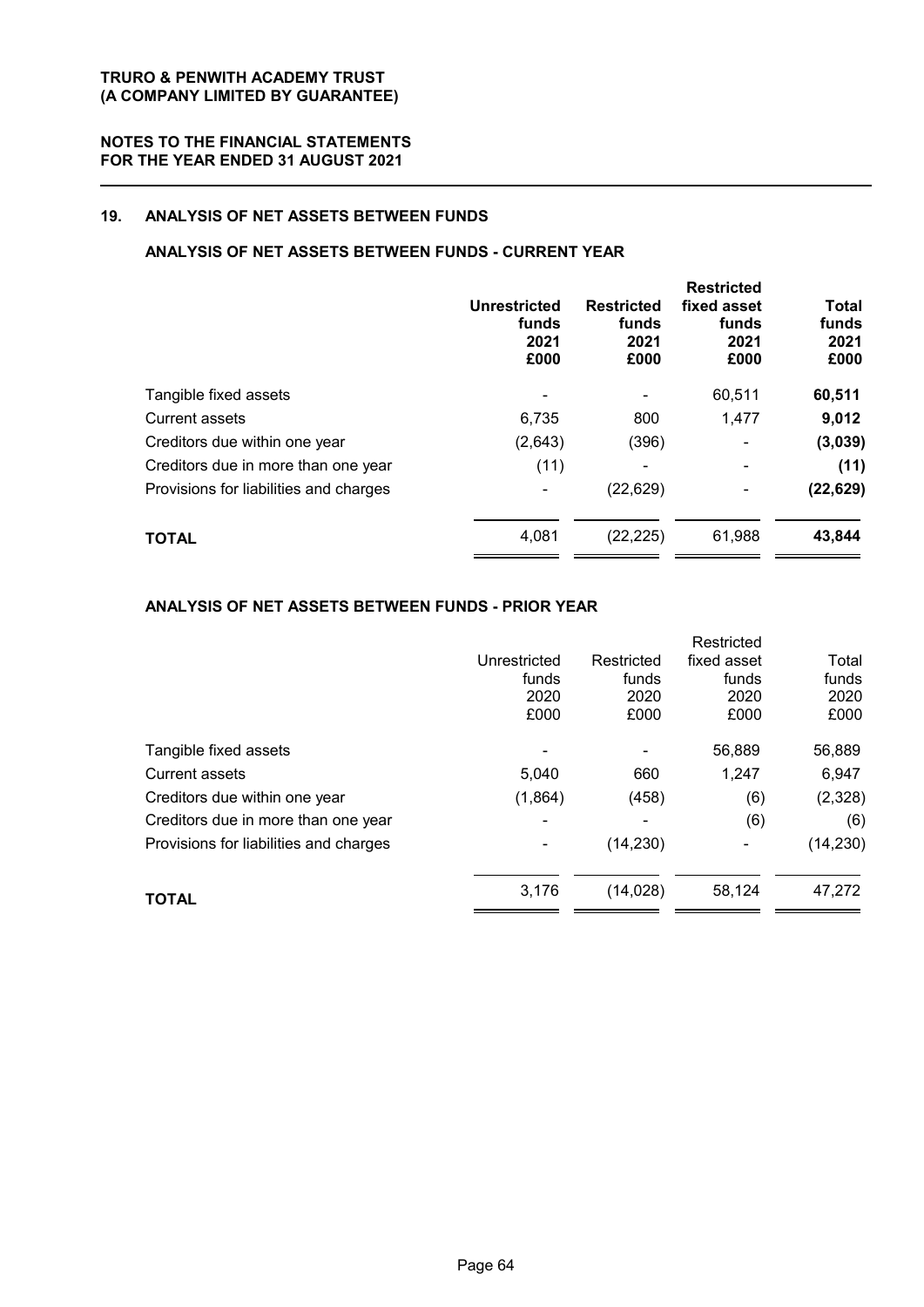#### **NOTES TO THE FINANCIAL STATEMENTS FOR THE YEAR ENDED 31 AUGUST 2021**

#### **20. RECONCILIATION OF NET INCOME/(EXPENDITURE) TO NET CASH FLOW FROM OPERATING ACTIVITIES**

|                                                                                     | 2021<br>£000 | 2020<br>£000 |
|-------------------------------------------------------------------------------------|--------------|--------------|
| Net income/(expenditure) for the year (as per Statement of Financial<br>Activities) | 1,738        | (992)        |
| <b>ADJUSTMENTS FOR:</b>                                                             |              |              |
| Depreciation                                                                        | 1,634        | 1,455        |
| Capital grants from DfE and other capital income                                    | (2,890)      | (1,688)      |
| Interest receivable                                                                 | (2)          | (9)          |
| Defined benefit pension scheme cost less contributions payable                      | 1,776        | 1,663        |
| Defined benefit pension scheme finance cost                                         | 261          | 216          |
| Decrease/(increase) in debtors                                                      | (458)        | 79           |
| Increase/(decrease) in creditors                                                    | 473          | (96)         |
| Net assets and liabilities from transfer of academy into trust                      | (1, 595)     |              |
| <b>NET CASH PROVIDED BY OPERATING ACTIVITIES</b>                                    | 937          | 628          |

#### **21. CASH FLOWS FROM INVESTING ACTIVITIES**

|                                                            | 2021<br>£000 | 2020<br>£000 |
|------------------------------------------------------------|--------------|--------------|
| <b>Bank interest</b>                                       |              | 9            |
| Purchase of tangible fixed assets                          | (2,958)      | (1, 567)     |
| Capital grants from DfE Group                              | 2,528        | 1,505        |
| Capital funding received from sponsors and others          | 327          |              |
| Cash transferred from joining Academies                    | 556          |              |
| <b>NET CASH PROVIDED BY/(USED IN) INVESTING ACTIVITIES</b> | 455          | (53)         |

 $\blacksquare$  $\mathbf{r}$ 

### **22. ANALYSIS OF CASH AND CASH EQUIVALENTS**

|                                 | 2021<br>£000 | 2020<br>£000 |
|---------------------------------|--------------|--------------|
| Cash in hand and at bank        | 6.983        | 5.591        |
| TOTAL CASH AND CASH EQUIVALENTS | 6.983        | 5.591        |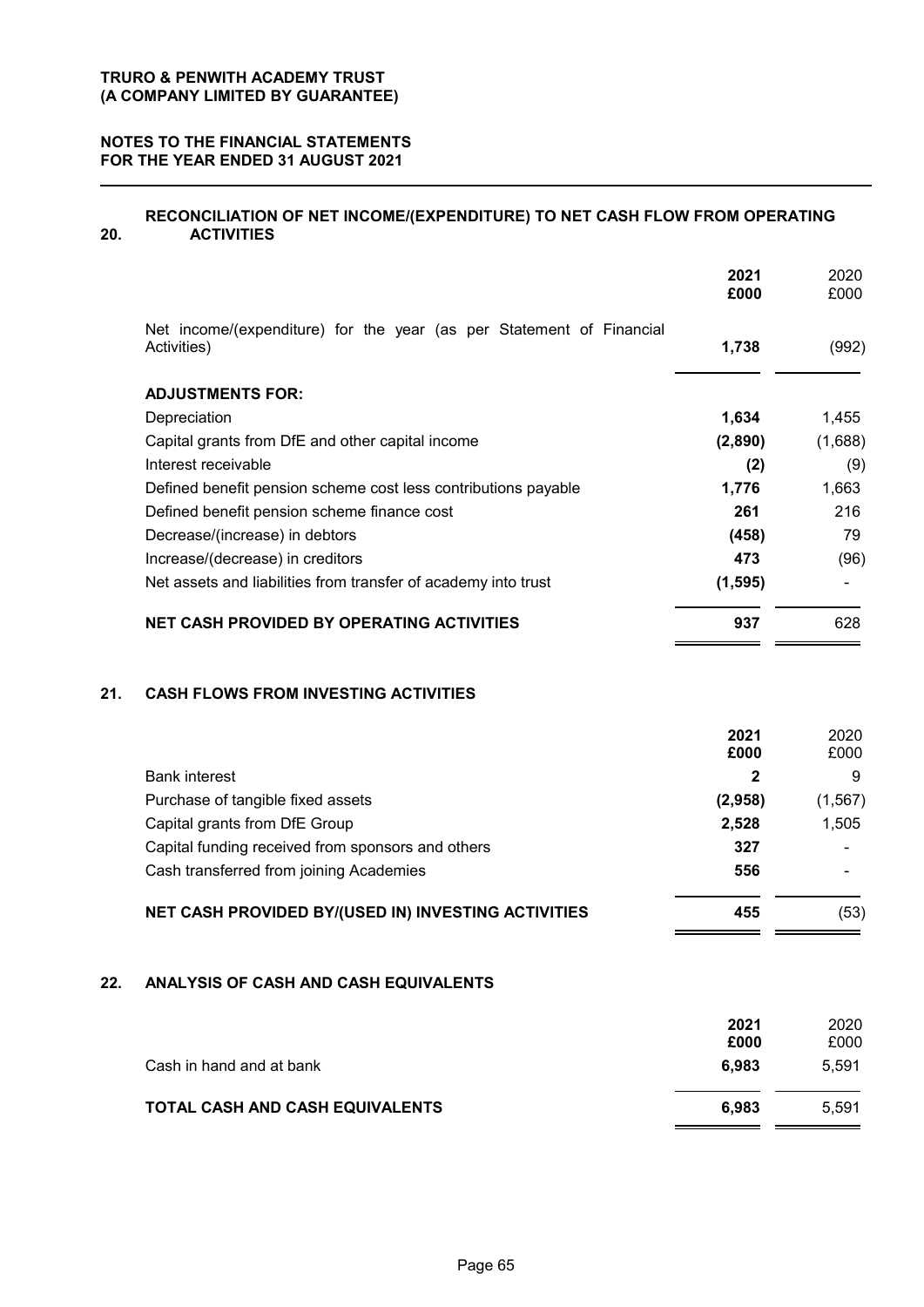### **23. ANALYSIS OF CHANGES IN NET DEBT**

|     |                            | At 1<br><b>September</b><br>2020<br>£000 | £000           | At 31<br><b>Cash flows August 2021</b><br>£000 |
|-----|----------------------------|------------------------------------------|----------------|------------------------------------------------|
|     | Cash at bank and in hand   | 5,591                                    | 1,392          | 6,983                                          |
|     | Debt due within 1 year     | (6)                                      | $\blacksquare$ | (6)                                            |
|     | Debt due after 1 year      | (6)                                      | (5)            | (11)                                           |
|     |                            | 5,579                                    | 1,387          | 6,966                                          |
| 24. | <b>CAPITAL COMMITMENTS</b> |                                          |                |                                                |
|     |                            |                                          | 2021<br>£000   | 2020<br>£000                                   |

| Contracted but not provided for in these financial statements | 894 | 389 |
|---------------------------------------------------------------|-----|-----|
|                                                               |     |     |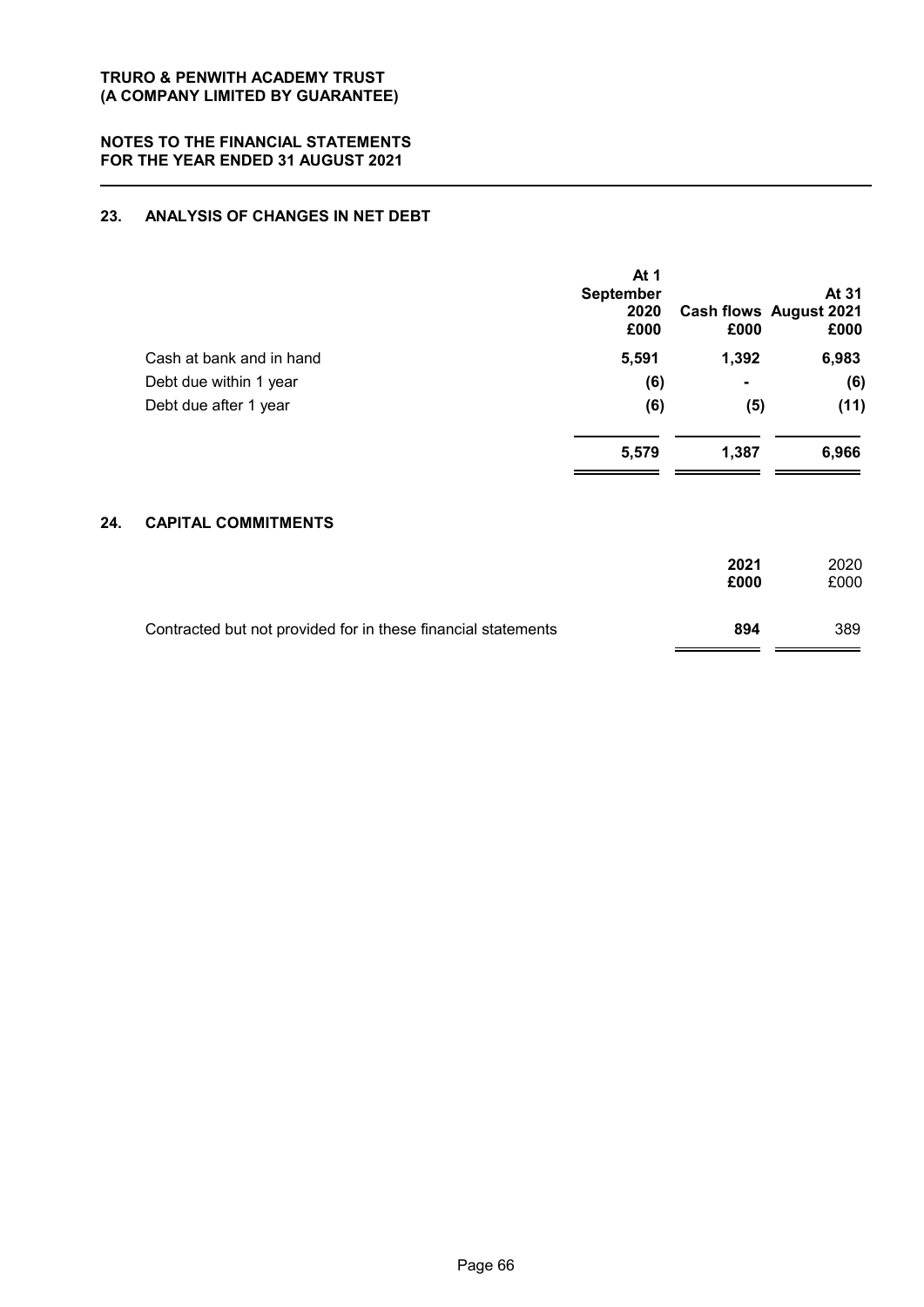#### **NOTES TO THE FINANCIAL STATEMENTS FOR THE YEAR ENDED 31 AUGUST 2021**

#### **25. PENSION COMMITMENTS**

The Trust's employees belong to two principal pension schemes: the Teachers' Pension Scheme England and Wales (TPS) for academic and related staff; and the Local Government Pension Scheme (LGPS) for non-teaching staff, which is managed by Cornwall Council. Both are multi-employer defined benefit schemes.

The latest actuarial valuation of the TPS related to the period ended 31 March 2016 and of the LGPS 31 March 2019.

Contributions amounting to £519,000 were payable to the schemes at 31 August 2021 (2020 - £485,000) and are included within creditors.

#### **TEACHERS' PENSION SCHEME**

The Teachers' Pension Scheme (TPS) is a statutory, contributory, defined benefit scheme, governed by the Teachers' Pension Scheme Regulations 2014. Membership is automatic for full-time teachers in academies. All teachers have the option to opt-out of the TPS following enrolment.

The TPS is an unfunded scheme to which both the member and employer makes contributions, as a percentage of salary - these contributions are credited to the Exchequer. Retirement and other pension benefits are paid by public funds provided by Parliament.

#### **VALUATION OF THE TEACHERS' PENSION SCHEME**

The Government Actuary, using normal actuarial principles, conducts a formal actuarial review of the TPS in accordance with the Public Service Pensions (Valuations and Employer Cost Cap) Directions 2014 published by HM Treasury every 4 years. The aim of the review is to specify the level of future contributions. Actuarial scheme valuations are dependent on assumptions about the value of future costs, design of benefits and many other factors. The latest actuarial valuation of the TPS was carried out as at 31 March 2016. The valuation report was published by the Department for Education on 5 March 2019. The key elements of the valuation and subsequent consultation are:

- employer contribution rates set at 23.68% of pensionable pay (including a 0.08% administration levy)
- total scheme liabilities (pensions currently in payment and the estimated cost of future benefits) for service to the effective date of £218,100 million and notional assets (estimated future contributions together with the notional investments held at the valuation date) of £196,100 million, giving a notional past service deficit of £22,000 million
- the SCAPE rate, set by HMT, is used to determine the notional investment return. The current SCAPE rate is 2.4% above the rate of CPI, assumed real rate of return is 2.4% in excess of prices and 2% in excess of earnings. The rate of real earnings growth is assumed to be 2.2%. The assumed nominal rate of return including earnings growth is 4.45%.

The next valuation result is due to be implemented from 1 April 2023.

The employer's pension costs paid to TPS in the year amounted to £3,021,000 (2020 - £3,718,000).

A copy of the valuation report and supporting documentation is on the Teachers' Pensions website (https://www.teacherspensions.co.uk/news/employers/2019/04/teachers-pensions-valuation-report.aspx).

Under the definitions set out in FRS 102, the TPS is an unfunded multi-employer pension scheme. The Trust has accounted for its contributions to the scheme as if it were a defined contribution scheme. The Trust has set out above the information available on the scheme.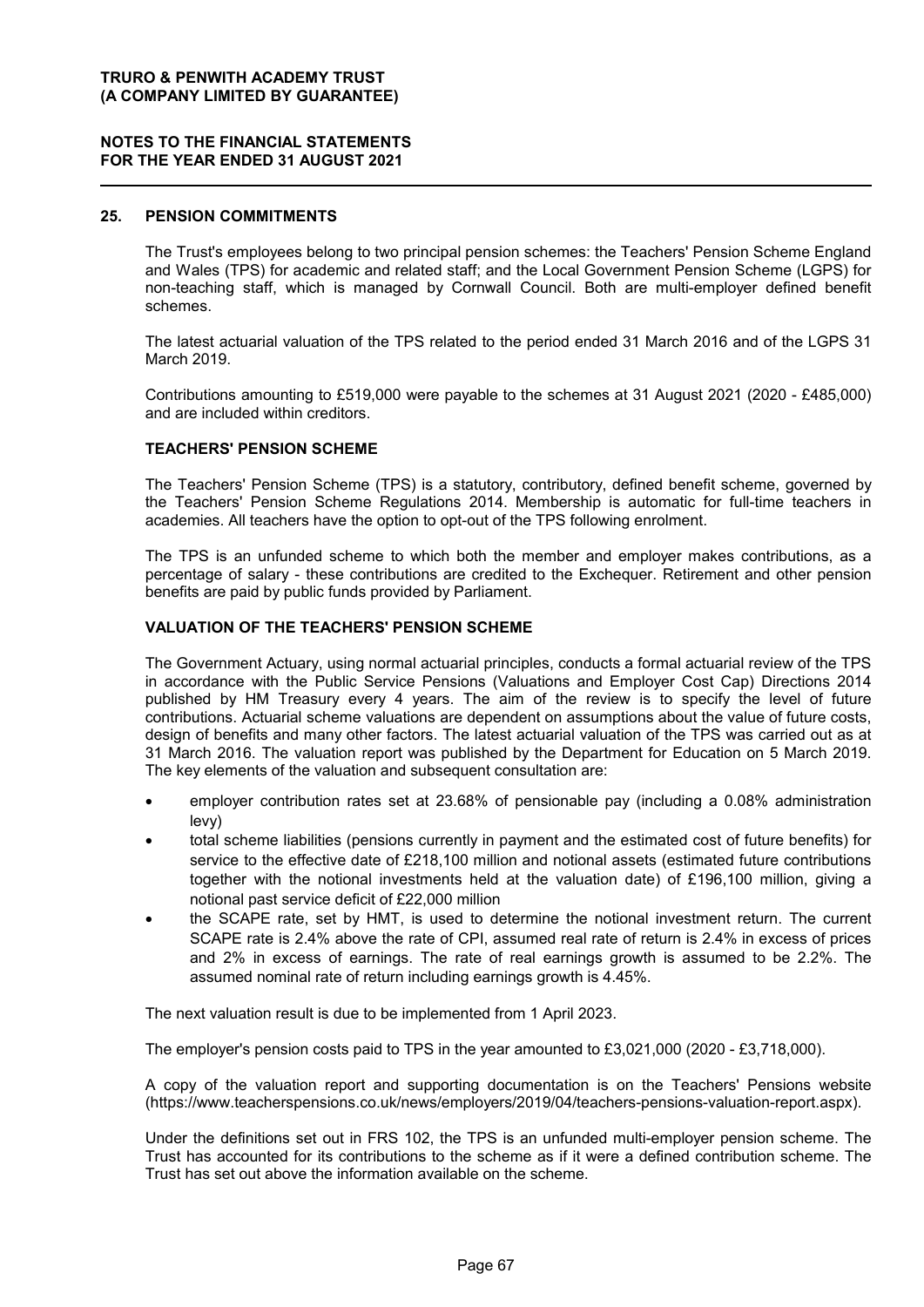#### **NOTES TO THE FINANCIAL STATEMENTS FOR THE YEAR ENDED 31 AUGUST 2021**

#### **25. PENSION COMMITMENTS (CONTINUED)**

#### **LOCAL GOVERNMENT PENSION SCHEME**

The LGPS is a funded defined benefit pension scheme, with the assets held in separate trusteeadministered funds. The total contribution made for the year ended 31 August 2021 was £1,827,000 (2020 - £1,817,000), of which employer's contributions totalled £1,431,000 (2020 - £1,439,000) and employees' contributions totalled £ 396,000 (2020 - £378,000). The agreed contribution rates for future years are 17.1% per cent for employers and 5.5% - 12.5% per cent for employees.

As described in note the LGPS obligation relates to the employees of the Trust, who were the employees transferred as part of the conversion from the maintained school and new employees who were eligible to, and did, join the Scheme in the year. The obligation in respect of employees who transferred on conversion represents their cumulative service at both the predecessor school and the Trust at the balance sheet date.

Parliament has agreed, at the request of the Secretary of State for Education, to a guarantee that, in the event of academy closure, outstanding Local Government Pension Scheme liabilities would be met by the Department for Education. The guarantee came into force on 18 July 2013.

#### **PRINCIPAL ACTUARIAL ASSUMPTIONS**

|                                     | 2021<br>% | 2020<br>% |
|-------------------------------------|-----------|-----------|
| Rate of increase in salaries        | 2.90      | 2.20      |
| Discount rate of scheme liabilities | 1.65      | 1.70      |
| Inflation assumption (CPI)          | 2.90      | 2.20      |

The current mortality assumptions include sufficient allowance for future improvements in mortality rates. The assumed life expectations on retirement age 65 are:

|                      | 2021<br>Years | 2020<br>Years |
|----------------------|---------------|---------------|
| Retiring today       |               |               |
| Males                | 21.5          | 21.4          |
| Females              | 24.1          | 23.6          |
| Retiring in 20 years |               |               |
| Males                | 22.8          | 22.3          |
| Females              | 25.8          | 25.1          |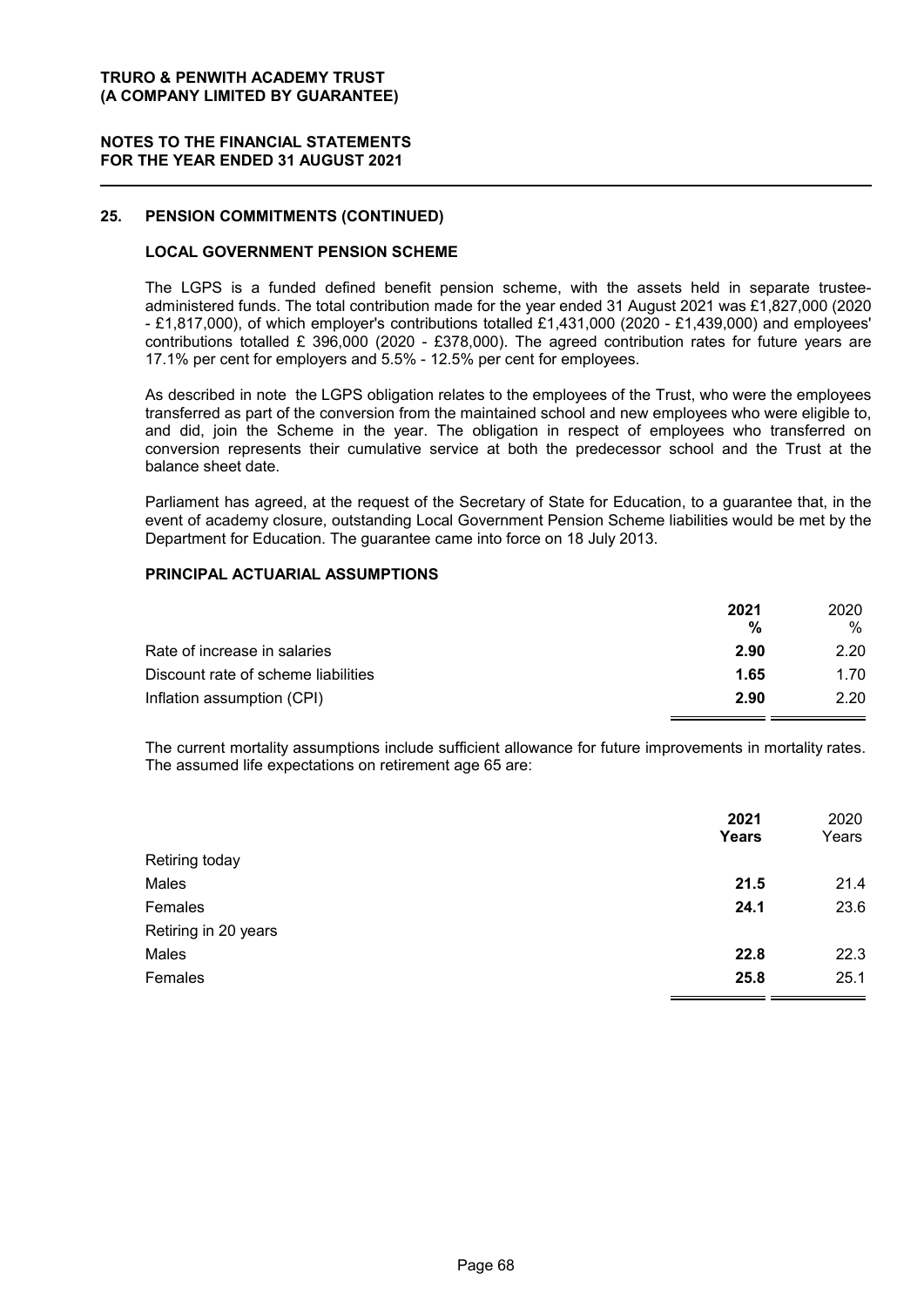### **25. PENSION COMMITMENTS (CONTINUED)**

#### **SENSITIVITY ANALYSIS**

|                     | 2021  | 2020 |
|---------------------|-------|------|
|                     | £000  | £000 |
| Discount rate -0.1% | 1,152 | 825  |
| Salary rate +0.1%   | 92    | 73   |
| CPI rate $+0.1\%$   | 1.043 | 739  |

#### **SHARE OF SCHEME ASSETS**

The Trust's share of the assets in the scheme was:

|                                     | 2021<br>£000 | 2020<br>£000 |
|-------------------------------------|--------------|--------------|
| Equities                            | 13,373       | 9,549        |
| Corporate bonds                     | 8,070        | 6,139        |
| Property                            | 1,383        | 1,023        |
| Cash and other liquid assets        | 231          | 341          |
| <b>TOTAL MARKET VALUE OF ASSETS</b> | 23,057       | 17,052       |

The actual return on scheme assets was £2,305,000 (2020 - £(£646,000)).

The amounts recognised in the Statement of Financial Activities are as follows:

|                                                       | 2021           | 2020    |
|-------------------------------------------------------|----------------|---------|
|                                                       | £000           | £000    |
| Current service cost                                  | (3, 207)       | (3,021) |
| Past service cost                                     | $\blacksquare$ | (81)    |
| Interest income                                       | 311            | 1,439   |
| Interest cost                                         | (572)          | (216)   |
| TOTAL AMOUNT RECOGNISED IN THE STATEMENT OF FINANCIAL |                |         |
| <b>ACTIVITIES</b>                                     | (3, 468)       | (1,879) |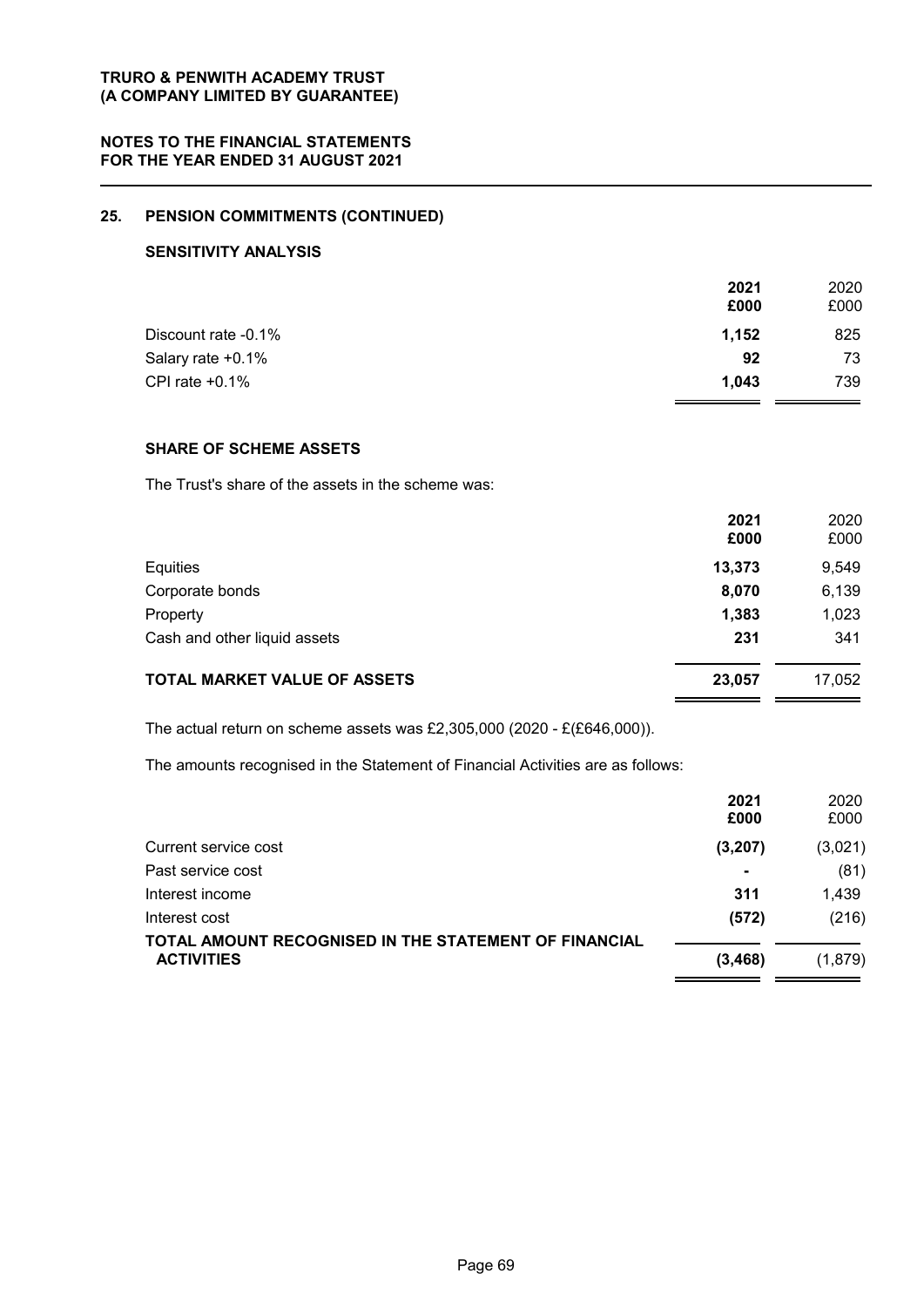#### **NOTES TO THE FINANCIAL STATEMENTS FOR THE YEAR ENDED 31 AUGUST 2021**

## **25. PENSION COMMITMENTS (CONTINUED)**

Changes in the present value of the defined benefit obligations were as follows:

|                                                        | 2021<br>£000 | 2020<br>£000 |
|--------------------------------------------------------|--------------|--------------|
| <b>AT 1 SEPTEMBER</b>                                  | 31,282       | 26,231       |
| Transferred in on existing Academies joining the Trust | 2,940        |              |
| Current service cost                                   | 3,207        | 3,021        |
| Interest cost                                          | 572          | 531          |
| Employee contributions                                 | 396          | 378          |
| Actuarial losses/(gains)                               | 7,470        | 1,212        |
| Benefits paid                                          | (181)        | (172)        |
| Past service costs                                     | ۰            | 81           |
| AT 31 AUGUST                                           | 45,686       | 31,282       |

Changes in the fair value of the Trust's share of scheme assets were as follows:

|                                                        | 2021<br>£000 | 2020<br>£000 |
|--------------------------------------------------------|--------------|--------------|
| <b>AT 1 SEPTEMBER</b>                                  | 17,052       | 15,738       |
| Transferred in on existing Academies joining the Trust | 1,743        |              |
| Interest income                                        | 311          | 315          |
| Actuarial gains                                        | 2,305        | (646)        |
| <b>Employer contributions</b>                          | 1,431        | 1,439        |
| Employee contributions                                 | 396          | 378          |
| Benefits paid                                          | (181)        | (172)        |
| AT 31 AUGUST                                           | 23,057       | 17,052       |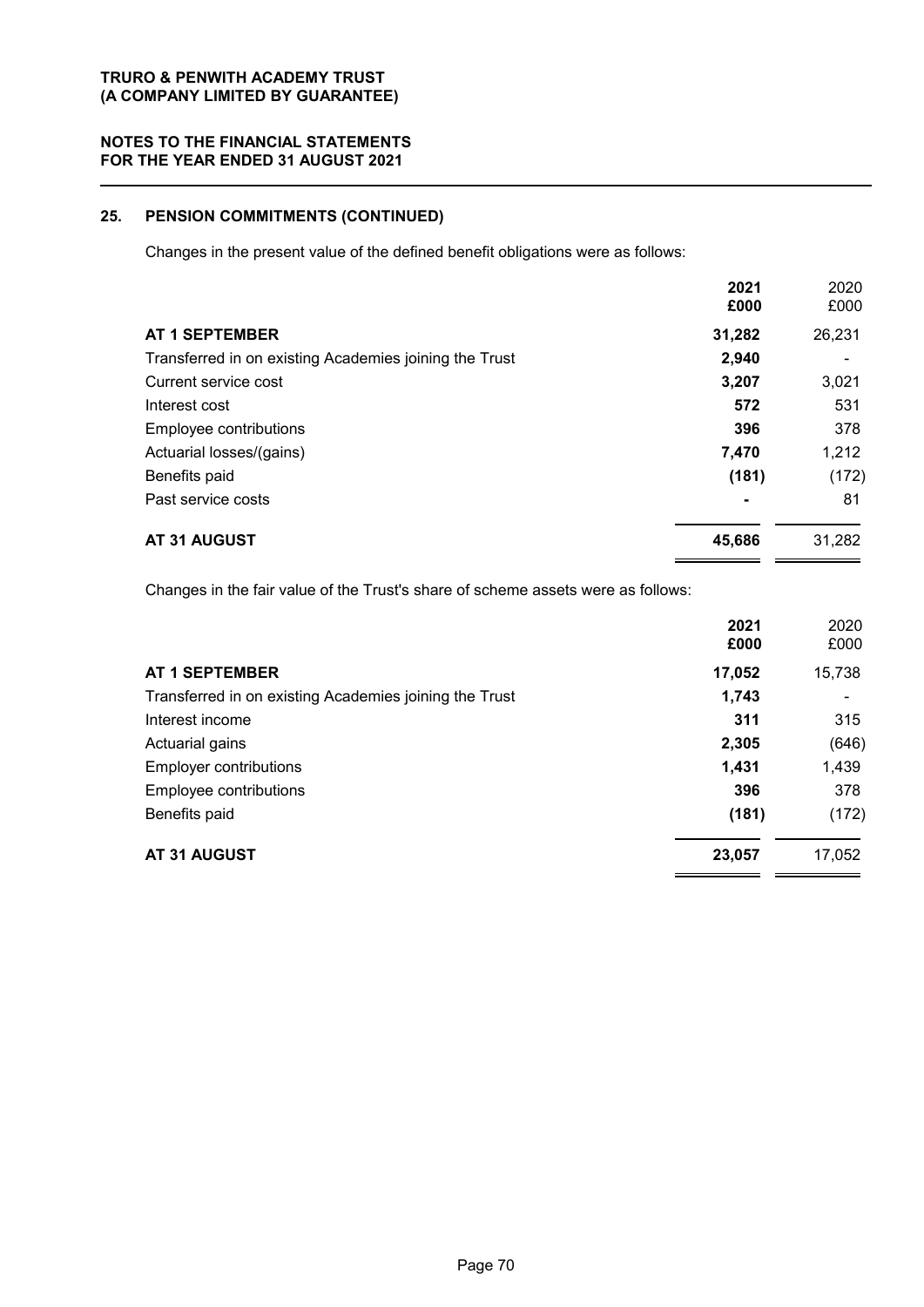#### **TRURO & PENWITH ACADEMY TRUST (A COMPANY LIMITED BY GUARANTEE)**

#### **NOTES TO THE FINANCIAL STATEMENTS FOR THE YEAR ENDED 31 AUGUST 2021**

### **26. OPERATING LEASE COMMITMENTS**

At 31 August 2021 the Trust had commitments to make future minimum lease payments under noncancellable operating leases as follows:

|                                              | 2021<br>£000 | 2020<br>£000 |
|----------------------------------------------|--------------|--------------|
| Not later than 1 year                        | 667          | 653          |
| Later than 1 year and not later than 5 years | 2,282        | 2,271        |
| Later than 5 years                           | 3,125        | 3,152        |
|                                              | 6,074        | 6,076        |

Included above are future minimum lease payments under non-cancellable operating leases relating to the Trust's obligation under Private Finance Initiative (PFI) agreements. The Trust has given due regard to the guidance in the Academies Accounts Direction 2020/21 and FRS 102 and has determined that the schools which have PFI contracts are not required to account for any assets held under service concession arrangements.

Amounts due within 1 year: £478,000 Amounts due between 1 and 5 years: £1,913,000 Amounts due after more than 5 years: £2,932,000

## **27. MEMBERS' LIABILITY**

Each Member of the charitable company undertakes to contribute to the assets of the company in the event of it being wound up while he/she is a Member, or within one year after he/she ceases to be a Member, such amount as may be required, not exceeding £10 for the debts and liabilities contracted before he/she ceases to be a Member.

#### **28. GENERAL INFORMATION**

Truro & Penwith Academy Trust is a company limited by guarantee, incorporated in England and Wales. The registered office is Academy House, Truro Business Park, Threemilestone, Truro, TR4 9LD.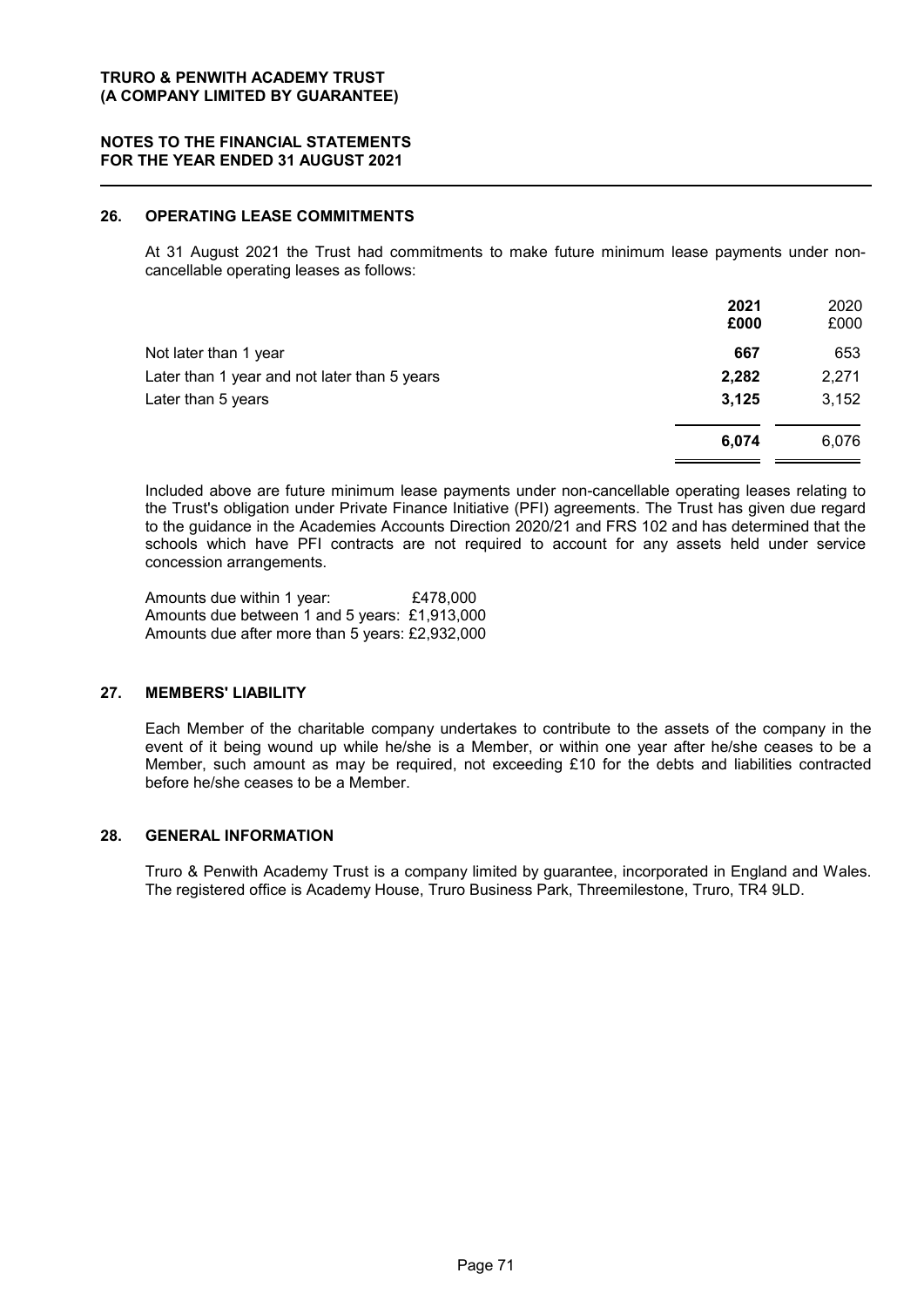#### **TRURO & PENWITH ACADEMY TRUST (A COMPANY LIMITED BY GUARANTEE)**

#### **NOTES TO THE FINANCIAL STATEMENTS FOR THE YEAR ENDED 31 AUGUST 2021**

#### **29. RELATED PARTY TRANSACTIONS**

Owing to the nature of the Trust and the composition of the Board of Trustees being drawn from local public and private sector organisations, transactions may take place with organisations in which the Trustee have an interest. All transactions involving such organisations are conducted in accordance with the requirements of the Academies Financial Handbook, including notifying the ESFA of all transactions made on or after 1 April 2019 and obtaining their approval where required, and with the Trust's financial regulations and normal procurement procedures relating to connected and related party transactions.

The following related party transactions took place in the year:

Truro and Penwith College - a Corporate Member. Transactions with no profit element totalling £9,494 (2020: £42,831) relating to recharges of costs to the Trust and £2,096 (2020: £41,980) relating to income received from the College took place in the year. £Nil was owed to the College by the Trust at the year end (2020: £Nil) and £1,000 was owed to the Trust (2020: £1,289). All charges to the Trust from Truro and Penwith College were provided at no more than cost and are supported by a statement of assurance.

W Stevenson and Sons Limited - a company of which E Lambourn (local governing board member) is a director. Transactions totalling £68 (2020: £1,058) relating to services provided to the Trust took place in the period. £Nil (2020: £NIL) was owed by the Trust at 31 August 2021. In entering into the transactions, the Trust has complied with the requirement of th ESFA's Academies Financial Handbook.

Donations free from any restrictions totalling £125,000 (2020: £125,000) and donations restricted for the purchase of fixed assets totalling £66,487 (2020: £415,000) were received from Trustees in the year.